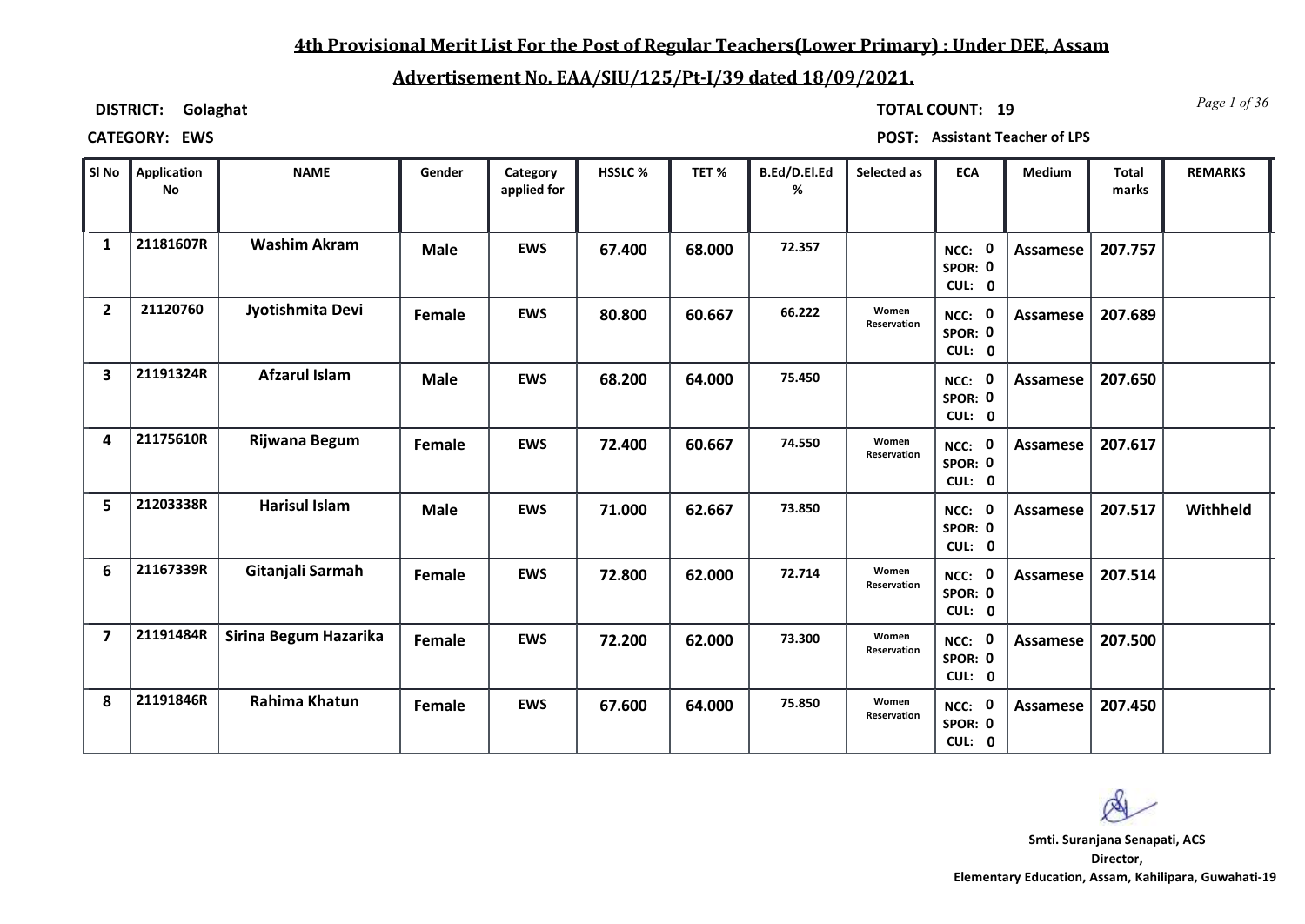*Page 2 of 36* **TOTAL COUNT: 19**

| SI <sub>No</sub> | Application<br>No | <b>NAME</b>                | Gender      | Category<br>applied for | <b>HSSLC %</b> | TET %  | B.Ed/D.El.Ed<br>% | Selected as          | <b>ECA</b>                  | <b>Medium</b>   | Total<br>marks | <b>REMARKS</b> |
|------------------|-------------------|----------------------------|-------------|-------------------------|----------------|--------|-------------------|----------------------|-----------------------------|-----------------|----------------|----------------|
| 9                | 21186545R         | <b>Md Nur Hossain Khan</b> | <b>Male</b> | <b>EWS</b>              | 65.800         | 66.000 | 75.643            |                      | NCC: 0<br>SPOR: 0<br>CUL: 0 | <b>Assamese</b> | 207.443        |                |
| 10               | 21190335R         | <b>Mitali Bora</b>         | Female      | <b>EWS</b>              | 77.400         | 62.667 | 67.350            | Women<br>Reservation | NCC: 0<br>SPOR: 0<br>CUL: 0 | Assamese        | 207.417        |                |
| 11               | 21174141R         | Pallabi Saikia             | Female      | <b>EWS</b>              | 69.400         | 60.000 | 77.950            |                      | NCC: 0<br>SPOR: 0<br>CUL: 0 | <b>Assamese</b> | 207.350        |                |
| 12               | 21175311R         | <b>Trishna Tamuli</b>      | Female      | <b>EWS</b>              | 64.200         | 61.333 | 81.800            |                      | NCC: 0<br>SPOR: 0<br>CUL: 0 | Assamese        | 207.333        |                |
| 13               | 21170987R         | <b>Munmi Devi</b>          | Female      | <b>EWS</b>              | 76.000         | 60.000 | 71.300            |                      | NCC: 0<br>SPOR: 0<br>CUL: 0 | <b>Assamese</b> | 207.300        |                |
| 14               | 21169887R         | <b>Taslima Parbin</b>      | Female      | <b>EWS</b>              | 72.600         | 62.667 | 72.000            |                      | NCC: 0<br>SPOR: 0<br>CUL: 0 | <b>Assamese</b> | 207.267        |                |
| 15               | 21184798R         | <b>Nazmin Ara Begum</b>    | Female      | <b>EWS</b>              | 78.000         | 66.000 | 63.222            |                      | NCC: 0<br>SPOR: 0<br>CUL: 0 | <b>Assamese</b> | 207.222        |                |
| 16               | 21186438R         | <b>Yeahea Ahmed</b>        | <b>Male</b> | <b>EWS</b>              | 72.800         | 60.667 | 73.700            |                      | NCC: 0<br>SPOR: 0<br>CUL: 0 | <b>Assamese</b> | 207.167        |                |
| 17               | 21186039R         | Puja Dutta                 | Female      | <b>EWS</b>              | 64.600         | 65.333 | 77.150            |                      | NCC: 0<br>SPOR: 0<br>CUL: 0 | Assamese        | 207.083        |                |

 $\infty$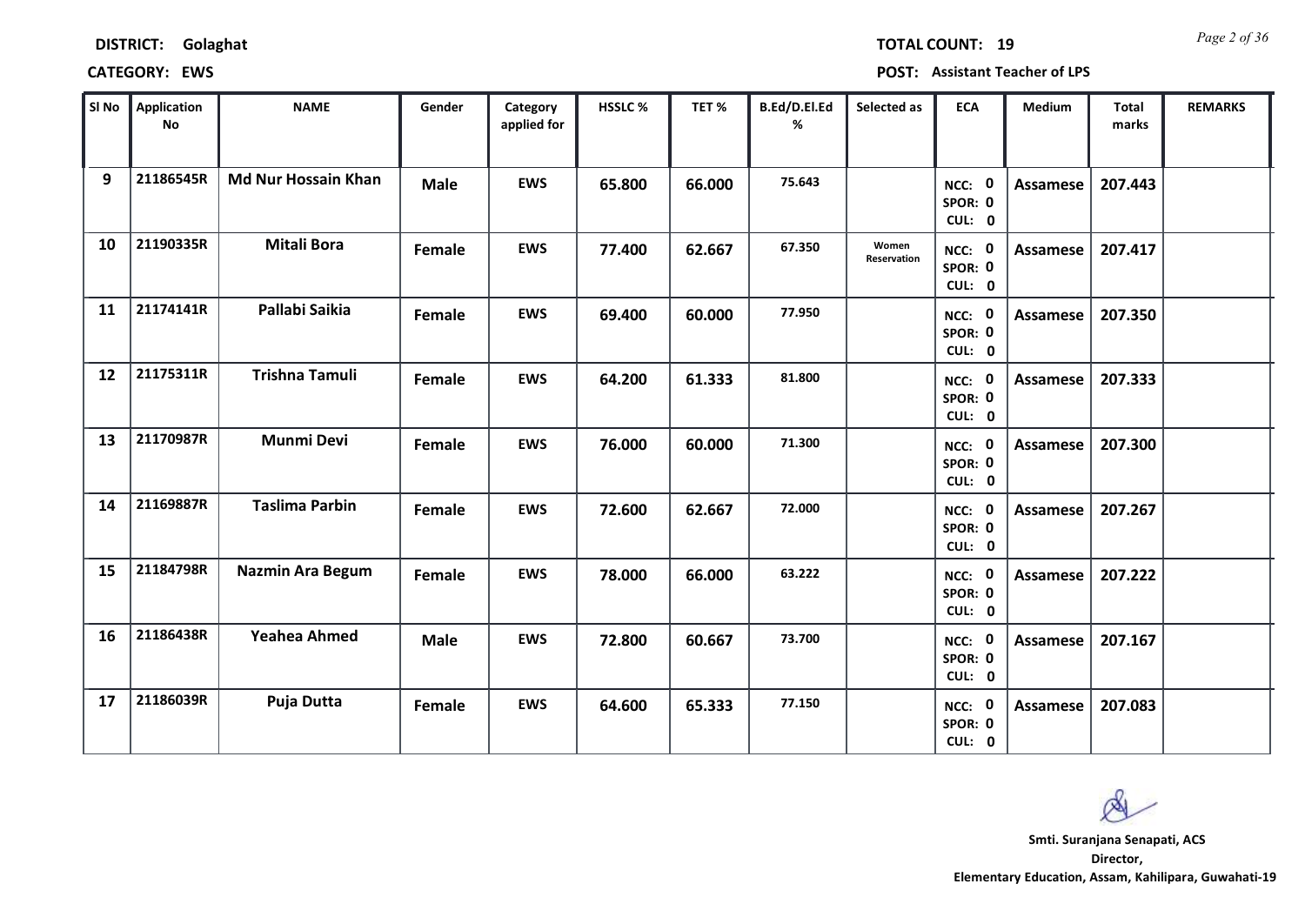**CATEGORY: EWS POST: Assistant Teacher of LPS**

| l SI No | Application<br><b>No</b> | <b>NAME</b>         | Gender        | Category<br>applied for | <b>HSSLC %</b> | TET %  | <b>B.Ed/D.El.Ed</b><br>% | Selected as | <b>ECA</b>                                | Medium   | <b>Total</b><br>marks | <b>REMARKS</b> |
|---------|--------------------------|---------------------|---------------|-------------------------|----------------|--------|--------------------------|-------------|-------------------------------------------|----------|-----------------------|----------------|
| 18      | 21209451R                | Doli Boruah         | <b>Female</b> | <b>EWS</b>              | 72.200         | 60.000 | 74.857                   |             | 0<br>NCC:<br>SPOR: 0<br>CUL: 0            | Assamese | 207.057               |                |
| 19      | 21194044R                | <b>Baidul Islam</b> | <b>Male</b>   | <b>EWS</b>              | 66.400         | 66.000 | 74.650                   |             | $\mathbf{0}$<br>NCC:<br>SPOR: 0<br>CUL: 0 | Assamese | 207.050               |                |

 $\infty$ 

**Director, Elementary Education, Assam, Kahilipara, Guwahati-19 Smti. Suranjana Senapati, ACS**

*Page 3 of 36* **TOTAL COUNT: 19**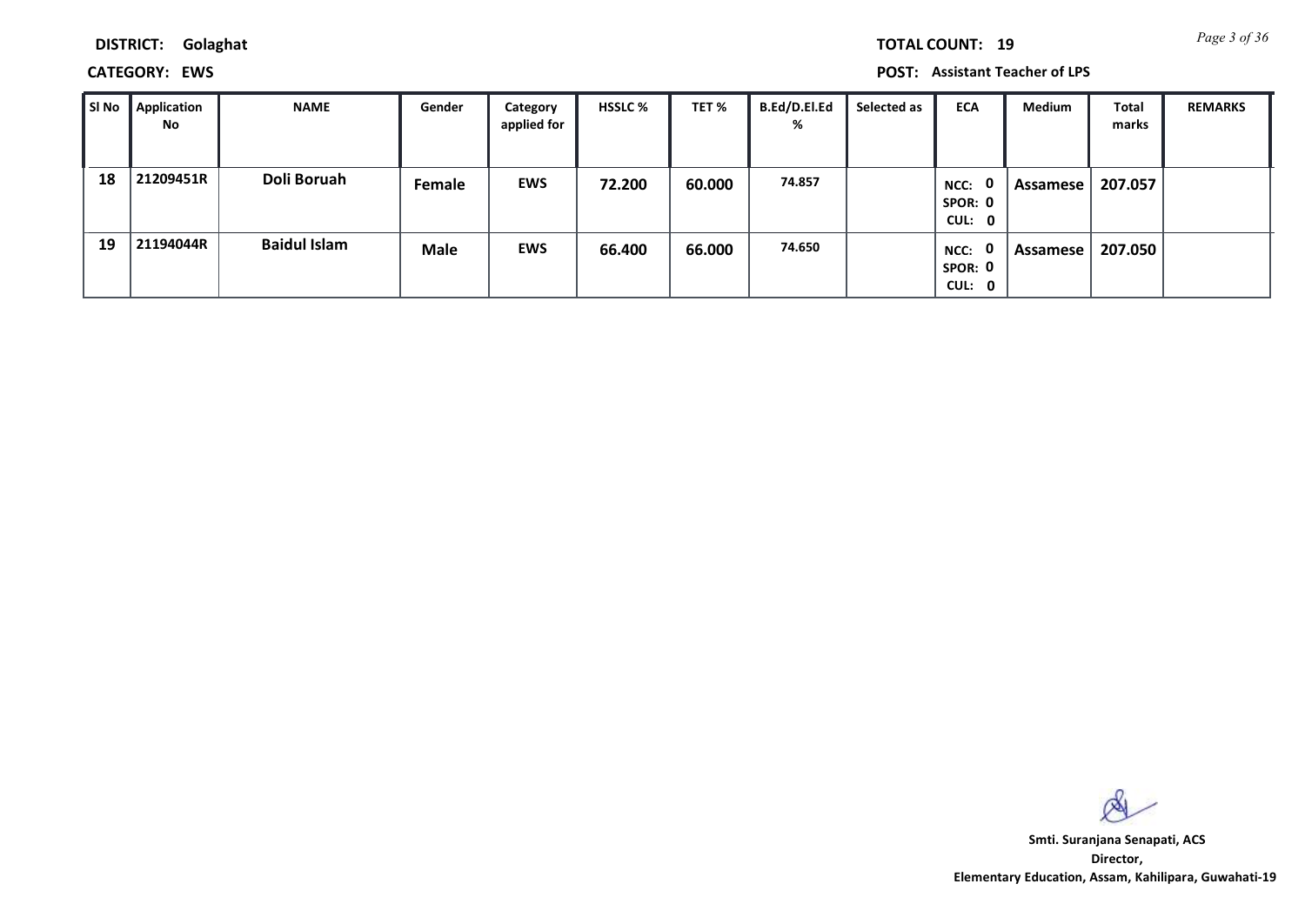**CATEGORY: OBC/MOBC POST: Assistant Teacher of LPS**

| SI No          | <b>Application</b><br>No | <b>NAME</b>           | Gender | Category<br>applied for | <b>HSSLC%</b> | TET %  | B.Ed/D.El.Ed<br>% | Selected as          | <b>ECA</b>                        | <b>Medium</b>   | <b>Total</b><br>marks | <b>REMARKS</b> |
|----------------|--------------------------|-----------------------|--------|-------------------------|---------------|--------|-------------------|----------------------|-----------------------------------|-----------------|-----------------------|----------------|
| 1              | 21169984R                | Silpika Gogoi         | Female | OBC/MOBC                | 90.200        | 58.667 | 78.250            | Women<br>Reservation | 0<br>NCC:<br>SPOR: 0<br>CUL: 0    | <b>Assamese</b> | 227.117               |                |
| $\overline{2}$ | 21107985                 | <b>Bonti Saikia</b>   | Female | OBC/MOBC                | 83.400        | 55.333 | 81.450            | Women<br>Reservation | 0<br>NCC:<br>SPOR: 0<br>CUL: 0    | Assamese        | 220.183               |                |
| 3              | 21186777R                | <b>Parimita Bora</b>  | Female | OBC/MOBC                | 82.400        | 58.000 | 79.550            | Women<br>Reservation | NCC: 0<br>SPOR: 0<br>CUL: 0       | Assamese        | 219.950               |                |
| 4              | 21184176R                | Lina Gogoi            | Female | OBC/MOBC                | 80.400        | 59.333 | 78.600            | Women<br>Reservation | NCC: 0<br>SPOR: 0<br>CUL: 0       | <b>Assamese</b> | 218.333               |                |
| 5              | 21178350R                | <b>Kaberi Chetia</b>  | Female | OBC/MOBC                | 87.000        | 55.333 | 75.650            | Women<br>Reservation | NCC: 0<br>SPOR: 0<br>CUL: 0       | Assamese        | 217.983               |                |
| 6              | 21185043R                | <b>Prerana Phukon</b> | Female | OBC/MOBC                | 82.200        | 58.667 | 77.000            |                      | 0<br>NCC:<br>SPOR: 0<br>CUL: 0    | Assamese        | 217.867               |                |
| $\overline{7}$ | 21186801R                | Aungana Devi          | Female | OBC/MOBC                | 84.400        | 55.333 | 76.850            |                      | 0<br>$NCC$ :<br>SPOR: 0<br>CUL: 0 | Assamese        | 216.583               |                |
| 8              | 21114229                 | <b>Pubali Phukon</b>  | Female | OBC/MOBC                | 84.000        | 55.333 | 76.714            |                      | 0<br>NCC:<br>SPOR: 0<br>CUL: 0    | Assamese        | 216.048               |                |
| 9              | 21185089R                | Minakhi Saikia        | Female | OBC/MOBC                | 82.400        | 59.333 | 73.650            |                      | NCC: 0<br>SPOR: 0<br>CUL: 0       | Assamese        | 215.383               |                |

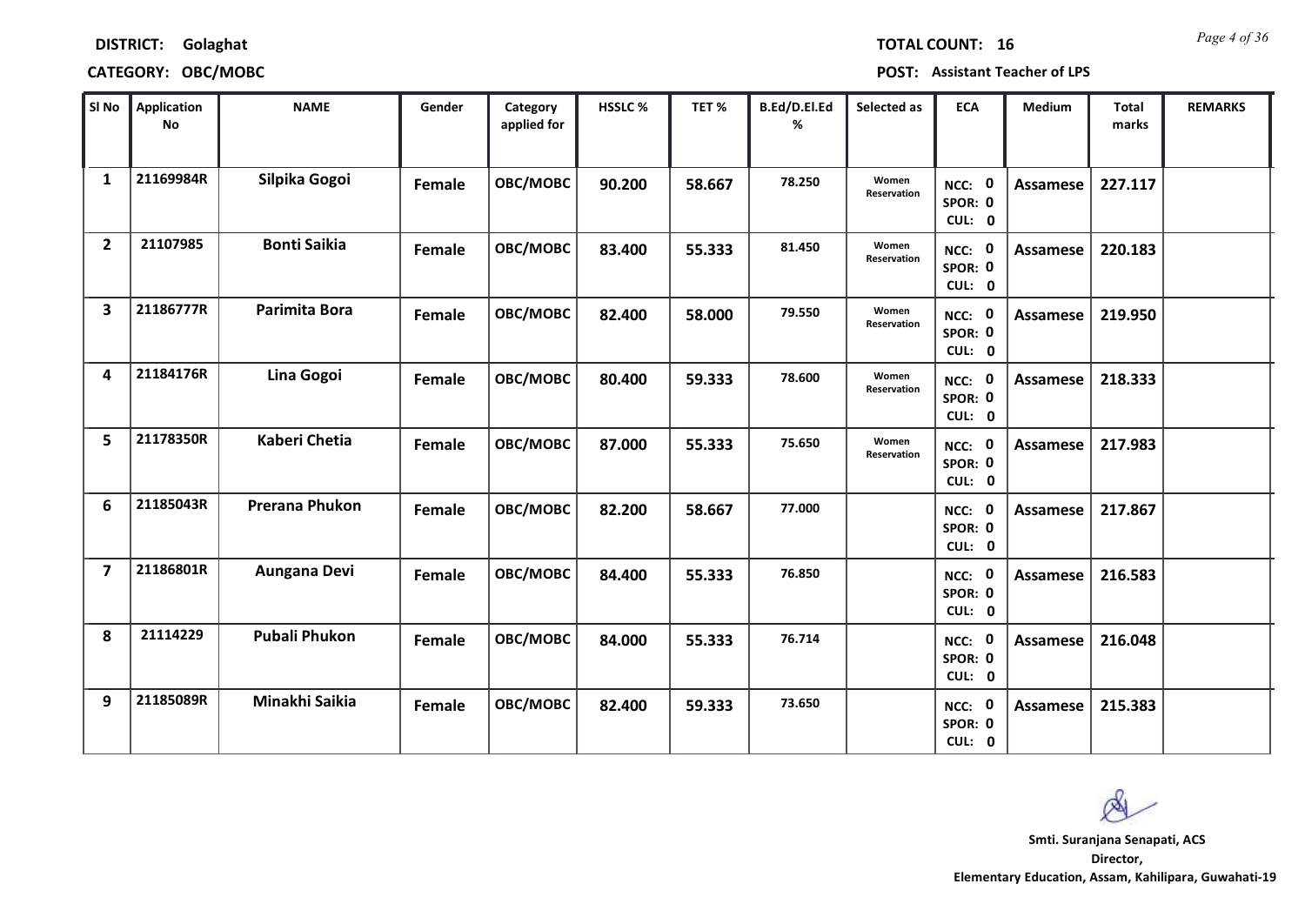| <b>TOTAL COUNT:</b> |  |   |
|---------------------|--|---|
|                     |  | 1 |

## **CATEGORY: OBC/MOBC POST: Assistant Teacher of LPS**

| SI No | <b>Application</b><br>No | <b>NAME</b>                 | Gender      | Category<br>applied for | HSSLC % | TET %  | B.Ed/D.El.Ed<br>℅ | Selected as | <b>ECA</b>                                | Medium          | <b>Total</b><br>marks | <b>REMARKS</b> |
|-------|--------------------------|-----------------------------|-------------|-------------------------|---------|--------|-------------------|-------------|-------------------------------------------|-----------------|-----------------------|----------------|
| 10    | 21176402R                | Sagarika Gogoi              | Female      | <b>OBC/MOBC</b>         | 72.000  | 57.333 | 85.700            |             | 0<br>NCC:<br>SPOR: 0<br>CUL: 0            | <b>Assamese</b> | 215.033               |                |
| 11    | 21110648                 | <b>Bitopi Bhuyan</b>        | Female      | <b>OBC/MOBC</b>         | 72.400  | 59.333 | 82.350            |             | NCC:<br>0<br>SPOR: 0<br>CUL: 0            | <b>Assamese</b> | 214.083               |                |
| 12    | 21195446R                | <b>Diganta Handique</b>     | <b>Male</b> | <b>OBC/MOBC</b>         | 74.600  | 59.333 | 78.800            |             | NCC: 0<br>SPOR: 0<br>CUL: 0               | Assamese        | 212.733               |                |
| 13    | 21185685R                | Jeuti Bora                  | Female      | <b>OBC/MOBC</b>         | 75.000  | 57.333 | 79.650            |             | 0<br>NCC:<br>SPOR: 0<br>CUL: 0            | <b>Assamese</b> | 211.983               |                |
| 14    | 21170933R                | <b>Borkha Rani Khanikor</b> | Female      | <b>OBC/MOBC</b>         | 78.400  | 55.333 | 77.929            |             | $\mathbf{0}$<br>NCC:<br>SPOR: 0<br>CUL: 0 | <b>Assamese</b> | 211.662               |                |
| 15    | 21165223R                | Mili Deb                    | Female      | <b>OBC/MOBC</b>         | 77.400  | 58.667 | 74.429            |             | 0<br>NCC:<br>SPOR: 0<br>CUL: 0            | Assamese        | 210.495               |                |
| 16    | 21199275R                | Debajit Gogoi               | <b>Male</b> | <b>OBC/MOBC</b>         | 75.800  | 57.333 | 77.300            |             | 0<br>NCC:<br>SPOR: 0<br>CUL: 0            | <b>Assamese</b> | 210.433               |                |

 $\infty$ 

**Director, Elementary Education, Assam, Kahilipara, Guwahati-19 Smti. Suranjana Senapati, ACS**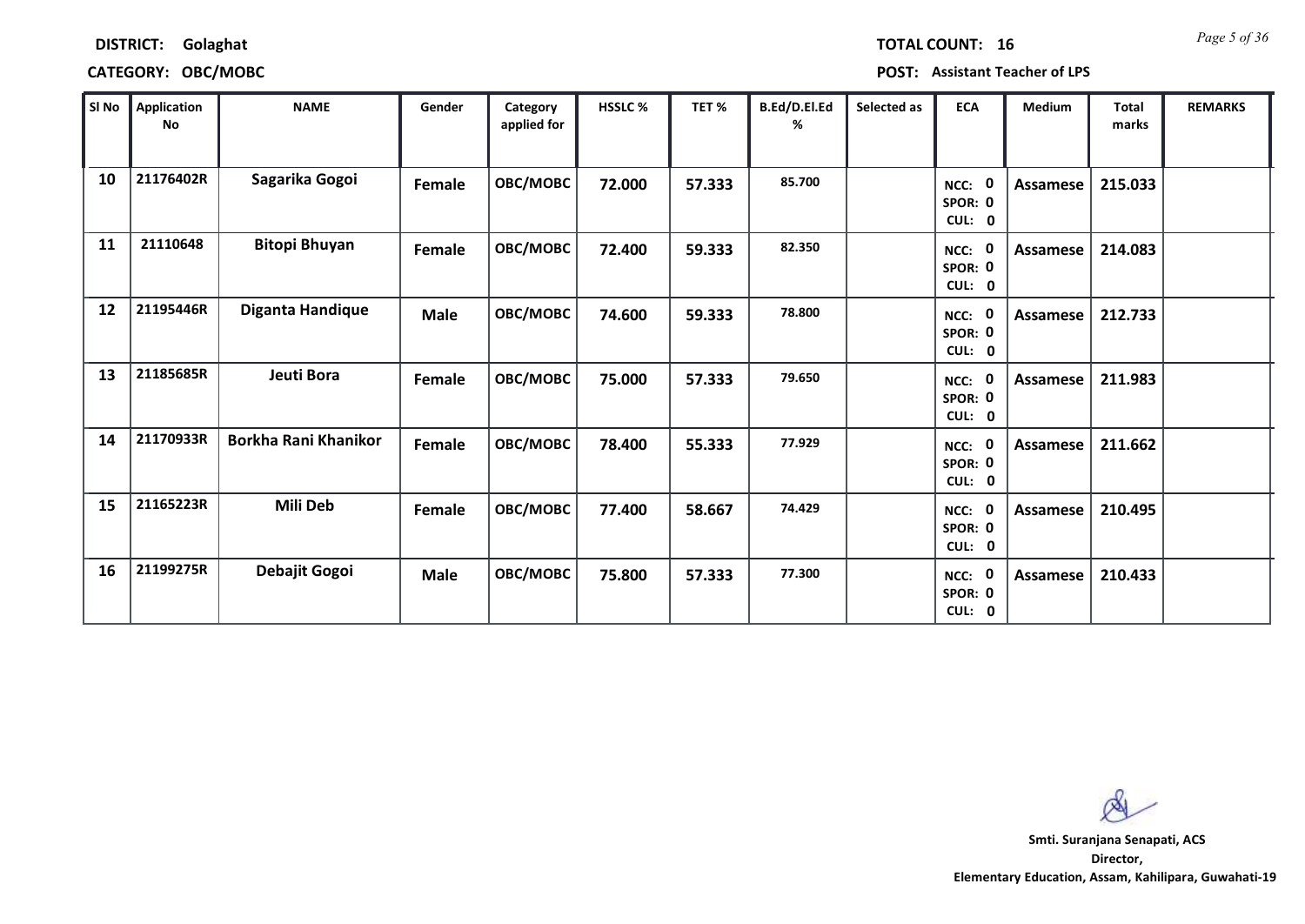*Page 6 of 36* **TOTAL COUNT: 10**

| SI No                   | <b>Application</b><br>No | <b>NAME</b>           | Gender      | Category<br>applied for | <b>HSSLC %</b> | TET %  | B.Ed/D.El.Ed<br>% | Selected as          | <b>ECA</b>                  | <b>Medium</b>   | <b>Total</b><br>marks | <b>REMARKS</b>         |
|-------------------------|--------------------------|-----------------------|-------------|-------------------------|----------------|--------|-------------------|----------------------|-----------------------------|-----------------|-----------------------|------------------------|
| $\mathbf{1}$            | 21176682R                | <b>Shariful Islam</b> | <b>Male</b> | <b>EWS</b><br>PwD       | 52.800         | 70.667 | 71.600            |                      | NCC: 0<br>SPOR: 0<br>CUL: 0 | <b>Assamese</b> | 195.067               | <b>PwD</b><br>Withheld |
| $\overline{2}$          | 21169288R                | <b>Mashful Alam</b>   | <b>Male</b> | OBC/MOBC<br>PwD         | 60.200         | 58.667 | 75.786            |                      | NCC: 0<br>SPOR: 0<br>CUL: 0 | Assamese        | 194.652               |                        |
| $\overline{\mathbf{3}}$ | 21101171                 | <b>Diganta Loying</b> | <b>Male</b> | <b>STP</b><br>PwD       | 55.000         | 66.000 | 68.000            |                      | NCC: 0<br>SPOR: 0<br>CUL: 0 | <b>Assamese</b> | 189.000               | PwD<br>Withheld        |
| 4                       | 21166848R                | Abanti Kurmi          | Female      | OBC/MOBC<br>PwD         | 59.200         | 60.667 | 63.850            | Women<br>Reservation | NCC: 0<br>SPOR: 0<br>CUL: 0 | <b>Assamese</b> | 183.717               | <b>PwD</b><br>Withheld |
| 5                       | 21177335R                | Rana Kamal Saikia     | <b>Male</b> | OBC/MOBC<br>PwD         | 48.200         | 66.667 | 66.571            |                      | NCC: 0<br>SPOR: 0<br>CUL: 0 | <b>Assamese</b> | 181.438               | PwD<br>Withheld        |
| 6                       | 21167336R                | <b>Abdul Awal</b>     | <b>Male</b> | <b>UR</b><br>PwD        | 53.400         | 58.000 | 68.714            |                      | NCC: 0<br>SPOR: 0<br>CUL: 0 | <b>Assamese</b> | 180.114               | PwD<br>Withheld        |
| $\overline{\mathbf{z}}$ | 21117516                 | Rashmi Rekha Gogoi    | Female      | OBC/MOBC<br>PwD         | 55.600         | 56.667 | 67.400            | Women<br>Reservation | NCC: 0<br>SPOR: 0<br>CUL: 0 | Assamese        | 179.667               | PwD<br>Withheld        |
| 8                       | 21170945R                | <b>Rakib Ahmed</b>    | <b>Male</b> | <b>UR</b><br>PwD        | 50.400         | 62.000 | 65.950            |                      | NCC: 0<br>SPOR: 0<br>CUL: 0 | <b>Assamese</b> | 178.350               | <b>PwD</b><br>Withheld |
| 9                       | 21208508R                | Shimanta Chutia       | <b>Male</b> | OBC/MOBC<br>PwD         | 50.000         | 55.333 | 70.286            |                      | NCC: 0<br>SPOR: 0<br>CUL: 0 | <b>Assamese</b> | 175.619               | PwD<br>Withheld        |

 $\infty$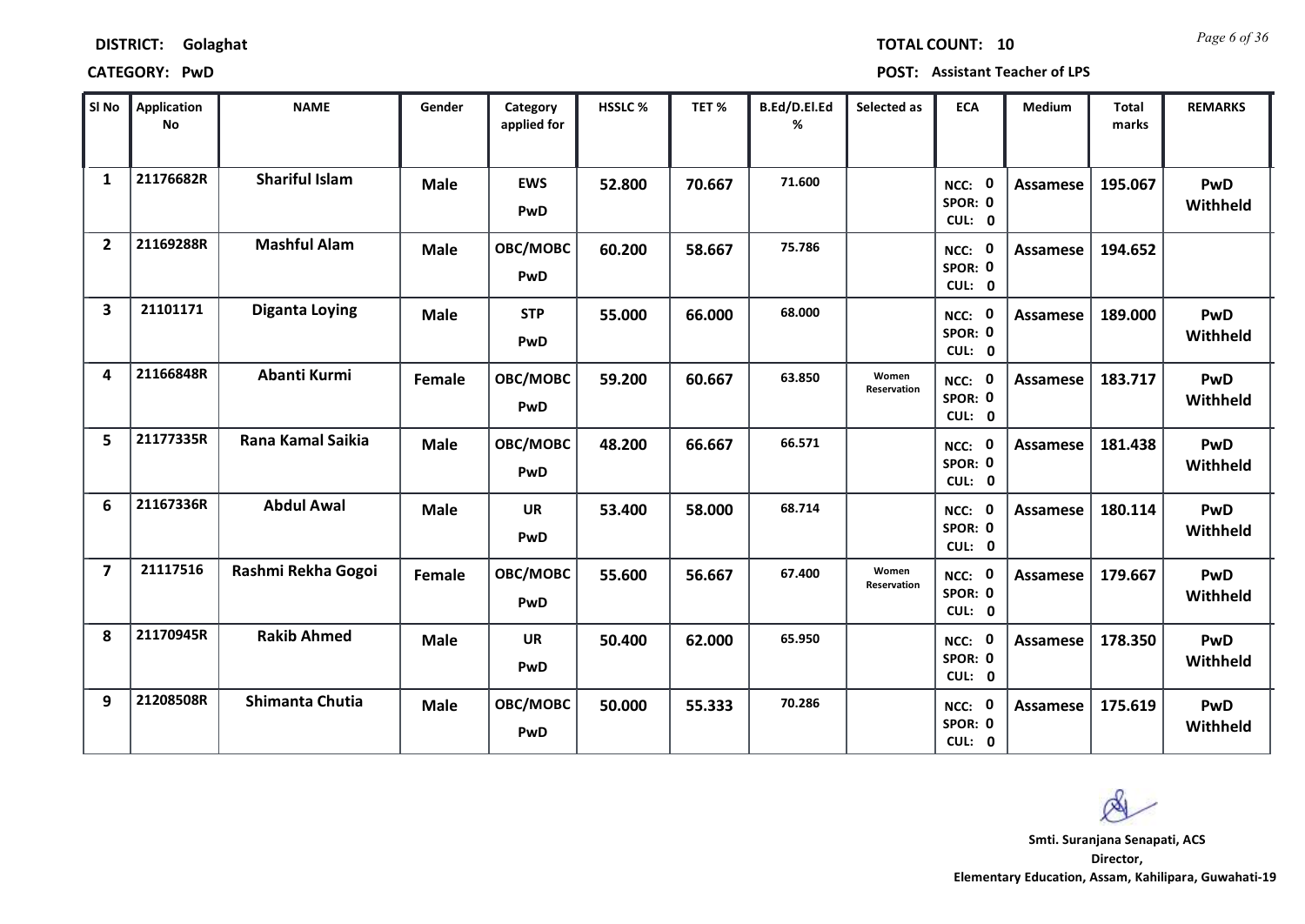*Page 7 of 36* **TOTAL COUNT: 10**

**DISTRICT: Golaghat**

**CATEGORY: PwD POST: Assistant Teacher of LPS**

| l SI No | Application<br>No | NAME                | Gender      | Category<br>applied for | <b>HSSLC</b> % | TET %  | B.Ed/D.El.Ed<br>% | Selected as | <b>ECA</b>                | <b>Medium</b> | Total<br>marks | <b>REMARKS</b>         |
|---------|-------------------|---------------------|-------------|-------------------------|----------------|--------|-------------------|-------------|---------------------------|---------------|----------------|------------------------|
| 10      | 21203261R         | Profulla Kumar Nath | <b>Male</b> | OBC/MOBC<br>PwD         | 45.800         | 55.333 | 71.714            |             | NCC:<br>SPOR: 0<br>CUL: 0 | Assamese      | 172.848        | <b>PwD</b><br>Withheld |

 $\infty$ 

**Director, Elementary Education, Assam, Kahilipara, Guwahati-19 Smti. Suranjana Senapati, ACS**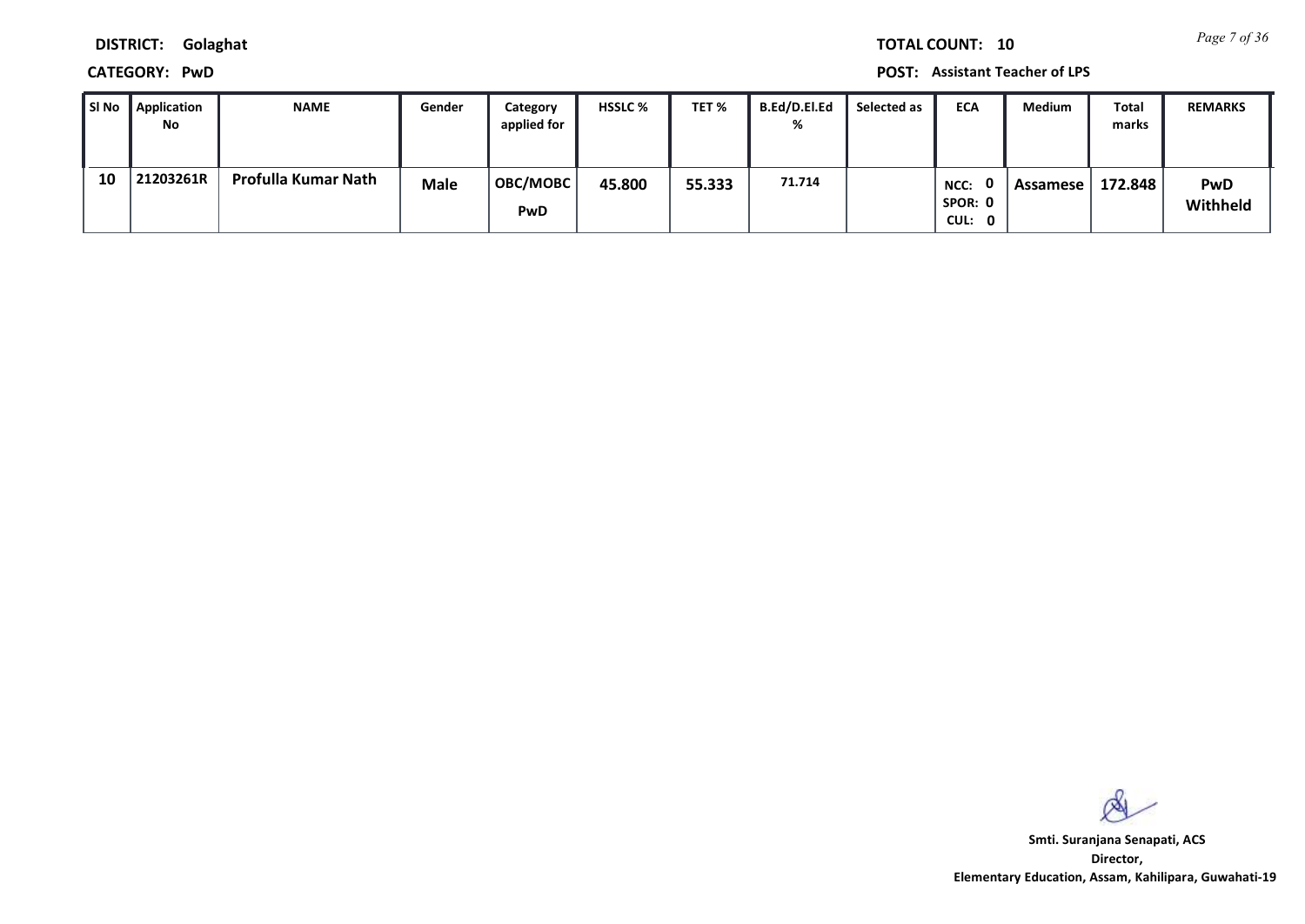*Page 8 of 36* **TOTAL COUNT: 13**

| SI No                   | <b>Application</b><br>No | <b>NAME</b>            | Gender      | Category<br>applied for | <b>HSSLC %</b> | TET%   | B.Ed/D.El.Ed<br>% | Selected as          | <b>ECA</b>                  | <b>Medium</b>   | <b>Total</b><br>marks | <b>REMARKS</b> |
|-------------------------|--------------------------|------------------------|-------------|-------------------------|----------------|--------|-------------------|----------------------|-----------------------------|-----------------|-----------------------|----------------|
| $\mathbf{1}$            | 21184504R                | Jyoti Suklabaidya      | Female      | <b>SC</b>               | 69.000         | 60.667 | 74.800            | Women<br>Reservation | NCC: 0<br>SPOR: 0<br>CUL: 0 | <b>Assamese</b> | 204.467               |                |
| $\overline{2}$          | 21107937                 | <b>Bikram Das</b>      | <b>Male</b> | <b>SC</b>               | 60.200         | 68.000 | 75.143            |                      | NCC: 0<br>SPOR: 0<br>CUL: 0 | <b>Assamese</b> | 203.343               |                |
| $\overline{\mathbf{3}}$ | 21169302R                | <b>Biswajit Biswas</b> | <b>Male</b> | <b>SC</b>               | 70.000         | 57.333 | 75.350            |                      | NCC: 0<br>SPOR: 0<br>CUL: 0 | <b>Assamese</b> | 202.683               |                |
| 4                       | 21207181R                | Nikita Tarapdar        | Female      | <b>SC</b>               | 71.200         | 55.333 | 74.950            | Women<br>Reservation | NCC: 0<br>SPOR: 0<br>CUL: 0 | <b>Assamese</b> | 201.483               |                |
| 5                       | 21111258                 | <b>Sujan Biswas</b>    | <b>Male</b> | <b>SC</b>               | 64.600         | 62.000 | 74.500            |                      | NCC: 0<br>SPOR: 0<br>CUL: 0 | <b>Assamese</b> | 201.100               |                |
| 6                       | 21169753R                | <b>Biswajeet Das</b>   | <b>Male</b> | <b>SC</b>               | 68.800         | 60.667 | 71.300            |                      | NCC: 0<br>SPOR: 0<br>CUL: 0 | <b>Assamese</b> | 200.767               |                |
| $\overline{7}$          | 21169055R                | <b>Rinkumoni Das</b>   | Female      | <b>SC</b>               | 64.800         | 60.000 | 75.150            | Women<br>Reservation | NCC: 0<br>SPOR: 0<br>CUL: 0 | Assamese        | 199.950               |                |
| 8                       | 21170540R                | <b>Madhusmita Bora</b> | Female      | <b>SC</b>               | 69.200         | 55.333 | 75.100            | Women<br>Reservation | NCC: 0<br>SPOR: 0<br>CUL: 0 | <b>Assamese</b> | 199.633               |                |
| 9                       | 21202876R                | Rekha Rani Bania       | Female      | <b>SC</b>               | 62.800         | 61.333 | 75.400            |                      | NCC: 0<br>SPOR: 0<br>CUL: 0 | Assamese        | 199.533               |                |

Q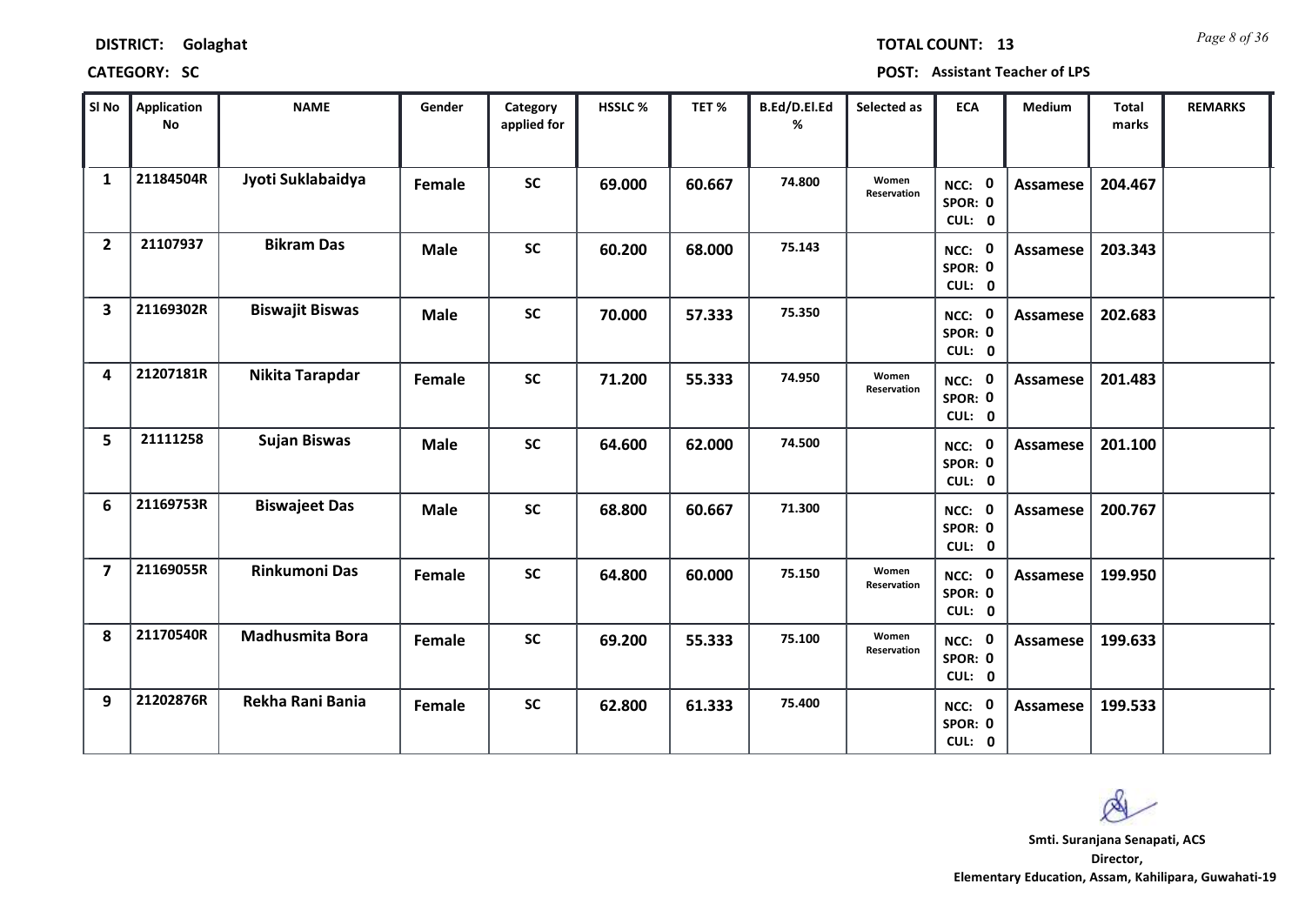**CATEGORY: SC POST: Assistant Teacher of LPS**

| SI No | Application<br>No | <b>NAME</b>          | Gender      | Category<br>applied for | <b>HSSLC %</b> | TET %  | B.Ed/D.El.Ed<br>% | Selected as | <b>ECA</b>                                  | <b>Medium</b> | Total<br>marks | <b>REMARKS</b> |
|-------|-------------------|----------------------|-------------|-------------------------|----------------|--------|-------------------|-------------|---------------------------------------------|---------------|----------------|----------------|
| 10    | 21199750R         | <b>Bornashri Das</b> | Female      | <b>SC</b>               | 59.000         | 58.667 | 81.650            |             | 0<br>NCC:<br>SPOR: 0<br>CUL:<br>$\mathbf 0$ | Assamese      | 199.317        |                |
| 11    | 21188101R         | <b>Produnya Das</b>  | <b>Male</b> | <b>SC</b>               | 69.000         | 72.667 | 57.333            |             | 0<br>NCC:<br>SPOR: 0<br>CUL:<br>$\mathbf 0$ | Assamese      | 199.000        |                |
| 12    | 21189448R         | <b>Tutu Biswas</b>   | <b>Male</b> | <b>SC</b>               | 71.200         | 62.000 | 65.786            |             | 0<br>NCC:<br>SPOR: 0<br>CUL:<br>0           | Assamese      | 198.986        |                |
| 13    | 21172936R         | Anupam Hazarika      | <b>Male</b> | <b>SC</b>               | 66.000         | 62.000 | 70.786            |             | 0<br>NCC:<br>SPOR: 0<br>CUL:<br>$\mathbf 0$ | Assamese      | 198.786        |                |

 $\infty$ 

**Director, Elementary Education, Assam, Kahilipara, Guwahati-19 Smti. Suranjana Senapati, ACS**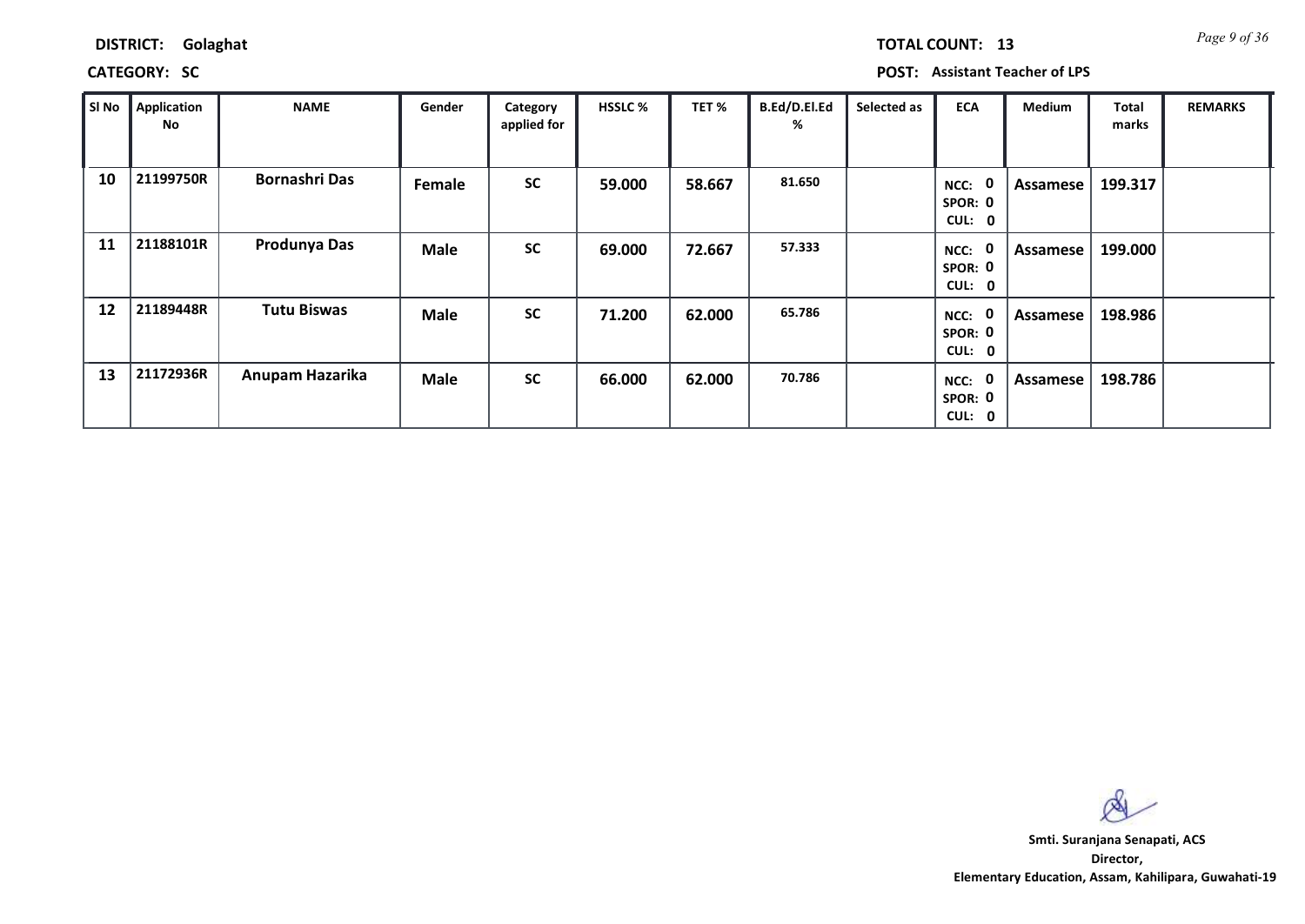*Page 10 of 36* **TOTAL COUNT: 1**

**DISTRICT: Golaghat**

**CATEGORY: STH POST: Assistant Teacher of LPS**

| SI No | Application<br>No | <b>NAME</b>      | Gender | Category<br>applied for | <b>HSSLC %</b> | TET %  | <b>B.Ed/D.El.Ed</b><br>% | Selected as          | <b>ECA</b>                  | Medium   | Total<br>marks | <b>REMARKS</b> |
|-------|-------------------|------------------|--------|-------------------------|----------------|--------|--------------------------|----------------------|-----------------------------|----------|----------------|----------------|
|       | 21135627          | Klirdap Langnepi | Female | <b>STH</b>              | 62.000         | 62.000 | 71.850                   | Women<br>Reservation | NCC: 0<br>SPOR: 0<br>CUL: 0 | Assamese | 195.850        |                |

 $\infty$ 

**Director, Elementary Education, Assam, Kahilipara, Guwahati-19 Smti. Suranjana Senapati, ACS**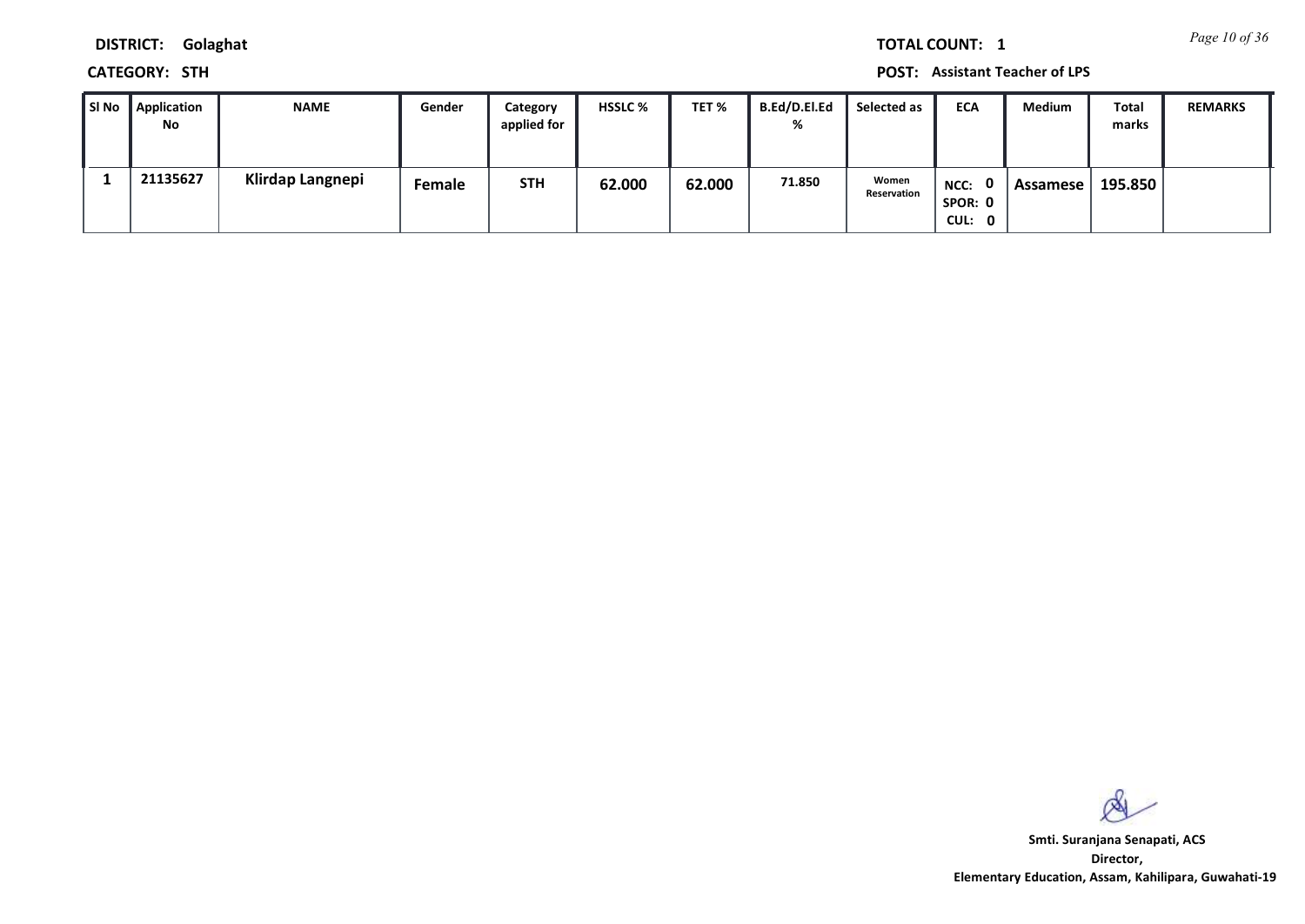*Page 11 of 36* **TOTAL COUNT: 23**

| SI No                   | <b>Application</b><br><b>No</b> | <b>NAME</b>                | Gender      | Category<br>applied for | <b>HSSLC%</b> | TET %  | B.Ed/D.El.Ed<br>% | Selected as          | <b>ECA</b>                                | <b>Medium</b>   | Total<br>marks | <b>REMARKS</b> |
|-------------------------|---------------------------------|----------------------------|-------------|-------------------------|---------------|--------|-------------------|----------------------|-------------------------------------------|-----------------|----------------|----------------|
| $\mathbf{1}$            | 21201811R                       | <b>Dipu Thengal</b>        | <b>Male</b> | <b>STP</b>              | 87.000        | 58.667 | 80.150            |                      | NCC: 0<br>SPOR: 0<br>CUL: 0               | <b>Assamese</b> | 225.817        |                |
| $\overline{2}$          | 21180292R                       | <b>Chimpi Loying</b>       | Female      | <b>STP</b>              | 75.200        | 58.000 | 79.250            | Women<br>Reservation | NCC: 0<br>SPOR: 0<br>CUL: 0               | Assamese        | 212.450        |                |
| $\overline{\mathbf{3}}$ | 21185989R                       | Shilpi Priya Sonowal       | Female      | <b>STP</b>              | 75.000        | 59.333 | 76.650            | Women<br>Reservation | NCC: 0<br>SPOR: 0<br>CUL: 0               | <b>Assamese</b> | 210.983        |                |
| $\overline{\mathbf{A}}$ | 21184289R                       | <b>Sumi Daw</b>            | Female      | <b>STP</b>              | 70.600        | 65.333 | 70.650            | Women<br>Reservation | $\mathbf{0}$<br>NCC:<br>SPOR: 0<br>CUL: 0 | <b>Assamese</b> | 206.583        |                |
| 5                       | 21180535R                       | Lakhipriya Pegu            | Female      | <b>STP</b>              | 64.000        | 62.667 | 77.500            | Women<br>Reservation | NCC: 0<br>SPOR: 0<br>CUL: 0               | Assamese        | 204.167        |                |
| 6                       | 21166010R                       | <b>Pranab Jyoti Morang</b> | <b>Male</b> | <b>STP</b>              | 71.800        | 55.333 | 76.571            |                      | NCC: 0<br>SPOR: 0<br>CUL: 0               | <b>Assamese</b> | 203.705        |                |
| $\overline{7}$          | 21107971                        | Paramanonda Doley          | <b>Male</b> | <b>STP</b>              | 66.800        | 61.333 | 75.400            |                      | NCC: 0<br>SPOR: 0<br>CUL: 0               | <b>Assamese</b> | 203.533        |                |
| 8                       | 21185390R                       | <b>Juli Pegu</b>           | Female      | <b>STP</b>              | 70.600        | 57.333 | 75.250            | Women<br>Reservation | NCC: 0<br>SPOR: 0<br>CUL: 0               | <b>Assamese</b> | 203.183        |                |
| 9                       | 21176750R                       | <b>Dhiren Morang</b>       | <b>Male</b> | <b>STP</b>              | 65.600        | 67.333 | 69.650            |                      | NCC: 0<br>SPOR: 0<br>CUL: 0               | <b>Assamese</b> | 202.583        |                |

 $\infty$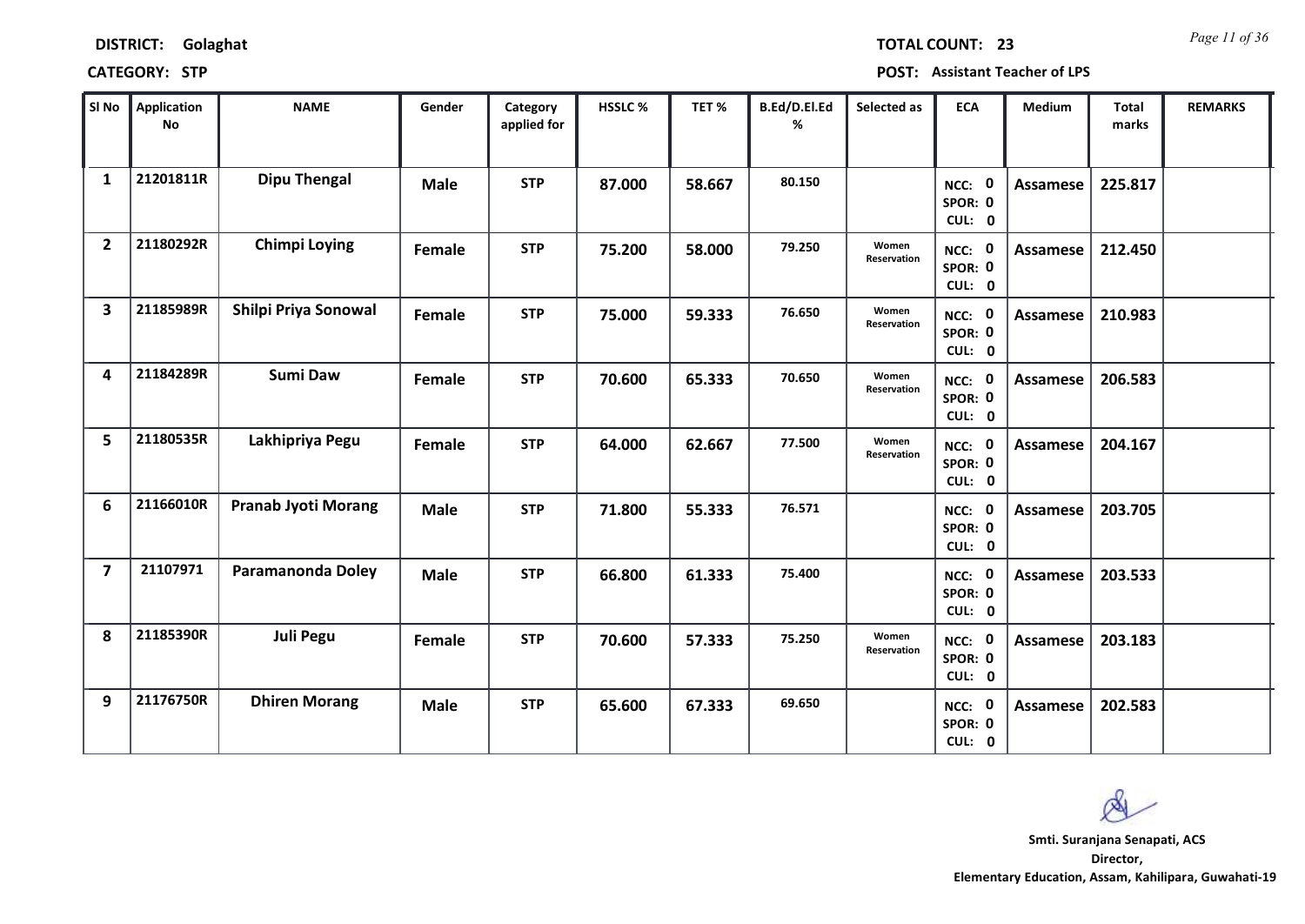| <b>DISTRICT:</b><br>Golaghat |
|------------------------------|
|------------------------------|

*Page 12 of 36* **TOTAL COUNT: 23**

| SI No | Application<br>No | <b>NAME</b>                    | Gender      | Category<br>applied for | <b>HSSLC %</b> | TET%   | B.Ed/D.El.Ed<br>% | Selected as          | <b>ECA</b>                          | <b>Medium</b>   | <b>Total</b><br>marks | <b>REMARKS</b> |
|-------|-------------------|--------------------------------|-------------|-------------------------|----------------|--------|-------------------|----------------------|-------------------------------------|-----------------|-----------------------|----------------|
| 10    | 21114974          | <b>Pronob Morang</b>           | <b>Male</b> | <b>STP</b>              | 69.800         | 56.667 | 75.200            |                      | NCC: 0<br>SPOR: 0<br>CUL: 0         | <b>Assamese</b> | 201.667               |                |
| 11    | 21175789R         | Sampi Kochari                  | Female      | <b>STP</b>              | 69.400         | 55.333 | 75.714            | Women<br>Reservation | NCC: 0<br>SPOR: 0<br>CUL: 0         | Assamese        | 200.448               |                |
| 12    | 21107946          | <b>Biju Paw</b>                | <b>Male</b> | <b>STP</b>              | 66.000         | 60.000 | 71.000            |                      | NCC: 0<br>SPOR: 0<br>CUL: 0         | Assamese        | 197.000               |                |
| 13    | 21109911          | <b>Jugmoyee Daw</b>            | Female      | <b>STP</b>              | 60.600         | 58.000 | 77.250            | Women<br>Reservation | NCC: 0<br>SPOR: 0<br>CUL: 0         | Assamese        | 195.850               |                |
| 14    | 21170109R         | Susmita Saikia                 | Female      | <b>STP</b>              | 66.200         | 58.667 | 70.050            |                      | NCC: 0<br>SPOR: 0<br>CUL: 0         | Assamese        | 194.917               |                |
| 15    | 21187400R         | Mohan Tulsiyari                | <b>Male</b> | <b>STP</b>              | 62.200         | 62.000 | 60.444            |                      | <b>NCC: 10</b><br>SPOR: 0<br>CUL: 0 | <b>Assamese</b> | 194.644               |                |
| 16    | 21120773          | Devakanta<br><b>Basumatary</b> | <b>Male</b> | <b>STP</b>              | 56.200         | 61.333 | 75.857            |                      | NCC: 0<br>SPOR: 0<br>CUL: 0         | Assamese        | 193.390               |                |
| 17    | 21169991R         | <b>Abhijit Loing</b>           | <b>Male</b> | <b>STP</b>              | 58.000         | 60.000 | 75.250            |                      | NCC: 0<br>SPOR: 0<br>CUL: 0         | <b>Assamese</b> | 193.250               |                |
| 18    | 21102250          | Priyanka Saikia                | Female      | <b>STP</b>              | 61.400         | 55.333 | 74.786            |                      | NCC: 0<br>SPOR: 0<br>CUL: 0         | <b>Assamese</b> | 191.519               |                |

 $\infty$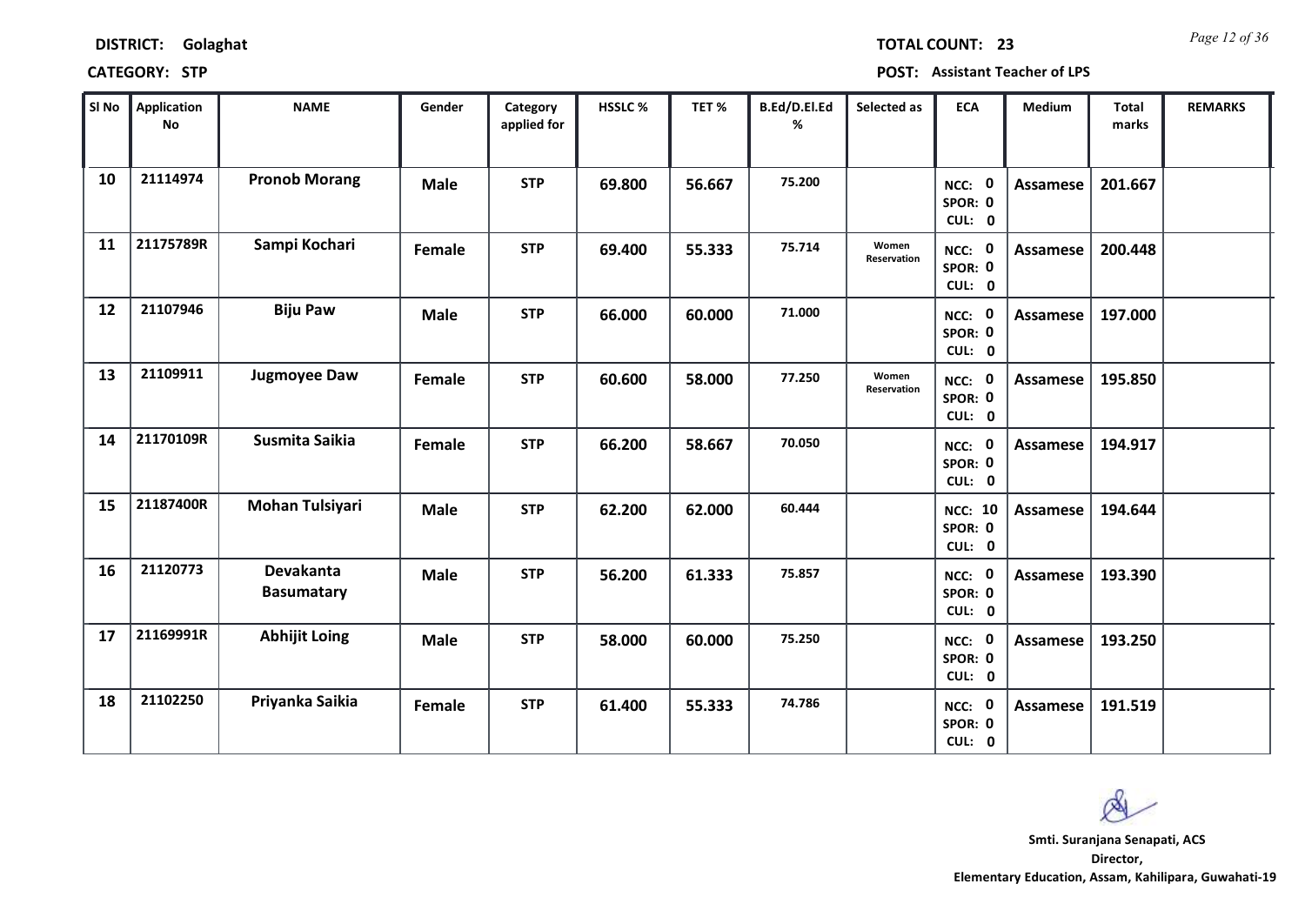| <b>DISTRICT:</b><br>Golaghat |
|------------------------------|
|------------------------------|

## **CATEGORY: STP POST: Assistant Teacher of LPS**

| SI No | <b>Application</b><br>No | <b>NAME</b>           | Gender | Category<br>applied for | <b>HSSLC %</b> | TET %  | B.Ed/D.El.Ed<br>% | Selected as | <b>ECA</b>                     | <b>Medium</b> | <b>Total</b><br>marks | <b>REMARKS</b> |
|-------|--------------------------|-----------------------|--------|-------------------------|----------------|--------|-------------------|-------------|--------------------------------|---------------|-----------------------|----------------|
| 19    | 21107096                 | <b>Mintu Saikia</b>   | Female | <b>STP</b>              | 52.400         | 60.667 | 77.850            |             | 0<br>NCC:<br>SPOR: 0<br>CUL: 0 | Assamese      | 190.917               |                |
| 20    | 21108998                 | <b>Bonti Bori</b>     | Female | <b>STP</b>              | 55.200         | 63.333 | 72.071            |             | NCC:<br>0<br>SPOR: 0<br>CUL: 0 | Assamese      | 190.605               |                |
| 21    | 21107720                 | <b>Bonti Boroo</b>    | Female | <b>STP</b>              | 57.400         | 62.000 | 71.071            |             | 0<br>NCC:<br>SPOR: 0<br>CUL: 0 | Assamese      | 190.471               |                |
| 22    | 21109048                 | Trishna Rani Hazarika | Female | <b>STP</b>              | 62.200         | 60.667 | 67.600            |             | 0<br>NCC:<br>SPOR: 0<br>CUL: 0 | Assamese      | 190.467               |                |
| 23    | 21188591R                | Hara Kanta Pegu       | Male   | <b>STP</b>              | 59.000         | 56.667 | 74.750            |             | 0<br>NCC:<br>SPOR: 0<br>CUL: 0 | Assamese      | 190.417               |                |

 $\infty$ 

**Director, Elementary Education, Assam, Kahilipara, Guwahati-19 Smti. Suranjana Senapati, ACS**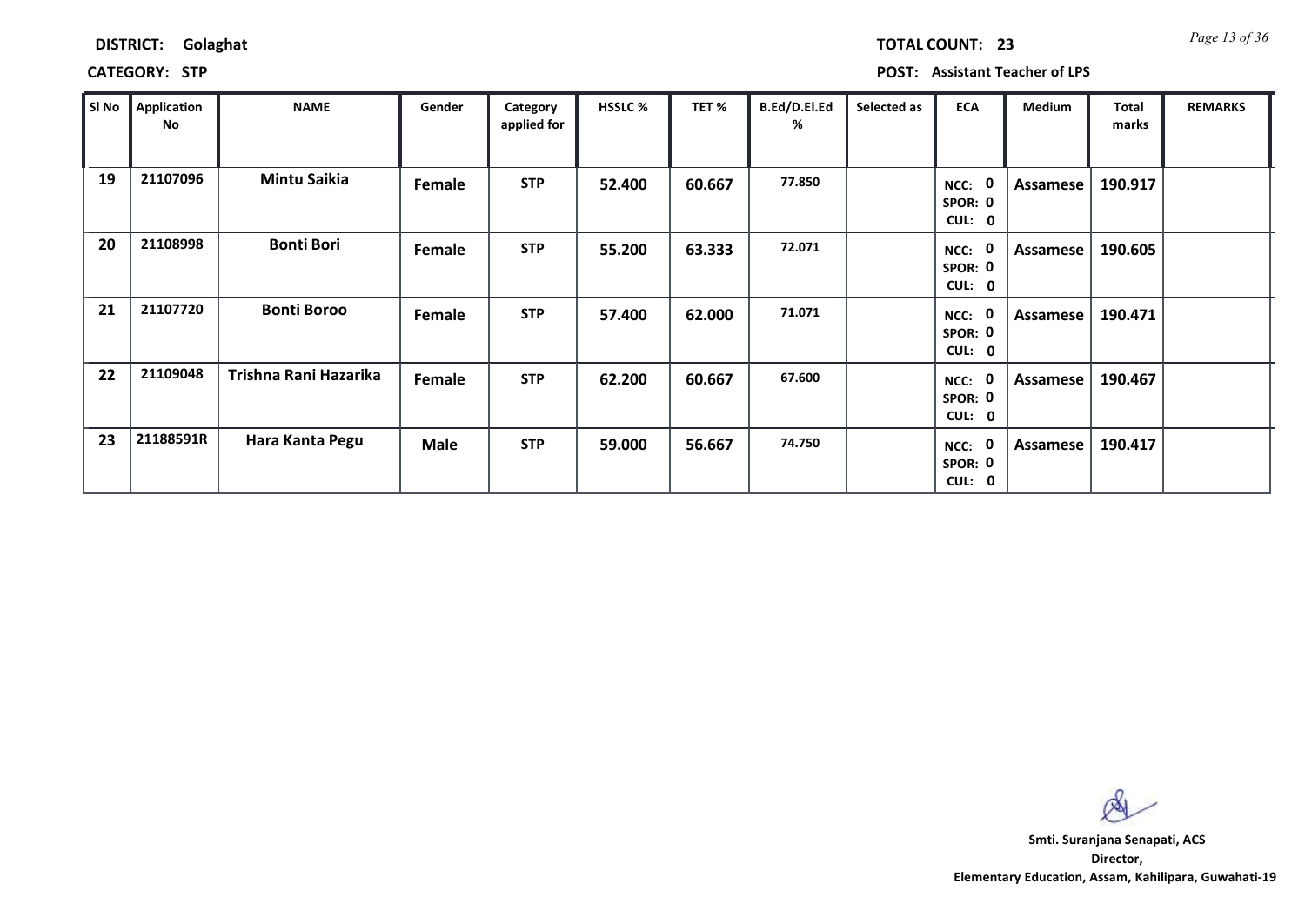*Page 14 of 36* **TOTAL COUNT: 3**

**DISTRICT: Golaghat**

**CATEGORY: STP POST: Assistant Teacher of LPS**

| SI No                   | Application<br>No | <b>NAME</b>            | Gender      | Category<br>applied for | <b>HSSLC %</b> | TET %  | <b>B.Ed/D.El.Ed</b><br>% | Selected as          | <b>ECA</b>                               | Medium      | <b>Total</b><br>marks | <b>REMARKS</b> |
|-------------------------|-------------------|------------------------|-------------|-------------------------|----------------|--------|--------------------------|----------------------|------------------------------------------|-------------|-----------------------|----------------|
|                         | 21165162R         | <b>Umesh Muchahary</b> | <b>Male</b> | <b>STP</b>              | 67.200         | 63.333 | 73.571                   |                      | 0<br>NCC:<br>SPOR: 0<br>CUL: 0           | <b>Bodo</b> | 204.105               |                |
| $\overline{\mathbf{2}}$ | 21184164R         | <b>Rohen Mochahary</b> | <b>Male</b> | <b>STP</b>              | 66.800         | 56.667 | 74.950                   |                      | $\mathbf 0$<br>NCC:<br>SPOR: 0<br>CUL: 0 | Bodo        | 198.417               |                |
| 3                       | 21170402R         | <b>Reshmi Boro</b>     | Female      | <b>STP</b>              | 58.400         | 62.667 | 74.000                   | Women<br>Reservation | NCC: 0<br>SPOR: 0<br>CUL:<br>0           | Bodo        | 195.067               |                |

 $\infty$ 

**Director, Elementary Education, Assam, Kahilipara, Guwahati-19 Smti. Suranjana Senapati, ACS**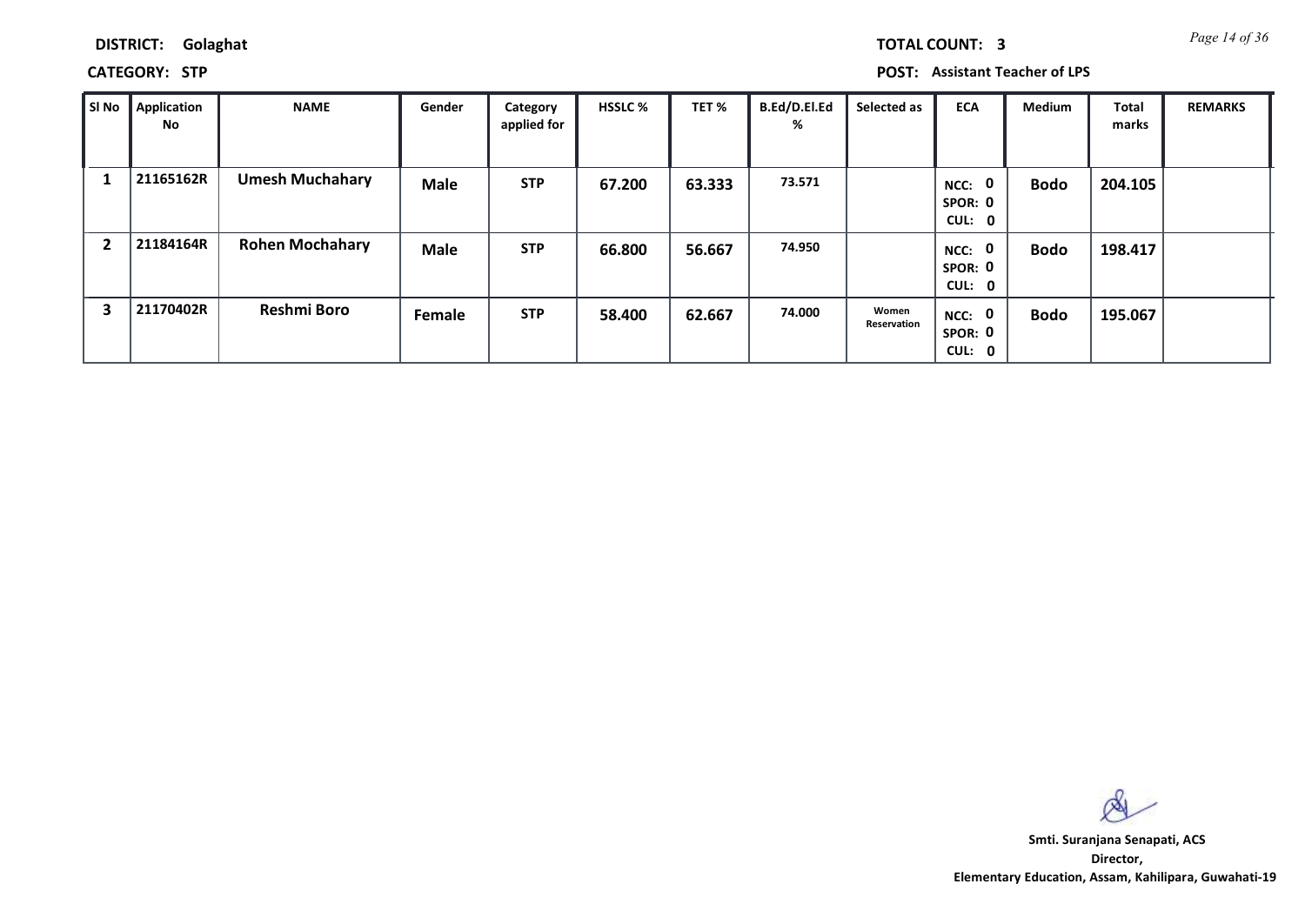*Page 15 of 36* **TOTAL COUNT: 190**

| SI No                   | <b>Application</b><br>No | <b>NAME</b>           | Gender | Category<br>applied for | <b>HSSLC %</b> | TET%   | B.Ed/D.El.Ed<br>% | Selected as          | <b>ECA</b>                  | <b>Medium</b>   | <b>Total</b><br>marks | <b>REMARKS</b> |
|-------------------------|--------------------------|-----------------------|--------|-------------------------|----------------|--------|-------------------|----------------------|-----------------------------|-----------------|-----------------------|----------------|
| $\mathbf{1}$            | 21208854R                | <b>Imon Sarma</b>     | Female | <b>UR</b>               | 91.200         | 68.667 | 78.650            | Women<br>Reservation | NCC: 0<br>SPOR: 0<br>CUL: 0 | <b>Assamese</b> | 238.517               |                |
| $\overline{2}$          | 21191236R                | Sarmistha Dutta       | Female | <b>EWS</b>              | 83.400         | 68.000 | 80.400            | Women<br>Reservation | NCC: 0<br>SPOR: 0<br>CUL: 0 | Assamese        | 231.800               |                |
| $\overline{\mathbf{3}}$ | 21121035                 | Nayanmoni Knowar      | Female | OBC/MOBC                | 83.200         | 61.333 | 85.300            | Women<br>Reservation | NCC: 0<br>SPOR: 0<br>CUL: 0 | Assamese        | 229.833               |                |
| 4                       | 21190518R                | <b>Debashree Neog</b> | Female | <b>EWS</b>              | 83.600         | 68.667 | 77.050            | Women<br>Reservation | NCC: 0<br>SPOR: 0<br>CUL: 0 | Assamese        | 229.317               |                |
| 5                       | 21105191                 | Farhana Rahman        | Female | <b>UR</b>               | 87.000         | 64.667 | 75.700            | Women<br>Reservation | NCC: 0<br>SPOR: 0<br>CUL: 0 | <b>Assamese</b> | 227.367               |                |
| 6                       | 21195675R                | Nabonita Bora         | Female | OBC/MOBC                | 83.600         | 68.667 | 75.071            | Women<br>Reservation | NCC: 0<br>SPOR: 0<br>CUL: 0 | <b>Assamese</b> | 227.338               |                |
| $\overline{\mathbf{z}}$ | 21175013R                | <b>Tina Deka</b>      | Female | <b>EWS</b>              | 79.800         | 66.000 | 80.250            | Women<br>Reservation | NCC: 0<br>SPOR: 0<br>CUL: 0 | Assamese        | 226.050               |                |
| 8                       | 21194334R                | Nayandita Dutta       | Female | <b>UR</b>               | 79.000         | 64.667 | 82.200            | Women<br>Reservation | NCC: 0<br>SPOR: 0<br>CUL: 0 | <b>Assamese</b> | 225.867               |                |
| 9                       | 21184008R                | Modhulika Saikia      | Female | OBC/MOBC                | 85.800         | 60.000 | 80.050            | Women<br>Reservation | NCC: 0<br>SPOR: 0<br>CUL: 0 | Assamese        | 225.850               |                |

 $\infty$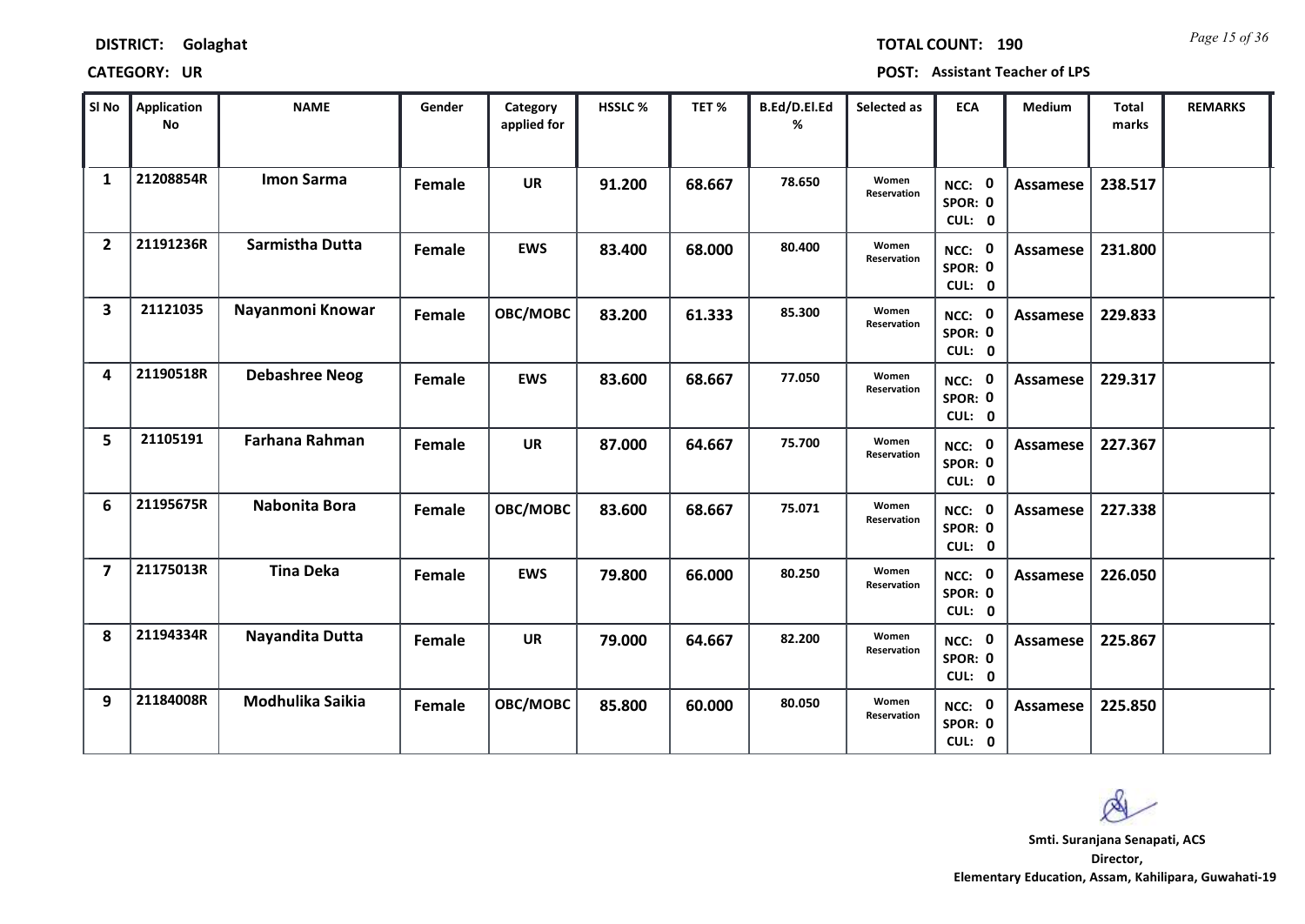| <b>DISTRICT:</b> | Golaghat |
|------------------|----------|
|------------------|----------|

| SI No | Application<br><b>No</b> | <b>NAME</b>          | Gender      | Category<br>applied for | <b>HSSLC %</b> | TET %  | B.Ed/D.El.Ed<br>% | Selected as          | <b>ECA</b>                                | <b>Medium</b>   | <b>Total</b><br>marks | <b>REMARKS</b> |
|-------|--------------------------|----------------------|-------------|-------------------------|----------------|--------|-------------------|----------------------|-------------------------------------------|-----------------|-----------------------|----------------|
| 10    | 21175376R                | Parthajyoti Bora     | <b>Male</b> | OBC/MOBC                | 84.400         | 64.000 | 76.750            |                      | NCC: 0<br>SPOR: 0<br>CUL: 0               | <b>Assamese</b> | 225.150               |                |
| 11    | 21178303R                | <b>Puza Gayan</b>    | Female      | <b>UR</b>               | 86.600         | 63.333 | 74.889            | Women<br>Reservation | NCC: 0<br>SPOR: 0<br>CUL: 0               | Assamese        | 224.822               |                |
| 12    | 21176395R                | <b>Mousumi Bora</b>  | Female      | OBC/MOBC                | 85.200         | 64.667 | 74.350            | Women<br>Reservation | NCC: 0<br>SPOR: 0<br>CUL: 0               | <b>Assamese</b> | 224.217               |                |
| 13    | 21180335R                | Sima Saikia          | Female      | OBC/MOBC                | 81.000         | 64.667 | 77.900            | Women<br>Reservation | $\mathbf{0}$<br>NCC:<br>SPOR: 0<br>CUL: 0 | Assamese        | 223.567               |                |
| 14    | 21193529R                | Dipanjali Medhi      | Female      | <b>EWS</b>              | 78.600         | 64.000 | 70.929            | Women<br>Reservation | NCC: 0<br>SPOR: 0<br><b>CUL: 10</b>       | Assamese        | 223.529               |                |
| 15    | 21177155R                | <b>Arup Boruah</b>   | <b>Male</b> | UR                      | 81.400         | 65.333 | 76.100            |                      | NCC: 0<br>SPOR: 0<br>CUL: 0               | <b>Assamese</b> | 222.833               |                |
| 16    | 21187306R                | Pallabi Barman       | Female      | <b>UR</b>               | 76.400         | 66.000 | 80.071            | Women<br>Reservation | NCC: 0<br>SPOR: 0<br>CUL: 0               | <b>Assamese</b> | 222.471               |                |
| 17    | 21176475R                | <b>Barsha Thakur</b> | Female      | OBC/MOBC                | 83.000         | 62.000 | 77.200            | Women<br>Reservation | NCC: 0<br>SPOR: 0<br>CUL: 0               | <b>Assamese</b> | 222.200               |                |
| 18    | 21111963                 | <b>Bidisha Devi</b>  | Female      | <b>EWS</b>              | 76.600         | 66.667 | 78.900            | Women<br>Reservation | NCC: 0<br>SPOR: 0<br>CUL: 0               | Assamese        | 222.167               |                |

 $\infty$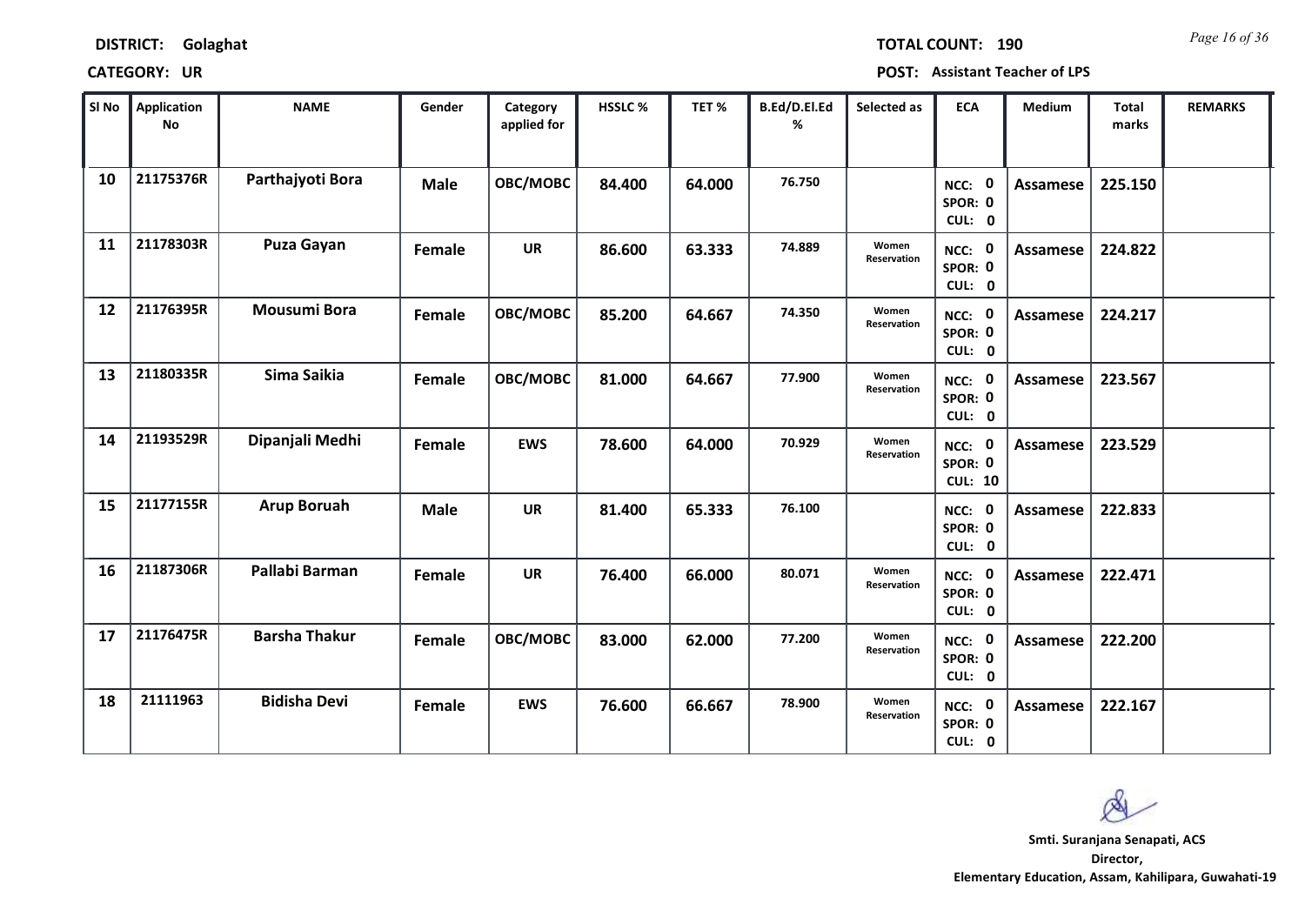|  | <b>DISTRICT:</b> | Golaghat |
|--|------------------|----------|
|--|------------------|----------|

*Page 17 of 36* **TOTAL COUNT: 190**

| SI No | <b>Application</b><br>No | <b>NAME</b>               | Gender      | Category<br>applied for | <b>HSSLC %</b> | TET%   | B.Ed/D.El.Ed<br>% | Selected as          | <b>ECA</b>                  | <b>Medium</b>   | <b>Total</b><br>marks | <b>REMARKS</b> |
|-------|--------------------------|---------------------------|-------------|-------------------------|----------------|--------|-------------------|----------------------|-----------------------------|-----------------|-----------------------|----------------|
| 19    | 21191031R                | <b>Parag Das</b>          | <b>Male</b> | <b>SC</b>               | 78.400         | 65.333 | 78,400            |                      | NCC: 0<br>SPOR: 0<br>CUL: 0 | <b>Assamese</b> | 222.133               |                |
| 20    | 21194159R                | <b>Pori Duarah</b>        | Female      | OBC/MOBC                | 81.800         | 62.667 | 77.600            | Women<br>Reservation | NCC: 0<br>SPOR: 0<br>CUL: 0 | Assamese        | 222.067               |                |
| 21    | 21190152R                | Sanchita Dutta            | Female      | <b>EWS</b>              | 81.400         | 66.667 | 73.800            | Women<br>Reservation | NCC: 0<br>SPOR: 0<br>CUL: 0 | Assamese        | 221.867               |                |
| 22    | 21174550R                | <b>Ruchika Phukon</b>     | Female      | OBC/MOBC                | 74.600         | 64.667 | 82.400            | Women<br>Reservation | NCC: 0<br>SPOR: 0<br>CUL: 0 | Assamese        | 221.667               |                |
| 23    | 21195445R                | Panchurita Goswami        | Female      | <b>EWS</b>              | 83.800         | 64.667 | 73.050            | Women<br>Reservation | NCC: 0<br>SPOR: 0<br>CUL: 0 | Assamese        | 221.517               |                |
| 24    | 21176163R                | <b>Partha Pratim Bora</b> | <b>Male</b> | OBC/MOBC                | 77.600         | 65.333 | 78.550            |                      | NCC: 0<br>SPOR: 0<br>CUL: 0 | <b>Assamese</b> | 221.483               |                |
| 25    | 21172677R                | Joyanta Madhav Das        | <b>Male</b> | <b>SC</b>               | 78.200         | 62.667 | 80.150            |                      | NCC: 0<br>SPOR: 0<br>CUL: 0 | Assamese        | 221.017               |                |
| 26    | 21177259R                | <b>Shahin Sultana</b>     | Female      | <b>EWS</b>              | 85.400         | 60.000 | 75.550            | Women<br>Reservation | NCC: 0<br>SPOR: 0<br>CUL: 0 | <b>Assamese</b> | 220.950               |                |
| 27    | 21175391R                | <b>Gouri Phukan</b>       | Female      | OBC/MOBC                | 78.000         | 64.667 | 78.200            | Women<br>Reservation | NCC: 0<br>SPOR: 0<br>CUL: 0 | Assamese        | 220.867               |                |

 $\infty$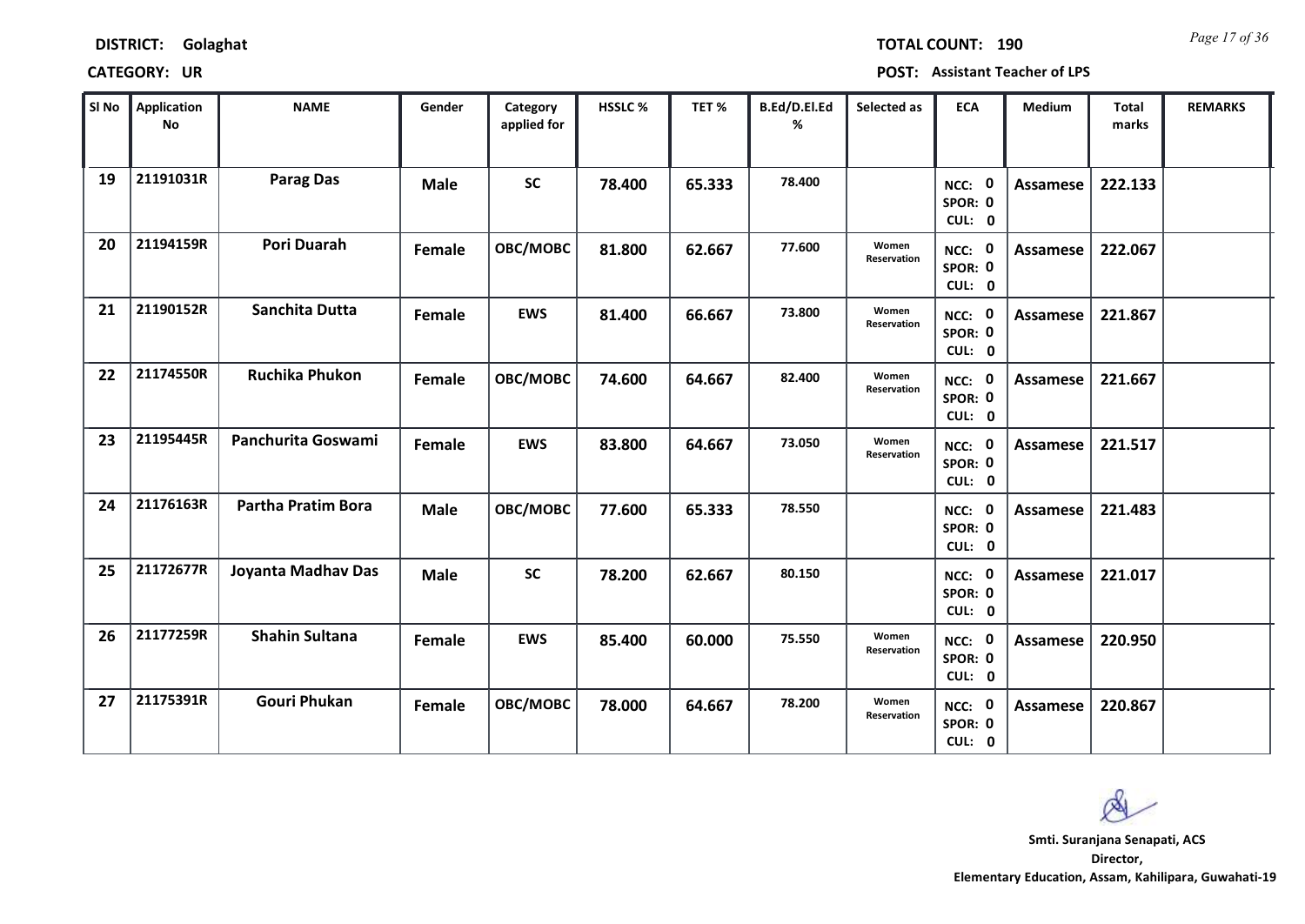*Page 18 of 36* **TOTAL COUNT: 190**

| SI No | <b>Application</b><br>No | <b>NAME</b>           | Gender | Category<br>applied for | <b>HSSLC %</b> | TET %  | B.Ed/D.El.Ed<br>% | Selected as          | <b>ECA</b>                          | <b>Medium</b>   | <b>Total</b><br>marks | <b>REMARKS</b> |
|-------|--------------------------|-----------------------|--------|-------------------------|----------------|--------|-------------------|----------------------|-------------------------------------|-----------------|-----------------------|----------------|
| 28    | 21193797R                | <b>Bhupali Sarmah</b> | Female | <b>EWS</b>              | 82.600         | 62.667 | 74.778            | Women<br>Reservation | NCC: 0<br>SPOR: 0<br>CUL: 0         | <b>Assamese</b> | 220.044               |                |
| 29    | 21189080R                | Syeda Tajlia Najnin   | Female | <b>EWS</b>              | 80.200         | 62.000 | 77.750            | Women<br>Reservation | NCC: 0<br>SPOR: 0<br>CUL: 0         | Assamese        | 219.950               |                |
| 30    | 21117979                 | <b>Swabnam Dutta</b>  | Female | <b>UR</b>               | 76.600         | 61.333 | 81.950            | Women<br>Reservation | NCC: 0<br>SPOR: 0<br>CUL: 0         | Assamese        | 219.883               |                |
| 31    | 21186402R                | Karabi Bora           | Female | OBC/MOBC                | 80.000         | 60.000 | 79.800            | Women<br>Reservation | NCC: 0<br>SPOR: 0<br>CUL: 0         | Assamese        | 219.800               |                |
| 32    | 21171733R                | Sikhamoni Boruah      | Female | <b>EWS</b>              | 81.400         | 62.000 | 76.250            | Women<br>Reservation | NCC: 0<br>SPOR: 0<br>CUL: 0         | <b>Assamese</b> | 219.650               |                |
| 33    | 21205548R                | Madhusmita Bharali    | Female | <b>UR</b>               | 71.400         | 62.667 | 75.550            | Women<br>Reservation | NCC: 0<br>SPOR: 0<br><b>CUL: 10</b> | Assamese        | 219.617               |                |
| 34    | 21171681R                | Anuradha Saikia       | Female | <b>EWS</b>              | 75.800         | 70.000 | 73.650            | Women<br>Reservation | NCC: 0<br>SPOR: 0<br>CUL: 0         | Assamese        | 219.450               |                |
| 35    | 21171030R                | Papori Bordoloi       | Female | <b>EWS</b>              | 79.800         | 64.667 | 74.700            | Women<br>Reservation | NCC: 0<br>SPOR: 0<br>CUL: 0         | <b>Assamese</b> | 219.167               |                |
| 36    | 21165301R                | Namami Thakur         | Female | <b>UR</b>               | 85.200         | 60.667 | 73.286            | Women<br>Reservation | NCC: 0<br>SPOR: 0<br>CUL: 0         | Assamese        | 219.152               |                |

 $\infty$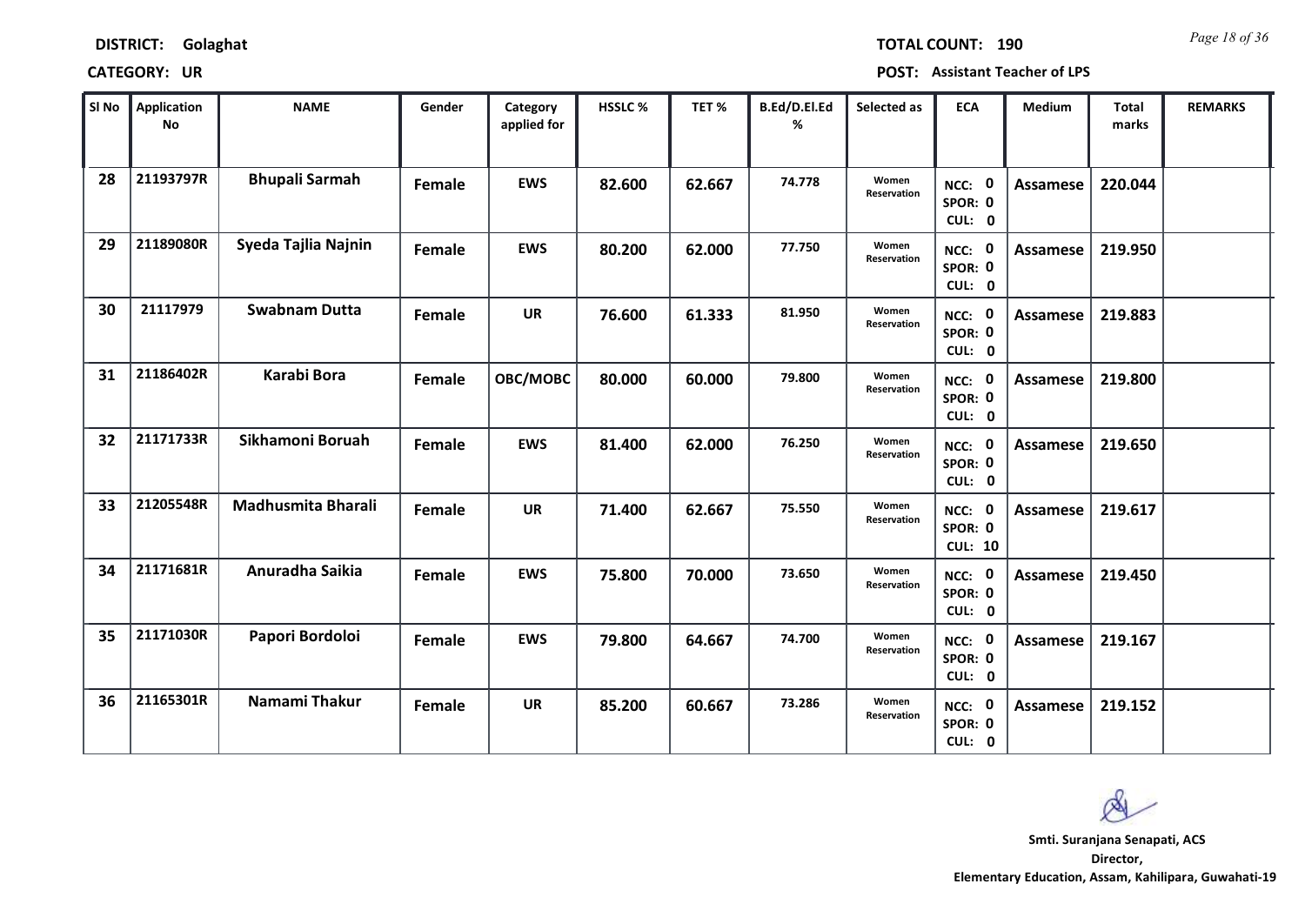*Page 19 of 36* **TOTAL COUNT: 190**

| SI No | <b>Application</b><br>No | <b>NAME</b>             | Gender      | Category<br>applied for | HSSLC % | TET %  | B.Ed/D.El.Ed<br>% | Selected as          | <b>ECA</b>                  | <b>Medium</b>   | <b>Total</b><br>marks | <b>REMARKS</b> |
|-------|--------------------------|-------------------------|-------------|-------------------------|---------|--------|-------------------|----------------------|-----------------------------|-----------------|-----------------------|----------------|
| 37    | 21184402R                | <b>Piku Dowarah</b>     | Female      | OBC/MOBC                | 77.400  | 63.333 | 78.400            | Women<br>Reservation | NCC: 0<br>SPOR: 0<br>CUL: 0 | Assamese        | 219.133               |                |
| 38    | 21200099R                | <b>Debasish Goswami</b> | <b>Male</b> | <b>EWS</b>              | 72.000  | 69.333 | 77.550            |                      | NCC: 0<br>SPOR: 0<br>CUL: 0 | Assamese        | 218.883               |                |
| 39    | 21173759R                | Porishmita Bordoloi     | Female      | <b>EWS</b>              | 76.400  | 64.667 | 76.950            | Women<br>Reservation | NCC: 0<br>SPOR: 0<br>CUL: 0 | Assamese        | 218.017               |                |
| 40    | 21179085R                | Priyanka Gogoi          | Female      | OBC/MOBC                | 75.600  | 64.667 | 77.750            | Women<br>Reservation | NCC: 0<br>SPOR: 0<br>CUL: 0 | Assamese        | 218.017               |                |
| 41    | 21110488                 | Kakali Kalita           | Female      | <b>UR</b>               | 76.200  | 60.000 | 81.550            | Women<br>Reservation | NCC: 0<br>SPOR: 0<br>CUL: 0 | Assamese        | 217.750               |                |
| 42    | 21114864                 | <b>Upankar Mahanta</b>  | <b>Male</b> | <b>UR</b>               | 75.000  | 63.333 | 79.300            |                      | NCC: 0<br>SPOR: 0<br>CUL: 0 | Assamese        | 217.633               |                |
| 43    | 21181288R                | <b>Sweety Saikia</b>    | Female      | <b>UR</b>               | 67.200  | 66.000 | 84.300            | Women<br>Reservation | NCC: 0<br>SPOR: 0<br>CUL: 0 | Assamese        | 217.500               |                |
| 44    | 21174383R                | Geetanjali Bordoloi     | Female      | <b>EWS</b>              | 80.000  | 62.667 | 74.600            | Women<br>Reservation | NCC: 0<br>SPOR: 0<br>CUL: 0 | <b>Assamese</b> | 217.267               |                |
| 45    | 21176506R                | <b>Rahul Bora</b>       | <b>Male</b> | OBC/MOBC                | 77.400  | 65.333 | 74.286            |                      | NCC: 0<br>SPOR: 0<br>CUL: 0 | Assamese        | 217.019               |                |

 $\infty$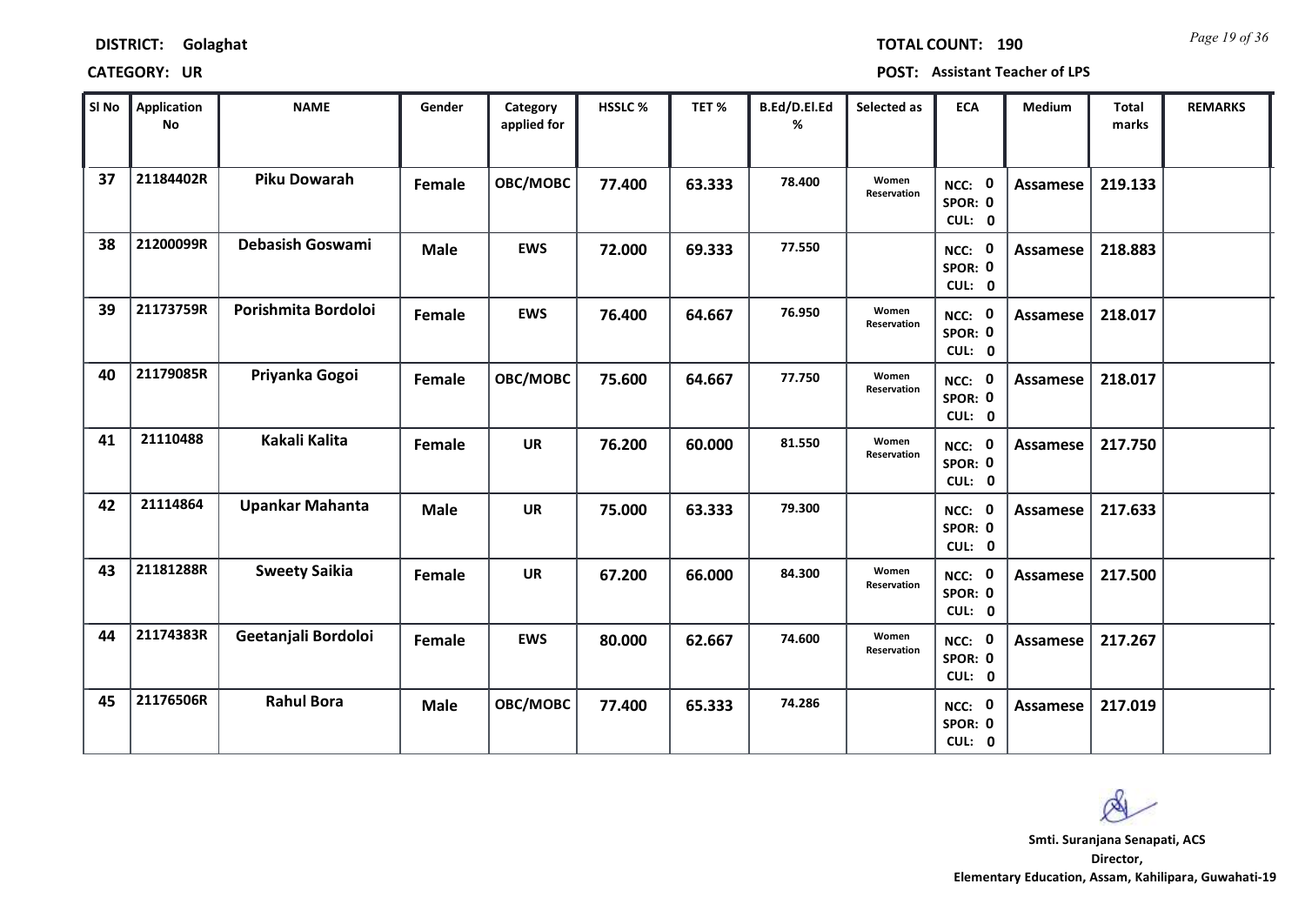| <b>DISTRICT:</b> | Golaghat |
|------------------|----------|
|------------------|----------|

*Page 20 of 36* **TOTAL COUNT: 190**

| SI No | <b>Application</b><br>No | <b>NAME</b>           | Gender      | Category<br>applied for | <b>HSSLC %</b> | TET%   | B.Ed/D.El.Ed<br>% | Selected as          | <b>ECA</b>                  | <b>Medium</b>   | <b>Total</b><br>marks | <b>REMARKS</b> |
|-------|--------------------------|-----------------------|-------------|-------------------------|----------------|--------|-------------------|----------------------|-----------------------------|-----------------|-----------------------|----------------|
| 46    | 21176946R                | <b>Kabyashree Das</b> | Female      | <b>SC</b>               | 76.000         | 62.000 | 78.950            | Women<br>Reservation | NCC: 0<br>SPOR: 0<br>CUL: 0 | <b>Assamese</b> | 216.950               |                |
| 47    | 21195281R                | <b>Partha Pratim</b>  | <b>Male</b> | <b>UR</b>               | 75.600         | 65.333 | 75.950            |                      | NCC: 0<br>SPOR: 0<br>CUL: 0 | Assamese        | 216.883               |                |
| 48    | 21182599R                | Shyamolima Kolita     | Female      | <b>EWS</b>              | 73.400         | 62.667 | 80.800            | Women<br>Reservation | NCC: 0<br>SPOR: 0<br>CUL: 0 | Assamese        | 216.867               |                |
| 49    | 21201031R                | Suchitra Bhuyan       | Female      | <b>UR</b>               | 73.600         | 63.333 | 79.929            | Women<br>Reservation | NCC: 0<br>SPOR: 0<br>CUL: 0 | Assamese        | 216.862               |                |
| 50    | 21176254R                | Chayanika Saikia      | Female      | OBC/MOBC                | 78.200         | 62.000 | 76.400            | Women<br>Reservation | NCC: 0<br>SPOR: 0<br>CUL: 0 | Assamese        | 216.600               |                |
| 51    | 21184079R                | <b>Monoj Bora</b>     | <b>Male</b> | OBC/MOBC                | 76.800         | 64.000 | 75.550            |                      | NCC: 0<br>SPOR: 0<br>CUL: 0 | Assamese        | 216.350               |                |
| 52    | 21204150R                | Karabi Mahanta        | Female      | <b>UR</b>               | 76.200         | 60.667 | 78.750            | Women<br>Reservation | NCC: 0<br>SPOR: 0<br>CUL: 0 | Assamese        | 215.617               |                |
| 53    | 21177273R                | <b>Najmin Begum</b>   | Female      | <b>EWS</b>              | 79.000         | 62.667 | 73.700            | Women<br>Reservation | NCC: 0<br>SPOR: 0<br>CUL: 0 | <b>Assamese</b> | 215.367               |                |
| 54    | 21192226R                | Jahura Khatun         | Female      | <b>EWS</b>              | 70.800         | 68.000 | 76.429            | Women<br>Reservation | NCC: 0<br>SPOR: 0<br>CUL: 0 | Assamese        | 215.229               |                |

 $\infty$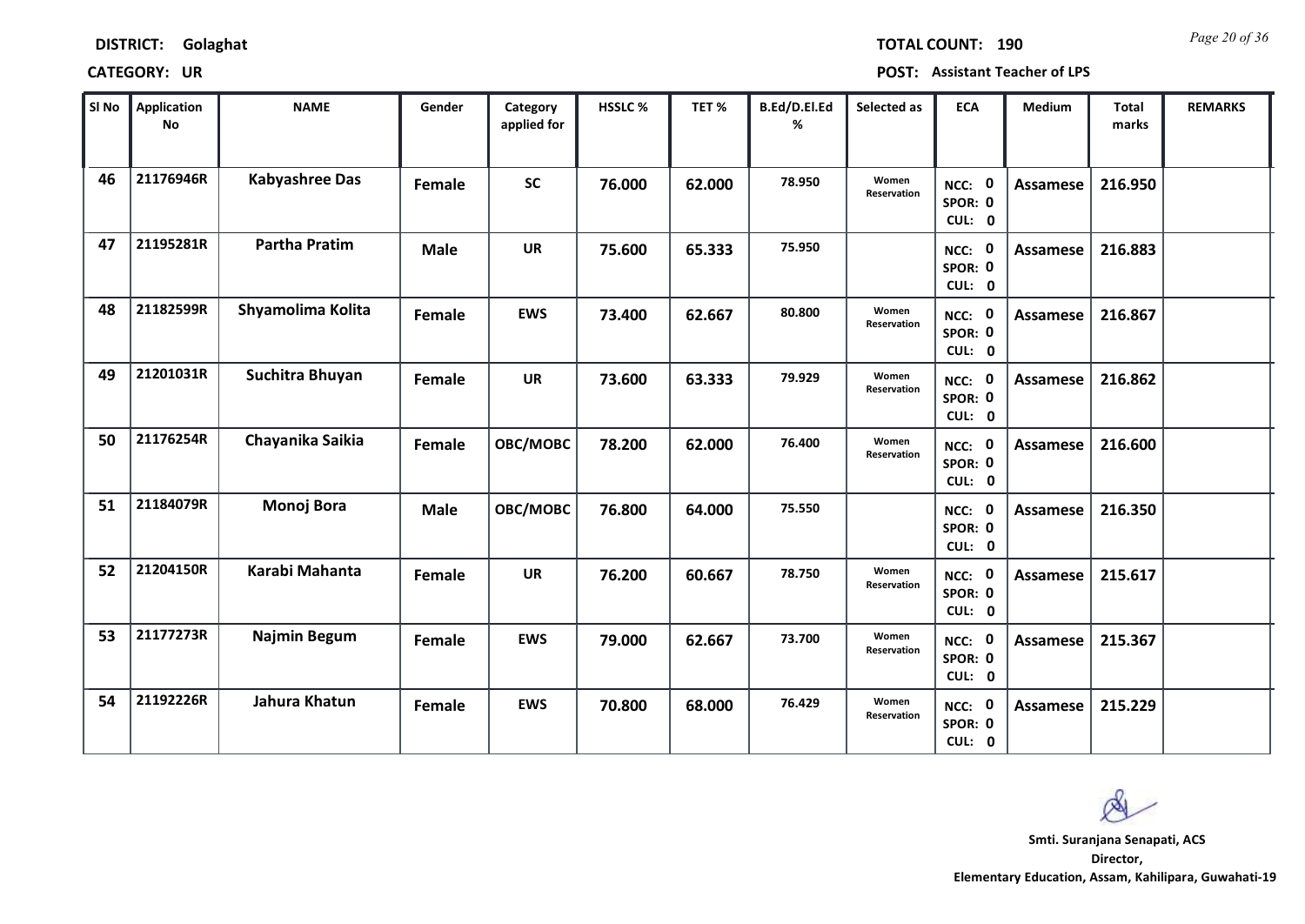| <b>DISTRICT:</b> | Golaghat |
|------------------|----------|
|------------------|----------|

*Page 21 of 36* **TOTAL COUNT: 190**

| SI No | Application<br>No | <b>NAME</b>          | Gender      | Category<br>applied for | <b>HSSLC %</b> | TET%   | B.Ed/D.El.Ed<br>% | Selected as          | <b>ECA</b>                          | <b>Medium</b>   | <b>Total</b><br>marks | <b>REMARKS</b> |
|-------|-------------------|----------------------|-------------|-------------------------|----------------|--------|-------------------|----------------------|-------------------------------------|-----------------|-----------------------|----------------|
| 55    | 21181018R         | <b>Dimpol Borah</b>  | <b>Male</b> | OBC/MOBC                | 72.600         | 62.000 | 80.500            |                      | NCC: 0<br>SPOR: 0<br>CUL: 0         | <b>Assamese</b> | 215.100               |                |
| 56    | 21101114          | Puza Borpuzari       | Female      | <b>EWS</b>              | 81.800         | 60.000 | 73.286            | Women<br>Reservation | NCC: 0<br>SPOR: 0<br>CUL: 0         | Assamese        | 215.086               |                |
| 57    | 21195398R         | Nilakshi Deka        | Female      | <b>EWS</b>              | 75.400         | 61.333 | 78.286            | Women<br>Reservation | NCC: 0<br>SPOR: 0<br>CUL: 0         | Assamese        | 215.019               |                |
| 58    | 21191850R         | Kajumoni Hazarika    | Female      | <b>EWS</b>              | 74.400         | 66.667 | 73.929            | Women<br>Reservation | NCC: 0<br>SPOR: 0<br>CUL: 0         | Assamese        | 214.995               |                |
| 59    | 21188575R         | Jebin Begum          | Female      | <b>EWS</b>              | 76.400         | 60.000 | 78.550            | Women<br>Reservation | NCC: 0<br>SPOR: 0<br>CUL: 0         | Assamese        | 214.950               |                |
| 60    | 21202084R         | Gauranga Kaushik     | <b>Male</b> | <b>EWS</b>              | 71.000         | 74.000 | 69.900            |                      | NCC: 0<br>SPOR: 0<br>CUL: 0         | Assamese        | 214.900               |                |
| 61    | 21183478R         | Chayanika Boruah     | Female      | OBC/MOBC                | 77.400         | 60.000 | 77.500            | Women<br>Reservation | NCC: 0<br>SPOR: 0<br>CUL: 0         | Assamese        | 214.900               |                |
| 62    | 21205435R         | <b>Utpal Bharali</b> | <b>Male</b> | <b>UR</b>               | 59.000         | 69.333 | 76.550            |                      | NCC: 0<br>SPOR: 0<br><b>CUL: 10</b> | <b>Assamese</b> | 214.883               |                |
| 63    | 21169333R         | Sagarika Bordoloi    | Female      | <b>EWS</b>              | 75.800         | 61.333 | 77.700            | Women<br>Reservation | NCC: 0<br>SPOR: 0<br>CUL: 0         | Assamese        | 214.833               |                |

 $\infty$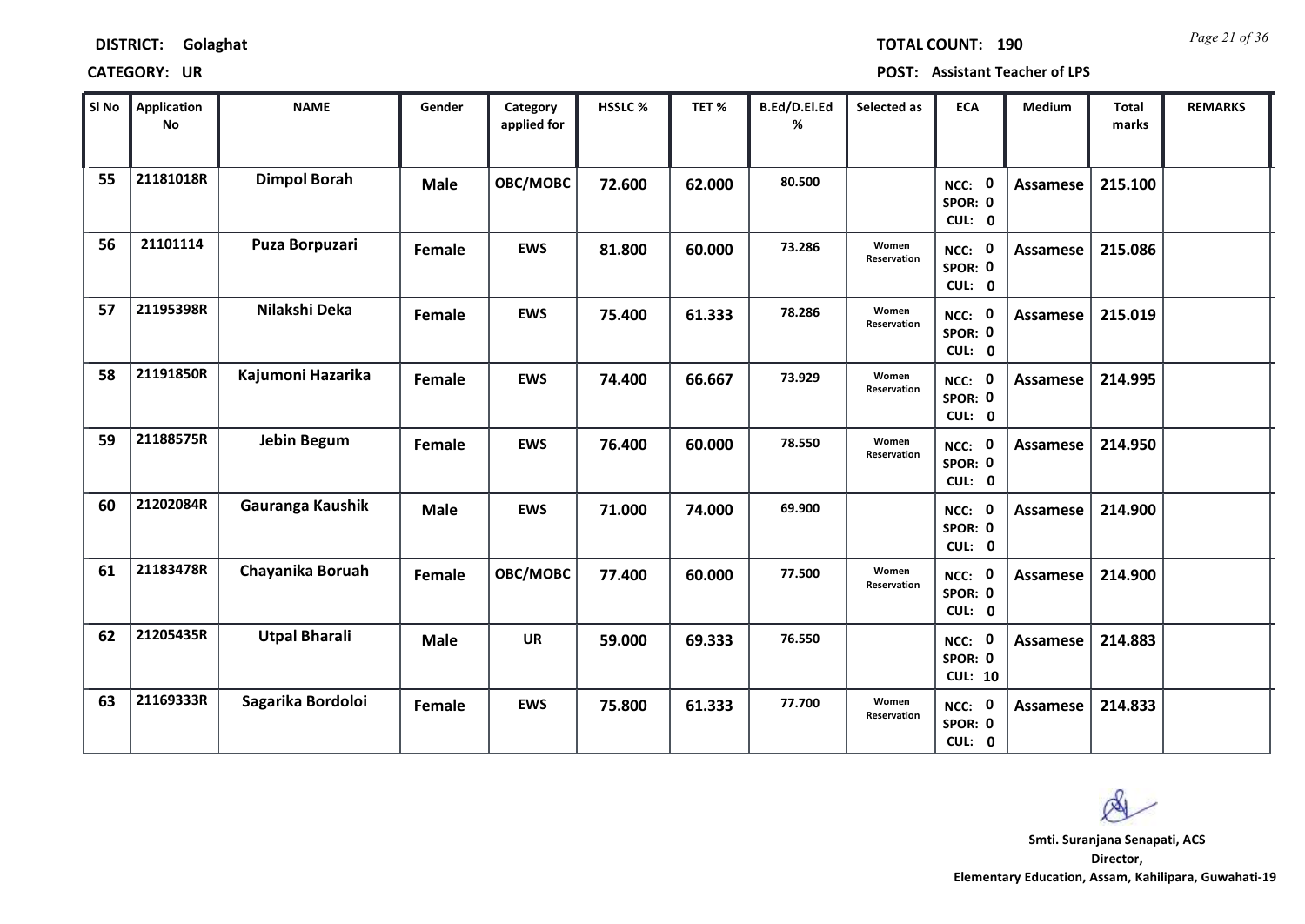*Page 22 of 36* **TOTAL COUNT: 190**

| SI No | <b>Application</b><br>No | <b>NAME</b>                 | Gender      | Category<br>applied for | HSSLC% | TET%   | B.Ed/D.El.Ed<br>% | Selected as          | <b>ECA</b>                  | <b>Medium</b>   | <b>Total</b><br>marks | <b>REMARKS</b> |
|-------|--------------------------|-----------------------------|-------------|-------------------------|--------|--------|-------------------|----------------------|-----------------------------|-----------------|-----------------------|----------------|
| 64    | 21174687R                | Greetishna Gogoi            | Female      | OBC/MOBC                | 74.000 | 60.000 | 80.750            | Women<br>Reservation | NCC: 0<br>SPOR: 0<br>CUL: 0 | <b>Assamese</b> | 214.750               |                |
| 65    | 21188094R                | <b>Arunav Kaushik</b>       | <b>Male</b> | <b>UR</b>               | 79.400 | 60.667 | 74.643            |                      | NCC: 0<br>SPOR: 0<br>CUL: 0 | <b>Assamese</b> | 214.710               |                |
| 66    | 21182399R                | <b>Bondita Dutta</b>        | Female      | <b>UR</b>               | 75.800 | 62.667 | 76.050            | Women<br>Reservation | NCC: 0<br>SPOR: 0<br>CUL: 0 | <b>Assamese</b> | 214.517               |                |
| 67    | 21179769R                | Sudipta Bora                | Female      | <b>STP</b>              | 80.200 | 62.000 | 72.286            | Women<br>Reservation | NCC: 0<br>SPOR: 0<br>CUL: 0 | <b>Assamese</b> | 214.486               |                |
| 68    | 21199649R                | <b>Bikash Jyoti Mahanta</b> | <b>Male</b> | <b>EWS</b>              | 72.200 | 64.667 | 77.550            |                      | NCC: 0<br>SPOR: 0<br>CUL: 0 | <b>Assamese</b> | 214.417               |                |
| 69    | 21180040R                | Munmi Buragohain            | Female      | OBC/MOBC                | 66.000 | 66.667 | 81.600            | Women<br>Reservation | NCC: 0<br>SPOR: 0<br>CUL: 0 | <b>Assamese</b> | 214.267               |                |
| 70    | 21192999R                | <b>Nafisa Tasnim</b>        | Female      | <b>UR</b>               | 73.200 | 68.667 | 72.250            | Women<br>Reservation | NCC: 0<br>SPOR: 0<br>CUL: 0 | Assamese        | 214.117               |                |
| 71    | 21179968R                | <b>Pronita Bora</b>         | Female      | OBC/MOBC                | 71.600 | 64.667 | 77.800            | Women<br>Reservation | NCC: 0<br>SPOR: 0<br>CUL: 0 | <b>Assamese</b> | 214.067               |                |
| 72    | 21168676R                | <b>Amlandip Bora</b>        | <b>Male</b> | <b>EWS</b>              | 71.800 | 68.667 | 73.550            |                      | NCC: 0<br>SPOR: 0<br>CUL: 0 | Assamese        | 214.017               |                |

Q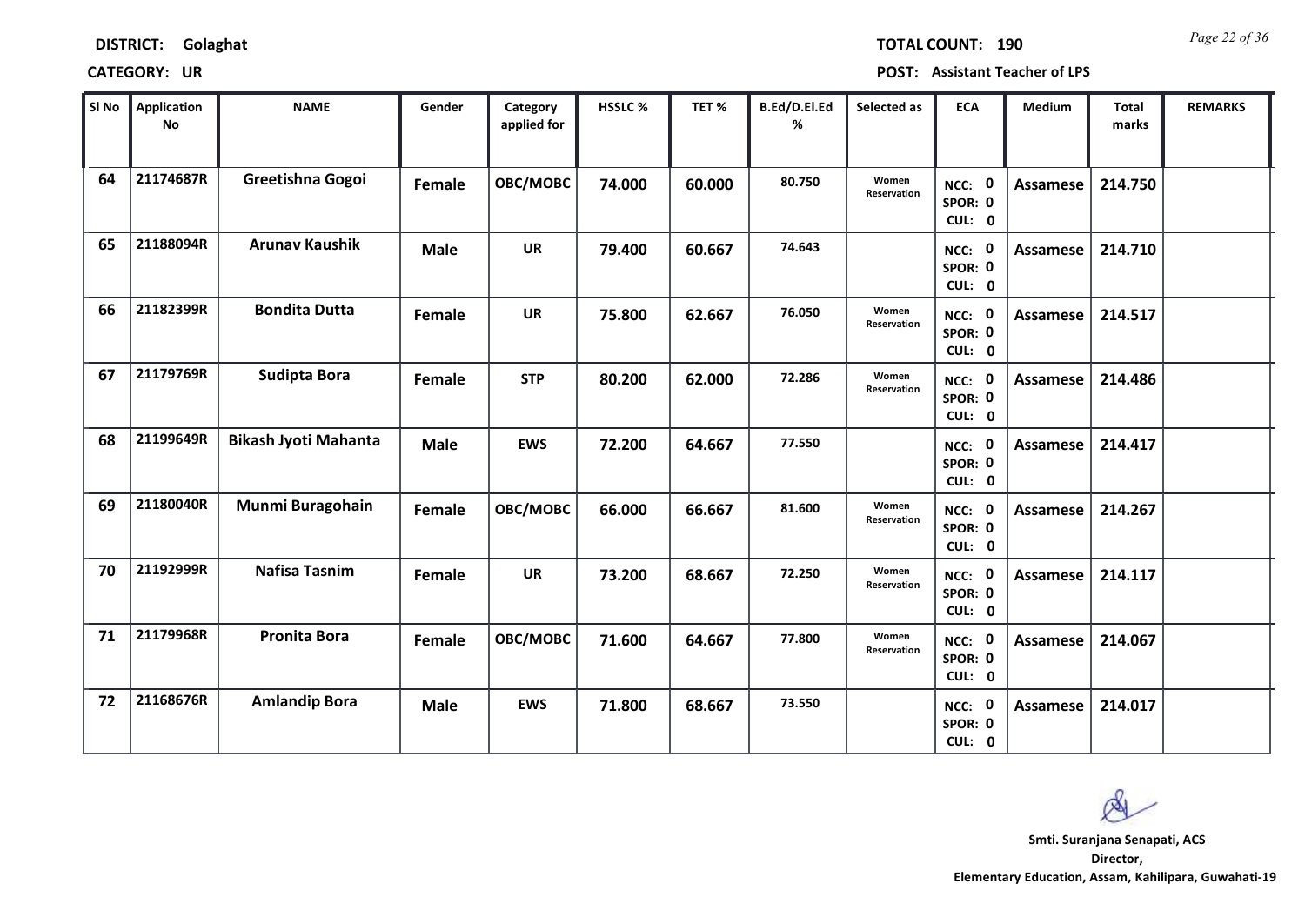| <b>DISTRICT:</b> | Golaghat |
|------------------|----------|
|------------------|----------|

*Page 23 of 36* **TOTAL COUNT: 190**

| SI No | <b>Application</b><br>No | <b>NAME</b>                              | Gender        | Category<br>applied for | HSSLC % | TET %  | B.Ed/D.El.Ed<br>% | Selected as          | <b>ECA</b>                  | <b>Medium</b>   | Total<br>marks | <b>REMARKS</b> |
|-------|--------------------------|------------------------------------------|---------------|-------------------------|---------|--------|-------------------|----------------------|-----------------------------|-----------------|----------------|----------------|
| 73    | 21197915R                | Manas Jyoti Deka                         | <b>Male</b>   | <b>EWS</b>              | 75.000  | 66.000 | 72.750            |                      | NCC: 0<br>SPOR: 0<br>CUL: 0 | <b>Assamese</b> | 213.750        |                |
| 74    | 21171259R                | Lipika Kalita                            | Female        | <b>UR</b>               | 72.400  | 62.667 | 78.643            | Women<br>Reservation | NCC: 0<br>SPOR: 0<br>CUL: 0 | <b>Assamese</b> | 213.710        |                |
| 75    | 21168533R                | Nirmali Gogoi                            | Female        | OBC/MOBC                | 66.200  | 68.667 | 78.650            |                      | NCC: 0<br>SPOR: 0<br>CUL: 0 | Assamese        | 213.517        |                |
| 76    | 21198172R                | <b>Biswajit Gogoi</b>                    | <b>Male</b>   | OBC/MOBC                | 68.600  | 71.333 | 73.500            |                      | NCC: 0<br>SPOR: 0<br>CUL: 0 | <b>Assamese</b> | 213.433        |                |
| 77    | 21172686R                | Progyan Jyoti Bora                       | <b>Male</b>   | <b>EWS</b>              | 79.200  | 60.000 | 73.950            |                      | NCC: 0<br>SPOR: 0<br>CUL: 0 | <b>Assamese</b> | 213.150        |                |
| 78    | 21179421R                | Runjuni Phukon                           | Female        | OBC/MOBC                | 76.800  | 62.667 | 73.650            |                      | NCC: 0<br>SPOR: 0<br>CUL: 0 | Assamese        | 213.117        |                |
| 79    | 21170012R                | <b>Shaheen Khanam</b>                    | <b>Female</b> | <b>EWS</b>              | 74.000  | 66.000 | 73.050            |                      | NCC: 0<br>SPOR: 0<br>CUL: 0 | <b>Assamese</b> | 213.050        |                |
| 80    | 21187870R                | <b>Tushar Ranjan</b><br><b>Borchetia</b> | <b>Male</b>   | OBC/MOBC                | 73.600  | 66.000 | 73.400            |                      | NCC: 0<br>SPOR: 0<br>CUL: 0 | <b>Assamese</b> | 213.000        |                |
| 81    | 21194194R                | Nazima Khatun                            | Female        | <b>EWS</b>              | 74.600  | 66.000 | 72.286            |                      | NCC: 0<br>SPOR: 0<br>CUL: 0 | <b>Assamese</b> | 212.886        |                |

 $\infty$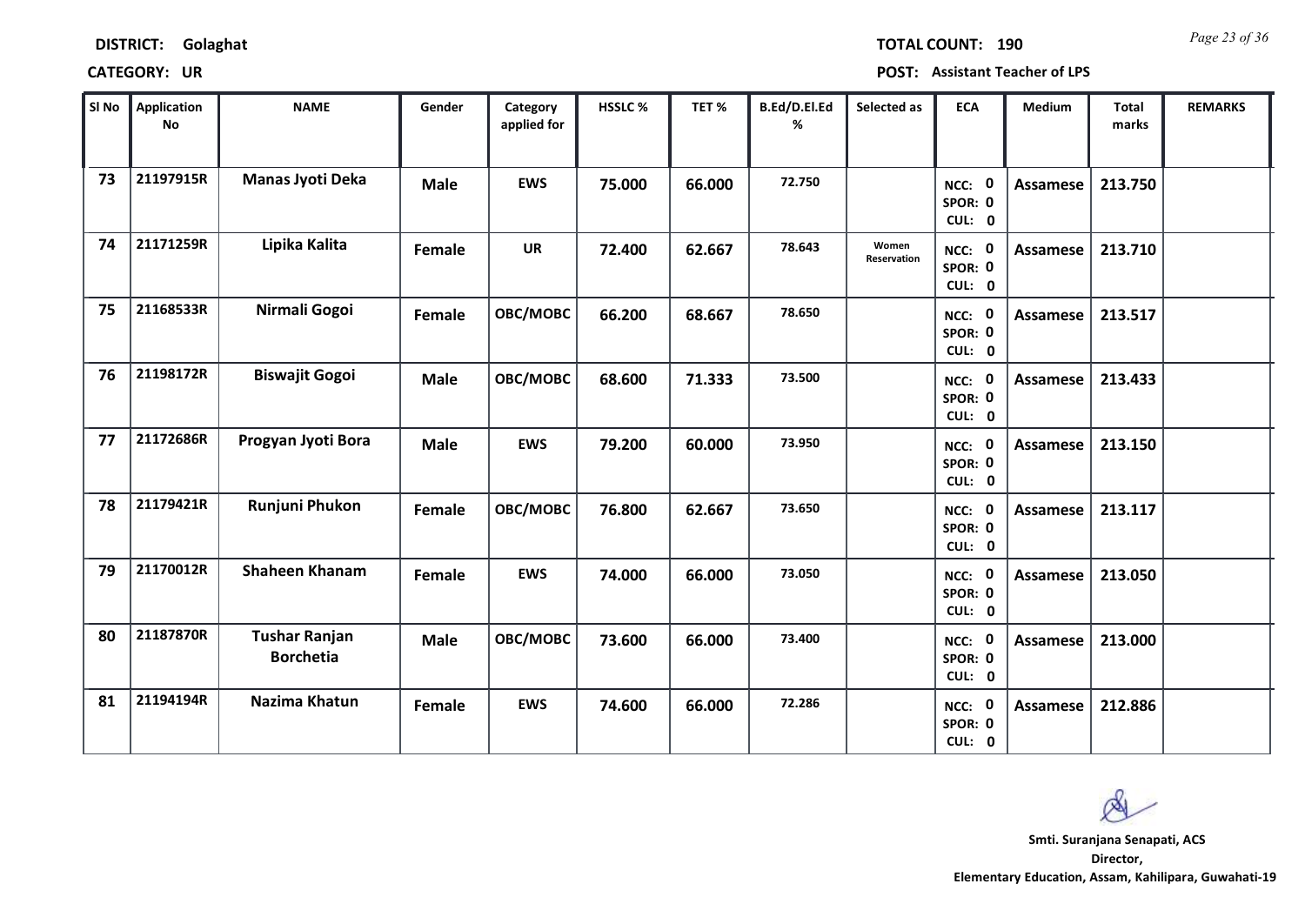| <b>DISTRICT:</b> | Golaghat |
|------------------|----------|
|------------------|----------|

*Page 24 of 36* **TOTAL COUNT: 190**

| SI No | <b>Application</b><br>No | <b>NAME</b>         | Gender      | Category<br>applied for | HSSLC% | TET%   | B.Ed/D.El.Ed<br>% | Selected as | <b>ECA</b>                  | Medium          | Total<br>marks | <b>REMARKS</b> |
|-------|--------------------------|---------------------|-------------|-------------------------|--------|--------|-------------------|-------------|-----------------------------|-----------------|----------------|----------------|
| 82    | 21177156R                | Pankhi Tamuli       | Female      | OBC/MOBC                | 74.200 | 64.667 | 74.000            |             | NCC: 0<br>SPOR: 0<br>CUL: 0 | Assamese        | 212.867        |                |
| 83    | 21171169R                | Amiya Phukon        | Female      | OBC/MOBC                | 79.200 | 64.667 | 68.929            |             | NCC: 0<br>SPOR: 0<br>CUL: 0 | Assamese        | 212.795        |                |
| 84    | 21185956R                | Dosami Saikia       | Female      | <b>UR</b>               | 77.400 | 65.333 | 70.000            |             | NCC: 0<br>SPOR: 0<br>CUL: 0 | <b>Assamese</b> | 212.733        |                |
| 85    | 21181218R                | Dipankar Barman     | <b>Male</b> | <b>UR</b>               | 70.600 | 69.333 | 72.786            |             | NCC: 0<br>SPOR: 0<br>CUL: 0 | <b>Assamese</b> | 212.719        |                |
| 86    | 21175460R                | Debajani Bora       | Female      | OBC/MOBC                | 73.400 | 61.333 | 77.950            |             | NCC: 0<br>SPOR: 0<br>CUL: 0 | <b>Assamese</b> | 212.683        |                |
| 87    | 21169802R                | Saraswati Kumari    | Female      | <b>UR</b>               | 74.200 | 62.000 | 76.429            |             | NCC: 0<br>SPOR: 0<br>CUL: 0 | <b>Assamese</b> | 212.629        |                |
| 88    | 21189474R                | <b>Hobiba Begum</b> | Female      | <b>EWS</b>              | 69.600 | 63.333 | 79.611            |             | NCC: 0<br>SPOR: 0<br>CUL: 0 | <b>Assamese</b> | 212.544        |                |
| 89    | 21182801R                | <b>Rini Deka</b>    | Female      | <b>EWS</b>              | 77.600 | 60.000 | 74.929            |             | NCC: 0<br>SPOR: 0<br>CUL: 0 | <b>Assamese</b> | 212.529        |                |
| 90    | 21196112R                | Saofiqul Islam      | <b>Male</b> | <b>EWS</b>              | 74.400 | 66.667 | 71.286            |             | NCC: 0<br>SPOR: 0<br>CUL: 0 | Assamese        | 212.352        |                |

 $\infty$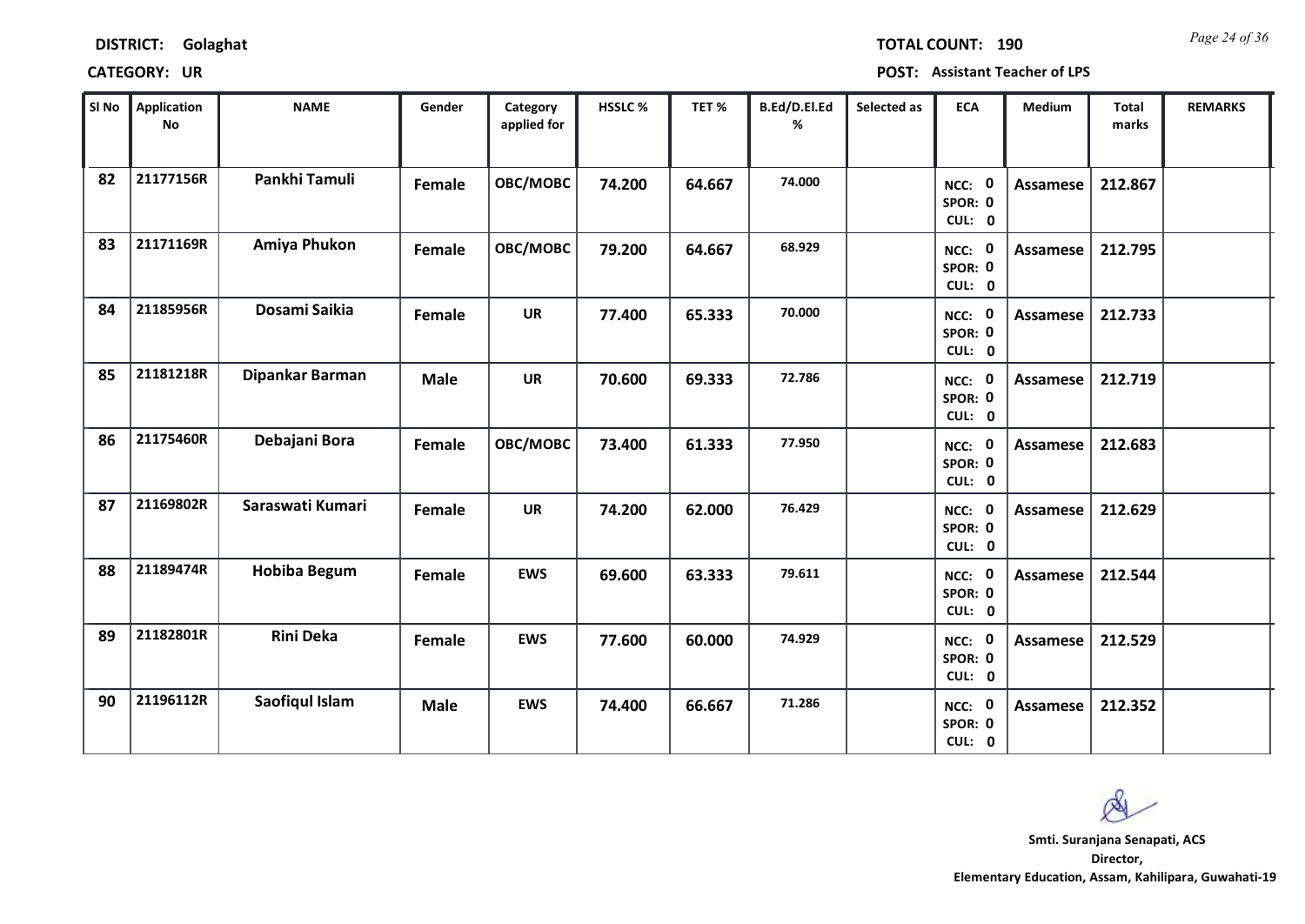*Page 25 of 36* **TOTAL COUNT: 190**

| SI No | <b>Application</b><br>No | <b>NAME</b>                 | Gender      | Category<br>applied for | HSSLC % | TET %  | B.Ed/D.El.Ed<br>% | Selected as | <b>ECA</b>                  | <b>Medium</b>   | <b>Total</b><br>marks | <b>REMARKS</b> |
|-------|--------------------------|-----------------------------|-------------|-------------------------|---------|--------|-------------------|-------------|-----------------------------|-----------------|-----------------------|----------------|
| 91    | 21185021R                | <b>Bharat Bhusan Saikia</b> | <b>Male</b> | <b>EWS</b>              | 72.800  | 62.000 | 77.450            |             | NCC: 0<br>SPOR: 0<br>CUL: 0 | <b>Assamese</b> | 212.250               |                |
| 92    | 21187695R                | <b>Sharif Ali</b>           | <b>Male</b> | <b>EWS</b>              | 76.200  | 62.000 | 74.000            |             | NCC: 0<br>SPOR: 0<br>CUL: 0 | Assamese        | 212.200               |                |
| 93    | 21185566R                | Nabanita Deka               | Female      | <b>EWS</b>              | 71.400  | 70.000 | 70.714            |             | NCC: 0<br>SPOR: 0<br>CUL: 0 | <b>Assamese</b> | 212.114               |                |
| 94    | 21205433R                | <b>Moinul Hoque</b>         | <b>Male</b> | <b>UR</b>               | 71.200  | 65.333 | 75.429            |             | NCC: 0<br>SPOR: 0<br>CUL: 0 | Assamese        | 211.962               |                |
| 95    | 21172238R                | Smriti Rekha Dutta          | Female      | <b>EWS</b>              | 78.200  | 60.000 | 73.643            |             | NCC: 0<br>SPOR: 0<br>CUL: 0 | Assamese        | 211.843               |                |
| 96    | 21200422R                | Trishna Rani Bora           | Female      | <b>EWS</b>              | 68.000  | 65.333 | 78.450            |             | NCC: 0<br>SPOR: 0<br>CUL: 0 | Assamese        | 211.783               |                |
| 97    | 21182207R                | <b>Imran Hussain</b>        | <b>Male</b> | <b>EWS</b>              | 71.200  | 62.667 | 77.900            |             | NCC: 0<br>SPOR: 0<br>CUL: 0 | Assamese        | 211.767               |                |
| 98    | 21196696R                | <b>Billal Hussain</b>       | <b>Male</b> | <b>EWS</b>              | 65.600  | 72.000 | 74.150            |             | NCC: 0<br>SPOR: 0<br>CUL: 0 | <b>Assamese</b> | 211.750               |                |
| 99    | 21208672R                | Farjeena Khanam             | Female      | <b>UR</b>               | 77.800  | 60.667 | 73.250            |             | NCC: 0<br>SPOR: 0<br>CUL: 0 | Assamese        | 211.717               |                |

 $\infty$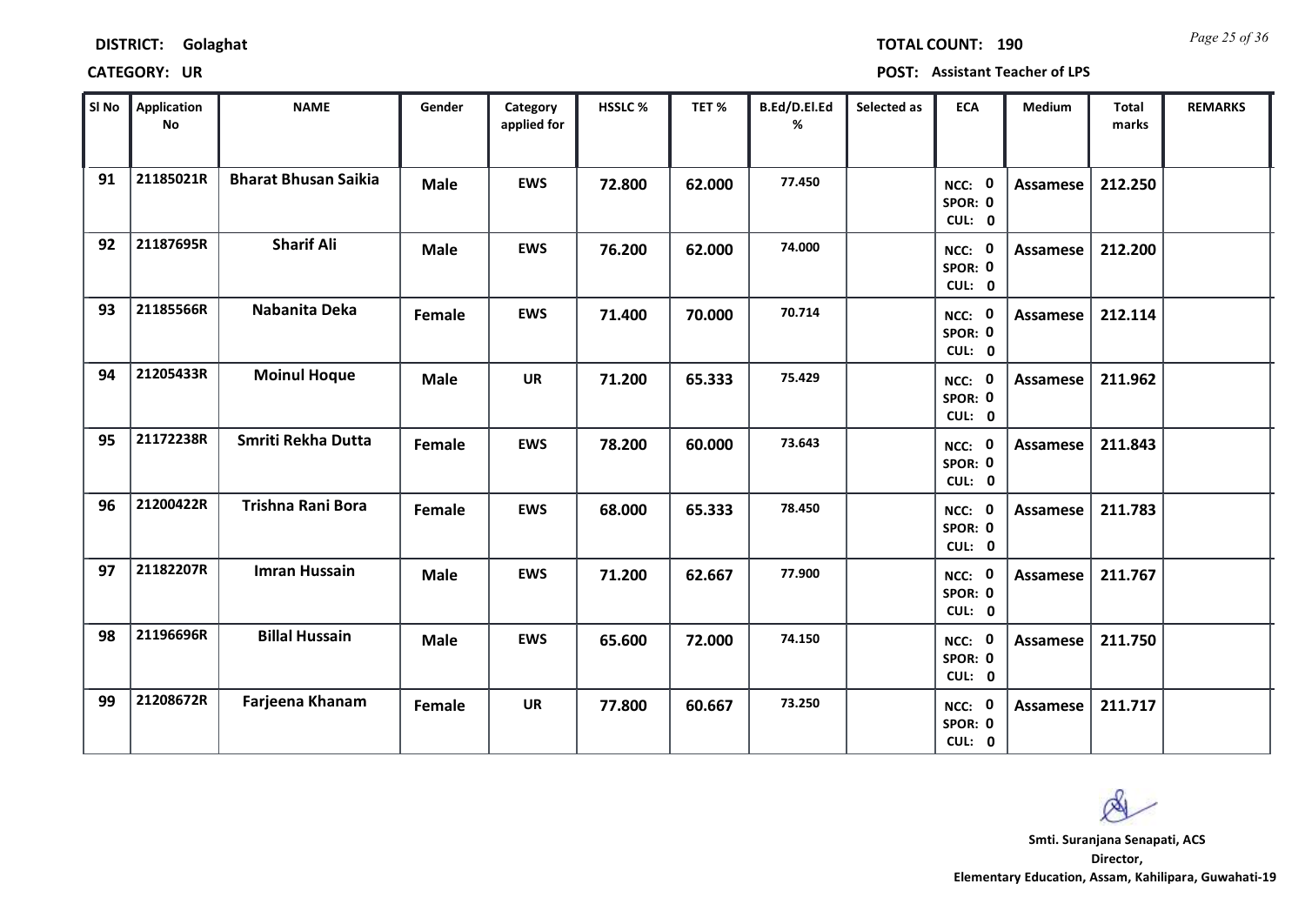*Page 26 of 36* **TOTAL COUNT: 190**

| SI <sub>No</sub> | <b>Application</b><br>No | <b>NAME</b>                | Gender      | Category<br>applied for | HSSLC% | TET%   | B.Ed/D.El.Ed<br>% | Selected as | <b>ECA</b>                  | Medium          | Total<br>marks | <b>REMARKS</b> |
|------------------|--------------------------|----------------------------|-------------|-------------------------|--------|--------|-------------------|-------------|-----------------------------|-----------------|----------------|----------------|
| 100              | 21111761                 | Jyotirekha Patowari        | Female      | <b>UR</b>               | 67.400 | 61.333 | 82.700            |             | NCC: 0<br>SPOR: 0<br>CUL: 0 | Assamese        | 211.433        |                |
| 101              | 21106118                 | <b>Kishur Kumar Saikia</b> | <b>Male</b> | <b>EWS</b>              | 71.400 | 66.000 | 74.000            |             | NCC: 0<br>SPOR: 0<br>CUL: 0 | <b>Assamese</b> | 211.400        |                |
| 102              | 21108353                 | Chimi Deka                 | Female      | <b>UR</b>               | 73.800 | 64.667 | 72.929            |             | NCC: 0<br>SPOR: 0<br>CUL: 0 | Assamese        | 211.395        |                |
| 103              | 21183262R                | Nazia Habib                | Female      | <b>EWS</b>              | 74.000 | 60.667 | 76.650            |             | NCC: 0<br>SPOR: 0<br>CUL: 0 | Assamese        | 211.317        | Withheld       |
| 104              | 21194664R                | <b>Sushmita Chowdhury</b>  | Female      | <b>EWS</b>              | 70.800 | 67.333 | 73.050            |             | NCC: 0<br>SPOR: 0<br>CUL: 0 | Assamese        | 211.183        |                |
| 105              | 21170825R                | Mridusmita Deka            | Female      | <b>UR</b>               | 68.400 | 68.000 | 74.714            |             | NCC: 0<br>SPOR: 0<br>CUL: 0 | Assamese        | 211.114        |                |
| 106              | 21186435R                | Papori Chetia              | Female      | OBC/MOBC                | 73.000 | 60.667 | 77.350            |             | NCC: 0<br>SPOR: 0<br>CUL: 0 | <b>Assamese</b> | 211.017        |                |
| 107              | 21184312R                | Rubi Buragohain            | Female      | OBC/MOBC                | 73.200 | 60.000 | 77.800            |             | NCC: 0<br>SPOR: 0<br>CUL: 0 | <b>Assamese</b> | 211.000        |                |
| 108              | 21174972R                | Prarthaanaa Deka           | Female      | <b>UR</b>               | 74.000 | 64.000 | 73.000            |             | NCC: 0<br>SPOR: 0<br>CUL: 0 | Assamese        | 211.000        |                |

Ø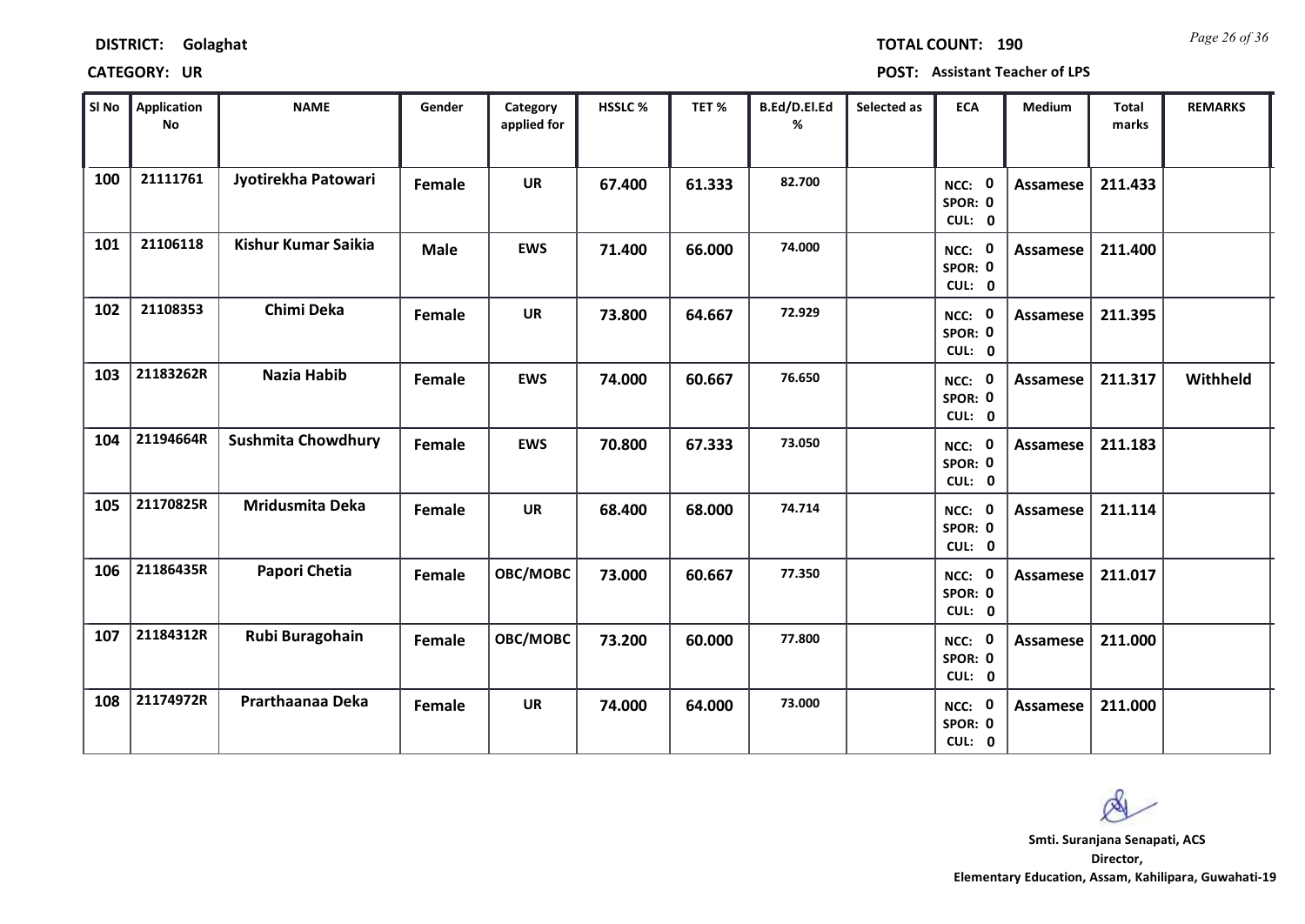*Page 27 of 36* **TOTAL COUNT: 190**

| SI No | <b>Application</b><br>No | <b>NAME</b>                 | Gender | Category<br>applied for | HSSLC% | TET%   | B.Ed/D.El.Ed<br>% | Selected as | <b>ECA</b>                  | Medium          | Total<br>marks | <b>REMARKS</b> |
|-------|--------------------------|-----------------------------|--------|-------------------------|--------|--------|-------------------|-------------|-----------------------------|-----------------|----------------|----------------|
| 109   | 21185409R                | Priyanchi Sarmah            | Female | <b>UR</b>               | 76.600 | 60.667 | 73.714            |             | NCC: 0<br>SPOR: 0<br>CUL: 0 | Assamese        | 210.981        |                |
| 110   | 21206268R                | Hira Moni Kalita            | Female | <b>EWS</b>              | 76.800 | 64.667 | 69.500            |             | NCC: 0<br>SPOR: 0<br>CUL: 0 | Assamese        | 210.967        |                |
| 111   | 21177049R                | <b>Nasrin Taslima Ahmed</b> | Female | <b>EWS</b>              | 77.000 | 64.667 | 69.214            |             | NCC: 0<br>SPOR: 0<br>CUL: 0 | Assamese        | 210.881        |                |
| 112   | 21177999R                | Jahnabi Saikia              | Female | <b>UR</b>               | 67.400 | 68.000 | 75.429            |             | NCC: 0<br>SPOR: 0<br>CUL: 0 | <b>Assamese</b> | 210.829        |                |
| 113   | 21180987R                | <b>Bhagyasri Dutta</b>      | Female | <b>EWS</b>              | 70.600 | 61.333 | 78.850            |             | NCC: 0<br>SPOR: 0<br>CUL: 0 | <b>Assamese</b> | 210.783        |                |
| 114   | 21186195R                | <b>Barnalee Khound</b>      | Female | <b>EWS</b>              | 74.000 | 61.333 | 75.450            |             | NCC: 0<br>SPOR: 0<br>CUL: 0 | Assamese        | 210.783        |                |
| 115   | 21170940R                | <b>Dharitri Kalita</b>      | Female | <b>UR</b>               | 77.800 | 66.667 | 66.250            |             | NCC: 0<br>SPOR: 0<br>CUL: 0 | Assamese        | 210.717        |                |
| 116   | 21104752                 | Jubi Gogoi                  | Female | OBC/MOBC                | 80.200 | 60.000 | 70.444            |             | NCC: 0<br>SPOR: 0<br>CUL: 0 | Assamese        | 210.644        |                |
| 117   | 21180371R                | <b>Nikita Chetia</b>        | Female | OBC/MOBC                | 75.000 | 61.333 | 74.300            |             | NCC: 0<br>SPOR: 0<br>CUL: 0 | Assamese        | 210.633        |                |

 $\infty$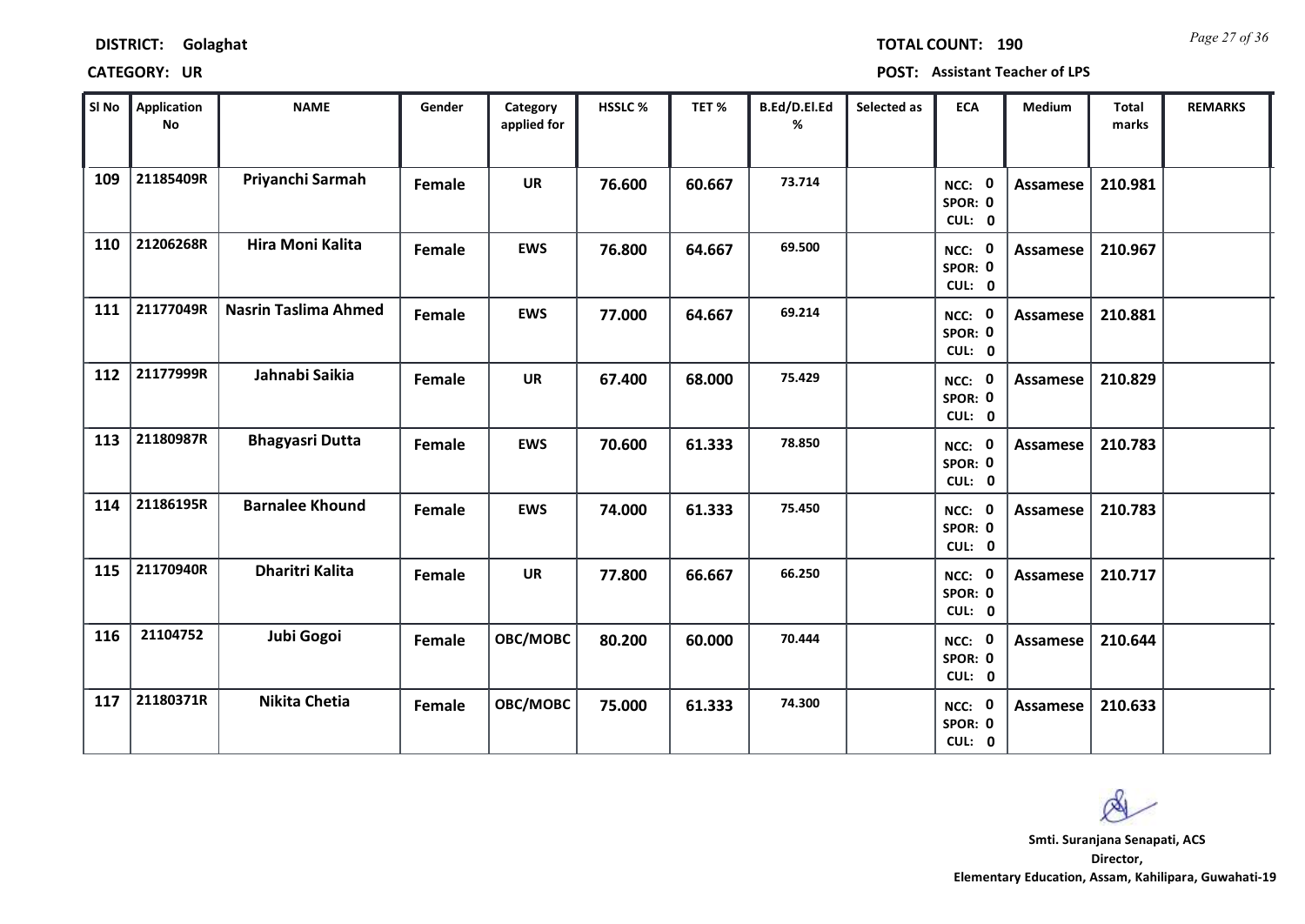*Page 28 of 36* **TOTAL COUNT: 190**

| SI No | <b>Application</b><br>No | <b>NAME</b>                | Gender      | Category<br>applied for | HSSLC% | TET%   | B.Ed/D.El.Ed<br>% | Selected as | <b>ECA</b>                          | Medium          | <b>Total</b><br>marks | <b>REMARKS</b> |
|-------|--------------------------|----------------------------|-------------|-------------------------|--------|--------|-------------------|-------------|-------------------------------------|-----------------|-----------------------|----------------|
| 118   | 21170123R                | <b>Abu Bakkar Siddik</b>   | <b>Male</b> | <b>EWS</b>              | 68.800 | 72.667 | 69.143            |             | NCC: 0<br>SPOR: 0<br>CUL: 0         | <b>Assamese</b> | 210.610               |                |
| 119   | 21146279                 | Sofiqul Islam              | <b>Male</b> | <b>EWS</b>              | 74.400 | 64.667 | 71.286            |             | NCC: 0<br>SPOR: 0<br>CUL: 0         | Assamese        | 210.352               |                |
| 120   | 21177569R                | Divya Jyoti Patowari       | Female      | <b>UR</b>               | 68.000 | 62.000 | 80.286            |             | NCC: 0<br>SPOR: 0<br>CUL: 0         | <b>Assamese</b> | 210.286               |                |
| 121   | 21175658R                | Pranjal Adhikari           | <b>Male</b> | OBC/MOBC                | 71.600 | 68.000 | 70.684            |             | NCC: 0<br>SPOR: 0<br>CUL: 0         | <b>Assamese</b> | 210.284               |                |
| 122   | 21181748R                | Hiramoni Mahanta           | Female      | <b>EWS</b>              | 63.800 | 63.333 | 73.143            |             | NCC: 0<br>SPOR: 0<br><b>CUL: 10</b> | <b>Assamese</b> | 210.276               |                |
| 123   | 21202220R                | <b>Champak Chakravorty</b> | <b>Male</b> | <b>EWS</b>              | 77.400 | 60.667 | 72.150            |             | NCC: 0<br>SPOR: 0<br>CUL: 0         | <b>Assamese</b> | 210.217               |                |
| 124   | 21164853R                | <b>Sanidul Hoque</b>       | <b>Male</b> | <b>EWS</b>              | 67.800 | 67.333 | 75.071            |             | NCC: 0<br>SPOR: 0<br>CUL: 0         | Assamese        | 210.205               |                |
| 125   | 21174920R                | <b>Taslima Khatun</b>      | Female      | <b>EWS</b>              | 78.200 | 60.000 | 72.000            |             | NCC: 0<br>SPOR: 0<br>CUL: 0         | <b>Assamese</b> | 210.200               |                |
| 126   | 21187292R                | Deepsikha Borah            | Female      | <b>EWS</b>              | 80.600 | 61.333 | 68.250            |             | NCC: 0<br>SPOR: 0<br>CUL: 0         | <b>Assamese</b> | 210.183               |                |

Ø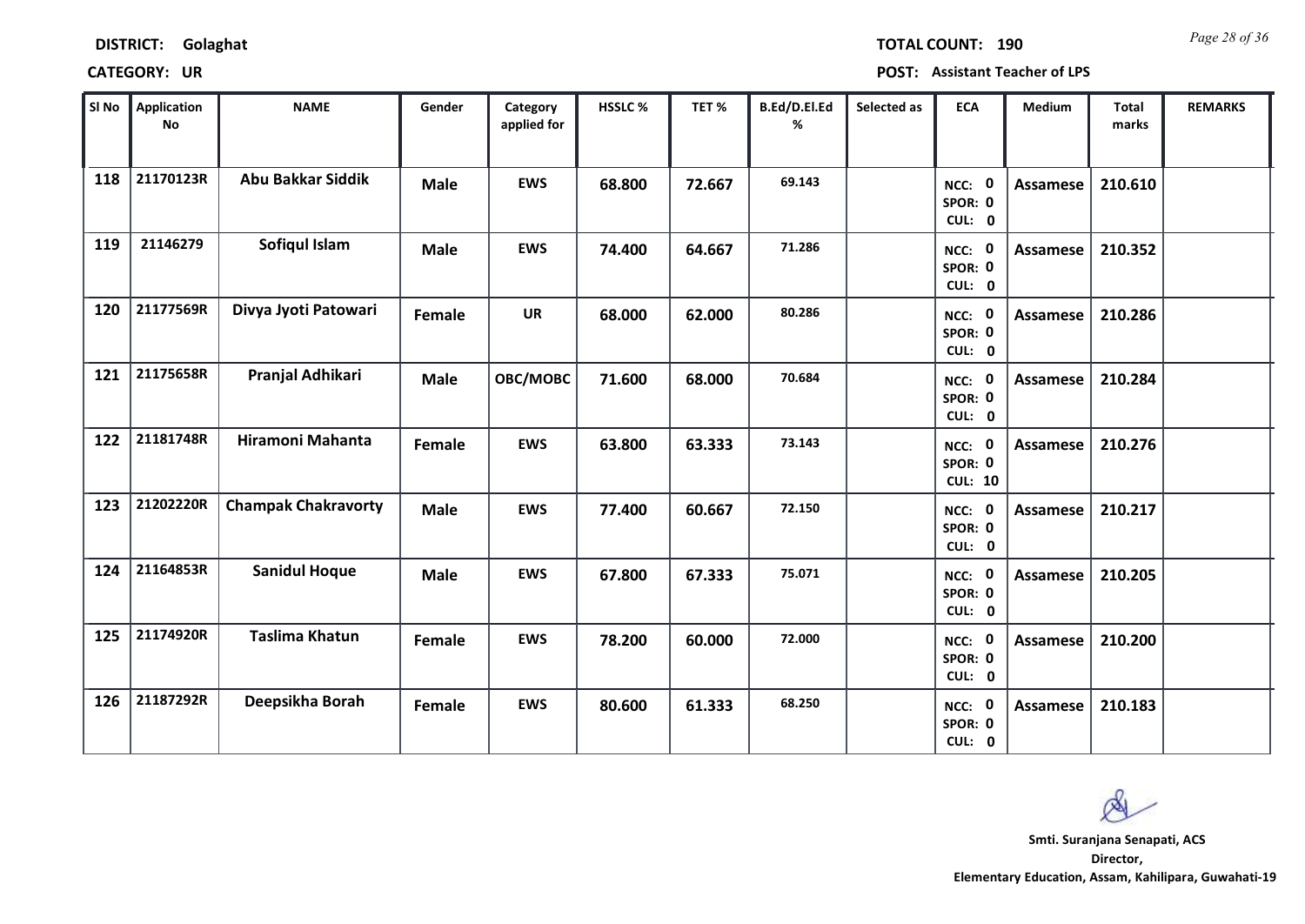*Page 29 of 36* **TOTAL COUNT: 190**

| SI No | Application<br>$\mathsf{No}$ | <b>NAME</b>            | Gender      | Category<br>applied for | HSSLC % | TET%   | B.Ed/D.El.Ed<br>% | Selected as | <b>ECA</b>                  | <b>Medium</b>   | <b>Total</b><br>marks | <b>REMARKS</b> |
|-------|------------------------------|------------------------|-------------|-------------------------|---------|--------|-------------------|-------------|-----------------------------|-----------------|-----------------------|----------------|
| 127   | 21113772                     | <b>Bulbul Hoque</b>    | <b>Male</b> | <b>EWS</b>              | 69.000  | 60.000 | 81.143            |             | NCC: 0<br>SPOR: 0<br>CUL: 0 | <b>Assamese</b> | 210.143               |                |
| 128   | 21195791R                    | Rima Saikia            | Female      | <b>EWS</b>              | 67.400  | 65.333 | 77.400            |             | NCC: 0<br>SPOR: 0<br>CUL: 0 | Assamese        | 210.133               |                |
| 129   | 21188328R                    | <b>Arifur Rahman</b>   | <b>Male</b> | <b>EWS</b>              | 64.000  | 67.333 | 78.727            |             | NCC: 0<br>SPOR: 0<br>CUL: 0 | Assamese        | 210.061               |                |
| 130   | 21205838R                    | <b>Abdul Munnaf Sk</b> | <b>Male</b> | <b>EWS</b>              | 86.000  | 64.667 | 59.357            |             | NCC: 0<br>SPOR: 0<br>CUL: 0 | Assamese        | 210.024               |                |
| 131   | 21180637R                    | Popi Boruah            | Female      | OBC/MOBC                | 66.800  | 65.333 | 77.889            |             | NCC: 0<br>SPOR: 0<br>CUL: 0 | Assamese        | 210.022               |                |
| 132   | 21180261R                    | Alisha Kalita          | Female      | <b>EWS</b>              | 74.200  | 60.000 | 75.700            |             | NCC: 0<br>SPOR: 0<br>CUL: 0 | <b>Assamese</b> | 209.900               |                |
| 133   | 21193860R                    | Ananya Puzari          | Female      | <b>EWS</b>              | 69.800  | 63.333 | 76.750            |             | NCC: 0<br>SPOR: 0<br>CUL: 0 | <b>Assamese</b> | 209.883               |                |
| 134   | 21172127R                    | <b>Mosfique Alam</b>   | <b>Male</b> | <b>EWS</b>              | 77.800  | 61.333 | 70.700            |             | NCC: 0<br>SPOR: 0<br>CUL: 0 | <b>Assamese</b> | 209.833               |                |
| 135   | 21110211                     | Jyotsna Borah          | Female      | <b>UR</b>               | 79.600  | 60.000 | 70.222            |             | NCC: 0<br>SPOR: 0<br>CUL: 0 | <b>Assamese</b> | 209.822               |                |

 $\infty$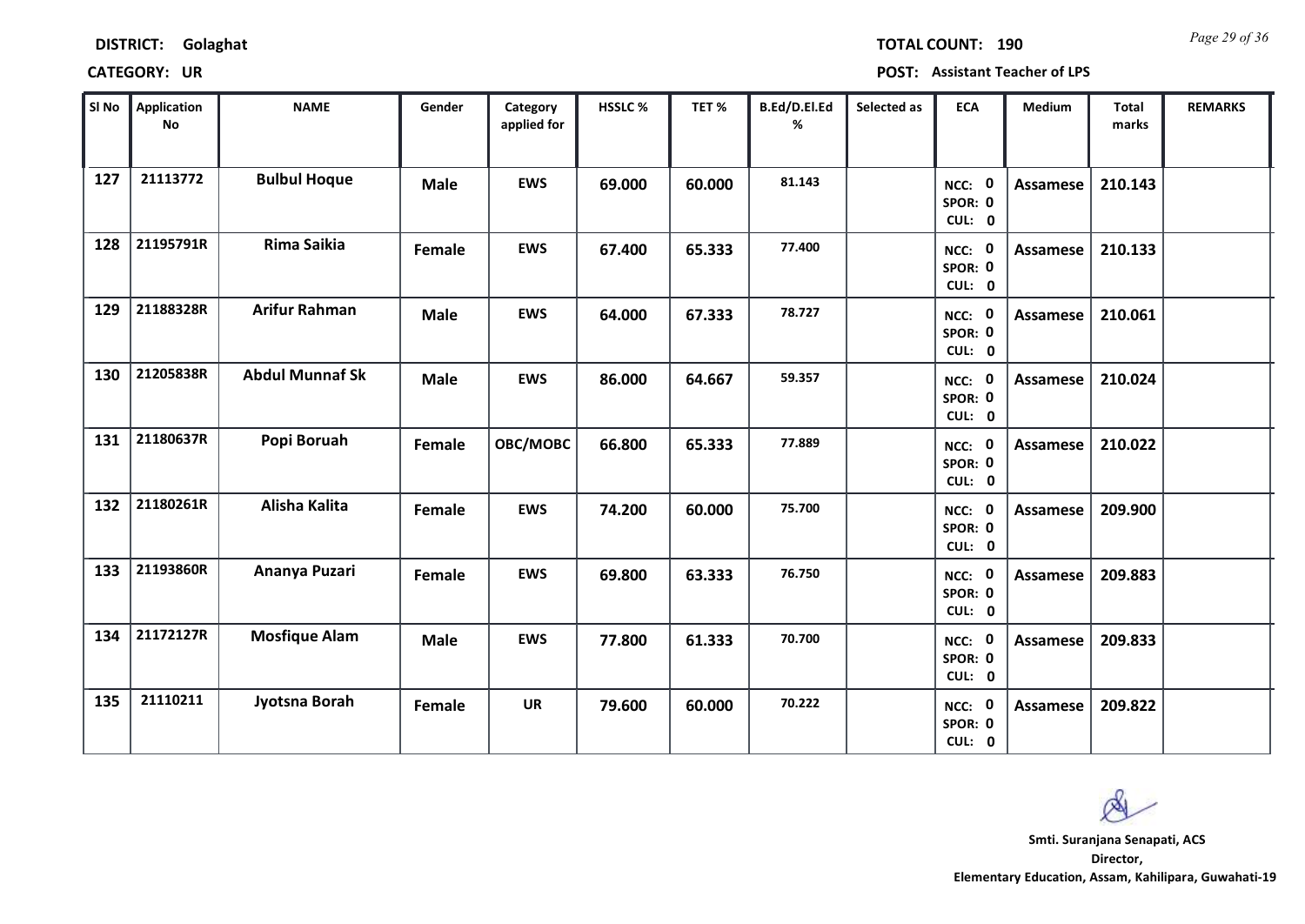*Page 30 of 36* **TOTAL COUNT: 190**

| SI <sub>No</sub> | <b>Application</b><br>No | <b>NAME</b>                      | Gender      | Category<br>applied for | HSSLC% | TET%   | B.Ed/D.El.Ed<br>% | Selected as | <b>ECA</b>                               | Medium          | Total<br>marks | <b>REMARKS</b> |
|------------------|--------------------------|----------------------------------|-------------|-------------------------|--------|--------|-------------------|-------------|------------------------------------------|-----------------|----------------|----------------|
| 136              | 21168754R                | <b>Polakhee Hazarika</b>         | Female      | <b>EWS</b>              | 79.600 | 60.000 | 70.222            |             | $\mathbf 0$<br>NCC:<br>SPOR: 0<br>CUL: 0 | <b>Assamese</b> | 209.822        |                |
| 137              | 21186581R                | <b>Minhazul Abdin</b>            | <b>Male</b> | <b>EWS</b>              | 62.800 | 66.667 | 80.350            |             | NCC: 0<br>SPOR: 0<br>CUL: 0              | Assamese        | 209.817        |                |
| 138              | 21193188R                | Saiful Islam                     | <b>Male</b> | <b>UR</b>               | 80.600 | 65.333 | 63.857            |             | NCC: 0<br>SPOR: 0<br>CUL: 0              | <b>Assamese</b> | 209.790        |                |
| 139              | 21111709                 | <b>Bornali Bora</b>              | Female      | <b>EWS</b>              | 65.400 | 64.000 | 80.350            |             | NCC: 0<br>SPOR: 0<br>CUL: 0              | <b>Assamese</b> | 209.750        |                |
| 140              | 21177858R                | Shohida Sultana<br><b>Bhuyan</b> | Female      | <b>EWS</b>              | 75.800 | 60.000 | 73.929            |             | NCC: 0<br>SPOR: 0<br>CUL: 0              | <b>Assamese</b> | 209.729        |                |
| 141              | 21184111R                | Jyotismita Deka                  | Female      | <b>EWS</b>              | 65.000 | 70.000 | 74.600            |             | NCC: 0<br>SPOR: 0<br>CUL: 0              | Assamese        | 209.600        |                |
| 142              | 21172387R                | Kalpana Bhagawati                | Female      | <b>EWS</b>              | 72.000 | 61.333 | 76.214            |             | NCC: 0<br>SPOR: 0<br>CUL: 0              | <b>Assamese</b> | 209.548        |                |
| 143              | 21188620R                | Kalyan Jyoti Bora                | <b>Male</b> | OBC/MOBC                | 75.600 | 60.667 | 73.250            |             | NCC: 0<br>SPOR: 0<br>CUL: 0              | <b>Assamese</b> | 209.517        |                |
| 144              | 21208855R                | <b>Mokbul Hoque</b>              | <b>Male</b> | <b>EWS</b>              | 74.200 | 60.000 | 75.300            |             | NCC: 0<br>SPOR: 0<br>CUL: 0              | Assamese        | 209.500        |                |

Ø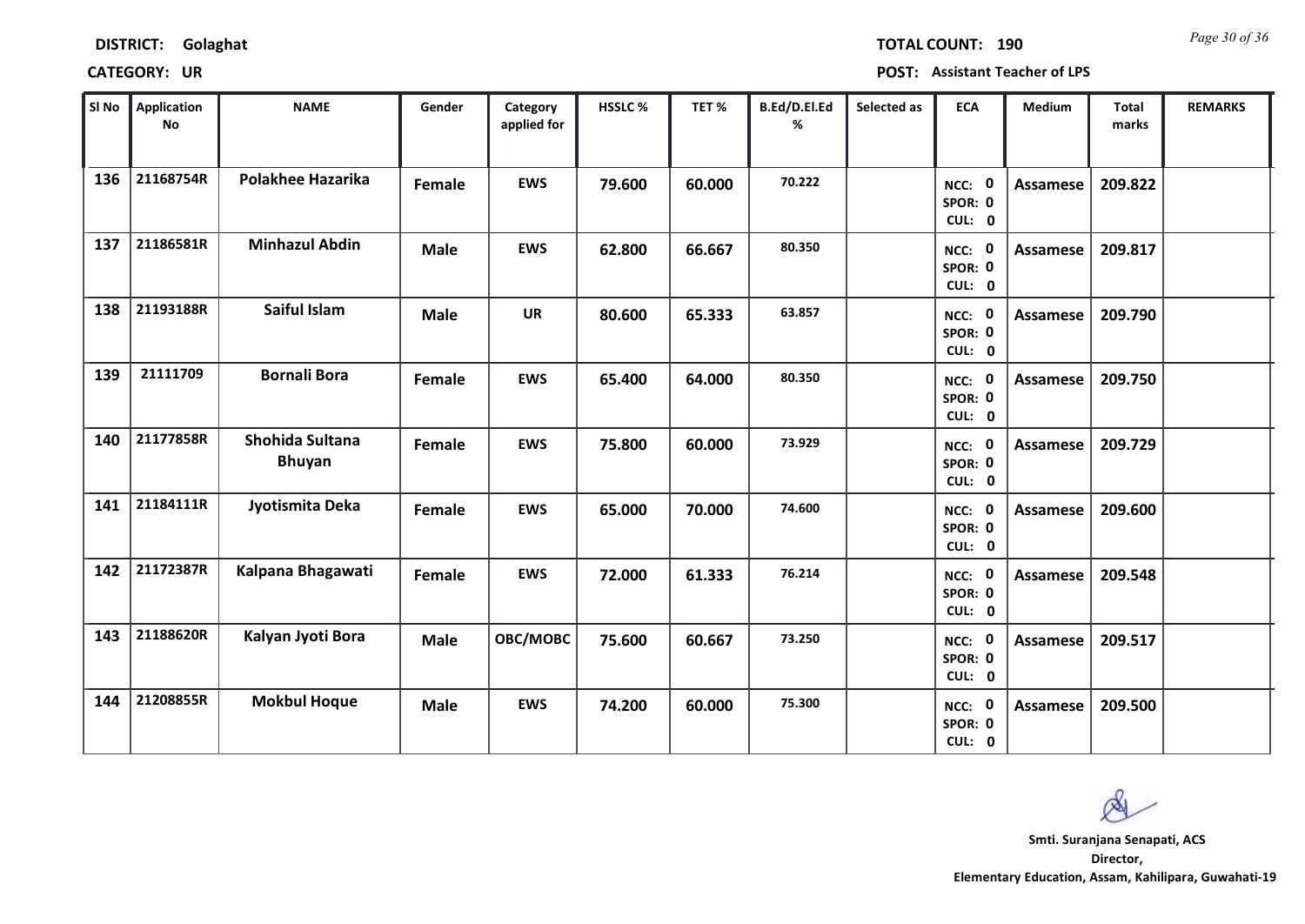*Page 31 of 36* **TOTAL COUNT: 190**

| SI No | <b>Application</b><br>No | <b>NAME</b>          | Gender        | Category<br>applied for | <b>HSSLC %</b> | TET%   | B.Ed/D.El.Ed<br>% | Selected as | <b>ECA</b>                  | <b>Medium</b>   | <b>Total</b><br>marks | <b>REMARKS</b> |
|-------|--------------------------|----------------------|---------------|-------------------------|----------------|--------|-------------------|-------------|-----------------------------|-----------------|-----------------------|----------------|
| 145   | 21199961R                | Monika Hazarika      | <b>Female</b> | <b>UR</b>               | 69.800         | 62.000 | 77.650            |             | NCC: 0<br>SPOR: 0<br>CUL: 0 | <b>Assamese</b> | 209.450               |                |
| 146   | 21205111R                | <b>Niha Bora</b>     | Female        | <b>UR</b>               | 76.000         | 60.000 | 73.286            |             | NCC: 0<br>SPOR: 0<br>CUL: 0 | Assamese        | 209.286               |                |
| 147   | 21190598R                | <b>Uttam Sharma</b>  | <b>Male</b>   | <b>EWS</b>              | 71.800         | 62.667 | 74.800            |             | NCC: 0<br>SPOR: 0<br>CUL: 0 | <b>Assamese</b> | 209.267               |                |
| 148   | 21193601R                | <b>Fetrul Islam</b>  | <b>Male</b>   | <b>EWS</b>              | 62.800         | 68.000 | 78.429            |             | NCC: 0<br>SPOR: 0<br>CUL: 0 | Assamese        | 209.229               |                |
| 149   | 21184420R                | Mousumi Borah        | Female        | <b>UR</b>               | 64.000         | 66.667 | 78.556            |             | NCC: 0<br>SPOR: 0<br>CUL: 0 | <b>Assamese</b> | 209.222               |                |
| 150   | 21173174R                | Priyakshi Gogoi      | Female        | OBC/MOBC                | 69.800         | 68.000 | 71.360            |             | NCC: 0<br>SPOR: 0<br>CUL: 0 | Assamese        | 209.160               |                |
| 151   | 21166433R                | <b>Abdul Jalil</b>   | <b>Male</b>   | <b>EWS</b>              | 62.600         | 67.333 | 79.200            |             | NCC: 0<br>SPOR: 0<br>CUL: 0 | Assamese        | 209.133               |                |
| 152   | 21177788R                | Nayana Priyadarshini | Female        | <b>UR</b>               | 68.000         | 68.667 | 72.429            |             | NCC: 0<br>SPOR: 0<br>CUL: 0 | Assamese        | 209.095               |                |
| 153   | 21201618R                | Abhijit Kakati       | <b>Male</b>   | OBC/MOBC                | 75.800         | 62.667 | 70.600            |             | NCC: 0<br>SPOR: 0<br>CUL: 0 | Assamese        | 209.067               |                |

 $\infty$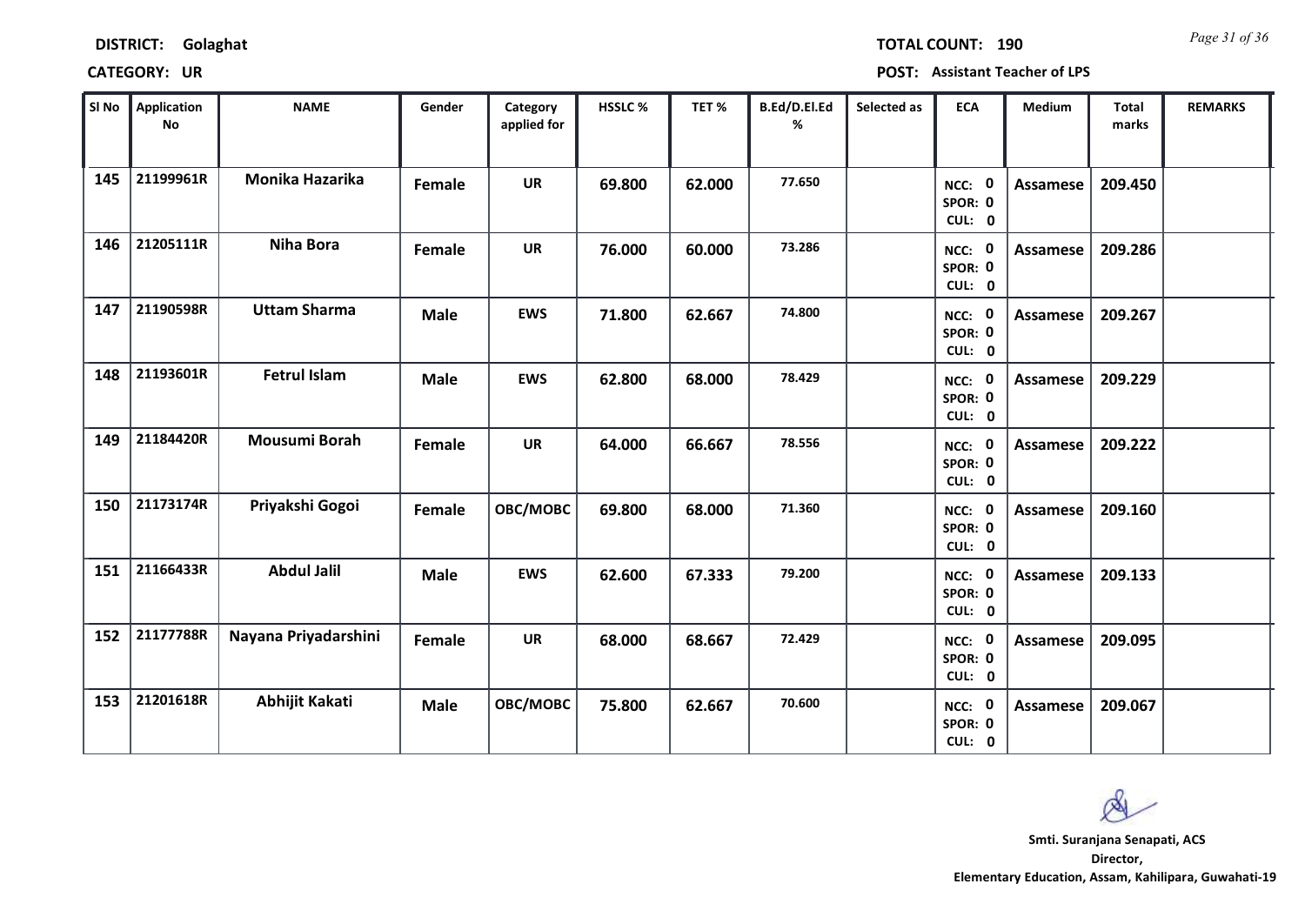*Page 32 of 36* **TOTAL COUNT: 190**

| SI No | <b>Application</b><br>No | <b>NAME</b>           | Gender      | Category<br>applied for | HSSLC % | TET %  | B.Ed/D.El.Ed<br>% | Selected as | <b>ECA</b>                  | Medium          | Total<br>marks | <b>REMARKS</b> |
|-------|--------------------------|-----------------------|-------------|-------------------------|---------|--------|-------------------|-------------|-----------------------------|-----------------|----------------|----------------|
| 154   | 21190940R                | <b>Biju Bhattarai</b> | Female      | <b>EWS</b>              | 78.000  | 60.667 | 70.350            |             | NCC: 0<br>SPOR: 0<br>CUL: 0 | <b>Assamese</b> | 209.017        |                |
| 155   | 21172653R                | <b>Dhanasri Deka</b>  | Female      | <b>UR</b>               | 74.200  | 60.000 | 74.800            |             | NCC: 0<br>SPOR: 0<br>CUL: 0 | Assamese        | 209.000        |                |
| 156   | 21178002R                | <b>Jakir Hussain</b>  | <b>Male</b> | <b>EWS</b>              | 67.400  | 66.667 | 74.929            |             | NCC: 0<br>SPOR: 0<br>CUL: 0 | Assamese        | 208.995        |                |
| 157   | 21180146R                | Samima Sultana        | Female      | <b>UR</b>               | 72.200  | 65.333 | 71.357            |             | NCC: 0<br>SPOR: 0<br>CUL: 0 | Assamese        | 208.890        |                |
| 158   | 21213036R                | <b>Phulmoni Devi</b>  | Female      | <b>UR</b>               | 73.000  | 60.000 | 75.850            |             | NCC: 0<br>SPOR: 0<br>CUL: 0 | <b>Assamese</b> | 208.850        |                |
| 159   | 21172372R                | Sakina Alkowsar       | Female      | <b>EWS</b>              | 69.800  | 64.000 | 75.050            |             | NCC: 0<br>SPOR: 0<br>CUL: 0 | <b>Assamese</b> | 208.850        |                |
| 160   | 21174581R                | Hirak Jyoti Gayan     | <b>Male</b> | <b>EWS</b>              | 67.600  | 62.000 | 79.250            |             | NCC: 0<br>SPOR: 0<br>CUL: 0 | Assamese        | 208.850        |                |
| 161   | 21180105R                | Arundhati Saikia      | Female      | <b>EWS</b>              | 74.600  | 60.000 | 74.214            |             | NCC: 0<br>SPOR: 0<br>CUL: 0 | Assamese        | 208.814        |                |
| 162   | 21197341R                | Mrigakshi Bhatta      | Female      | <b>EWS</b>              | 67.000  | 60.667 | 81.143            |             | NCC: 0<br>SPOR: 0<br>CUL: 0 | Assamese        | 208.810        |                |

os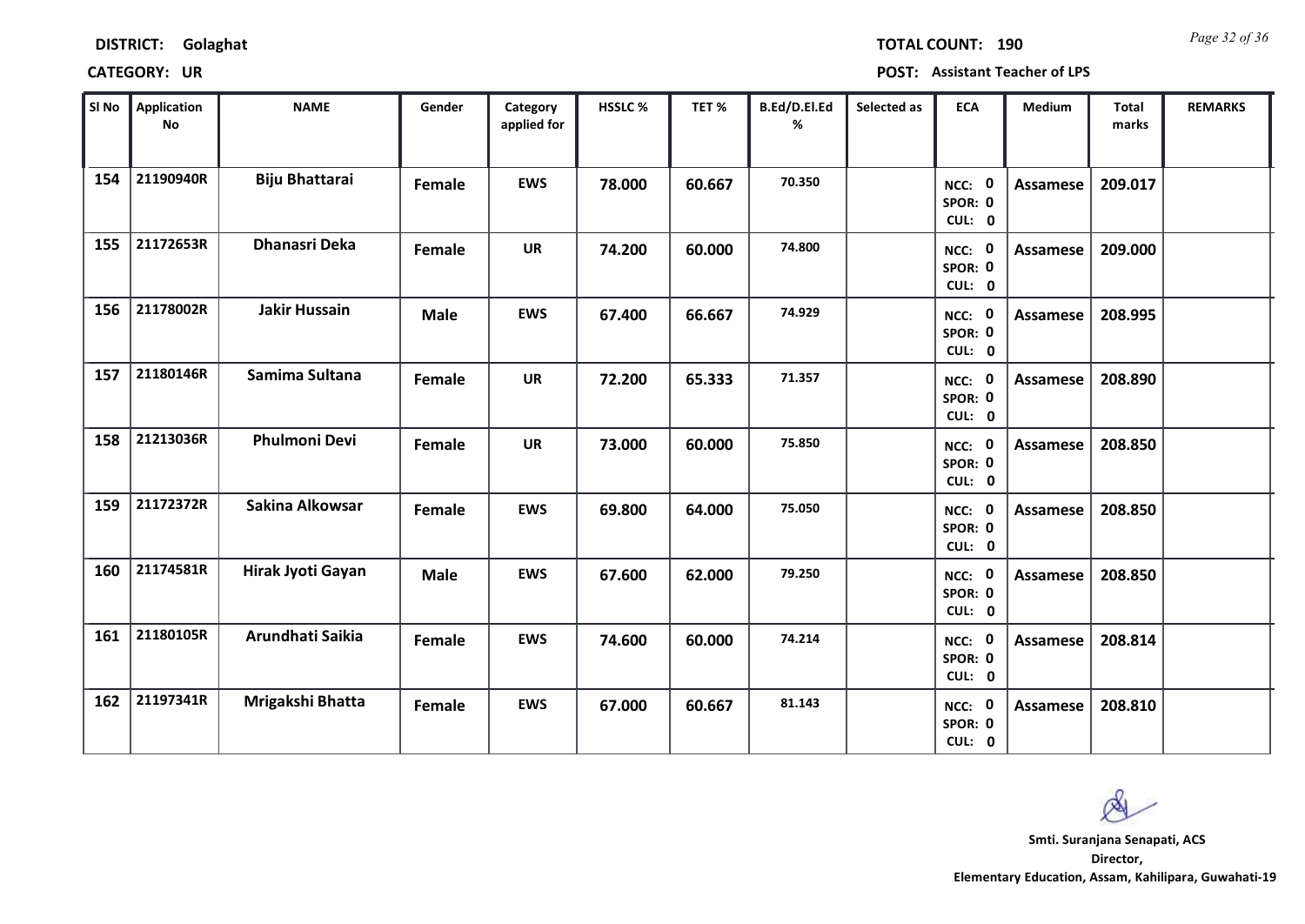*Page 33 of 36* **TOTAL COUNT: 190**

| SI No | <b>Application</b><br>No | <b>NAME</b>                       | Gender      | Category<br>applied for | HSSLC% | TET%   | B.Ed/D.El.Ed<br>% | Selected as | <b>ECA</b>                          | Medium          | <b>Total</b><br>marks | <b>REMARKS</b> |
|-------|--------------------------|-----------------------------------|-------------|-------------------------|--------|--------|-------------------|-------------|-------------------------------------|-----------------|-----------------------|----------------|
| 163   | 21169982R                | <b>Imdadur Rahman</b>             | <b>Male</b> | <b>EWS</b>              | 70.200 | 65.333 | 73.214            |             | NCC: 0<br>SPOR: 0<br>CUL: 0         | <b>Assamese</b> | 208.748               |                |
| 164   | 21127726                 | <b>Bidyut Bikash Dutta</b>        | <b>Male</b> | <b>UR</b>               | 67.400 | 69.333 | 72.000            |             | NCC: 0<br>SPOR: 0<br>CUL: 0         | Assamese        | 208.733               |                |
| 165   | 21198051R                | Sushmita Deka                     | Female      | <b>UR</b>               | 77.600 | 62.000 | 69.100            |             | NCC: 0<br>SPOR: 0<br>CUL: 0         | <b>Assamese</b> | 208.700               |                |
| 166   | 21110594                 | Dibyalakhmi Borah                 | Female      | OBC/MOBC                | 67.600 | 60.667 | 80.350            |             | NCC: 0<br>SPOR: 0<br>CUL: 0         | <b>Assamese</b> | 208.617               |                |
| 167   | 21194281R                | <b>Sahirul Hoque</b><br>Choudhury | <b>Male</b> | <b>UR</b>               | 66.000 | 66.000 | 76.600            |             | NCC: 0<br>SPOR: 0<br>CUL: 0         | <b>Assamese</b> | 208.600               |                |
| 168   | 21192189R                | <b>Bahajuddin Ahmed</b>           | <b>Male</b> | <b>EWS</b>              | 71.400 | 61.333 | 75.850            |             | NCC: 0<br>SPOR: 0<br>CUL: 0         | <b>Assamese</b> | 208.583               |                |
| 169   | 21182089R                | <b>Bijit Hazarika</b>             | <b>Male</b> | OBC/MOBC                | 69.000 | 62.667 | 76.857            |             | NCC: 0<br>SPOR: 0<br>CUL: 0         | <b>Assamese</b> | 208.524               |                |
| 170   | 21196993R                | <b>Hafizur Rahman</b>             | <b>Male</b> | <b>EWS</b>              | 73.000 | 68.000 | 67.500            |             | NCC: 0<br>SPOR: 0<br>CUL: 0         | <b>Assamese</b> | 208.500               |                |
| 171   | 21199316R                | <b>Rupam Goswami</b>              | <b>Male</b> | <b>EWS</b>              | 65.200 | 61.333 | 71.800            |             | NCC: 0<br>SPOR: 0<br><b>CUL: 10</b> | Assamese        | 208.333               |                |

os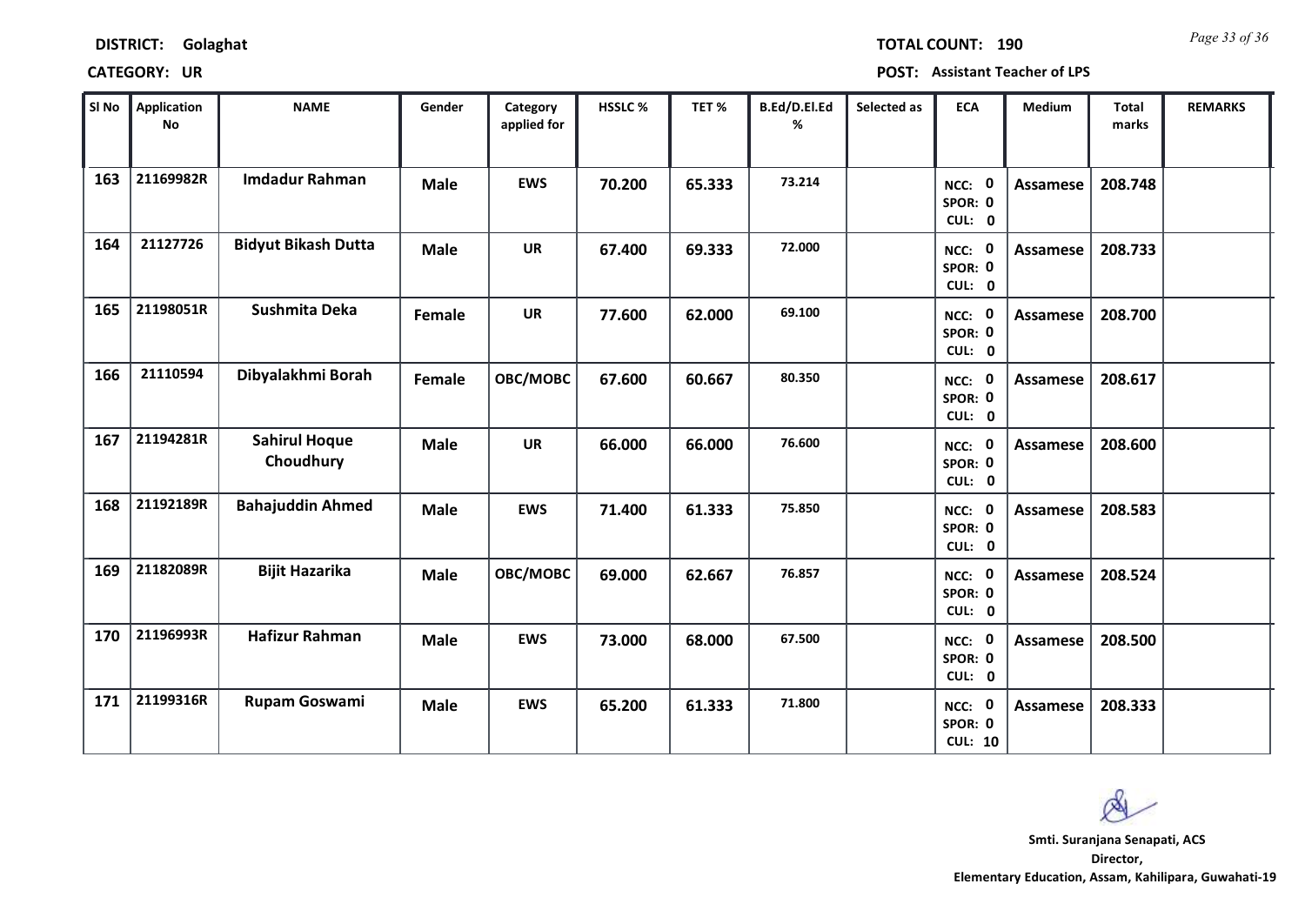| <b>DISTRICT:</b> | Golaghat |
|------------------|----------|
|------------------|----------|

*Page 34 of 36* **TOTAL COUNT: 190**

| SI No | <b>Application</b><br>No | <b>NAME</b>                       | Gender      | Category<br>applied for | HSSLC % | TET%   | B.Ed/D.El.Ed<br>% | Selected as | <b>ECA</b>                     | <b>Medium</b>   | <b>Total</b><br>marks | <b>REMARKS</b> |
|-------|--------------------------|-----------------------------------|-------------|-------------------------|---------|--------|-------------------|-------------|--------------------------------|-----------------|-----------------------|----------------|
| 172   | 21170524R                | Jeuti Kalita                      | Female      | <b>UR</b>               | 72.800  | 62.667 | 72.850            |             | NCC: 0<br>SPOR: 0<br>CUL: 0    | <b>Assamese</b> | 208.317               |                |
| 173   | 21187558R                | <b>Sahil Ahmed</b>                | <b>Male</b> | <b>EWS</b>              | 71.200  | 61.333 | 75.750            |             | NCC: 0<br>SPOR: 0<br>CUL: 0    | Assamese        | 208.283               |                |
| 174   | 21191887R                | Jyotishman<br><b>Bharadwaj</b>    | <b>Male</b> | <b>EWS</b>              | 70.000  | 64.667 | 73.600            |             | NCC: 0<br>SPOR: 0<br>CUL: 0    | Assamese        | 208.267               |                |
| 175   | 21193191R                | <b>Asmat Ali</b>                  | <b>Male</b> | <b>EWS</b>              | 69.600  | 66.000 | 72.608            |             | 0<br>NCC:<br>SPOR: 0<br>CUL: 0 | Assamese        | 208.208               |                |
| 176   | 21172784R                | Majida Begum                      | Female      | <b>EWS</b>              | 71.400  | 63.333 | 73.350            |             | NCC: 0<br>SPOR: 0<br>CUL: 0    | <b>Assamese</b> | 208.083               |                |
| 177   | 21183276R                | Mousumjyoti Kakoti                | <b>Male</b> | OBC/MOBC                | 66.000  | 66.667 | 75.400            |             | NCC: 0<br>SPOR: 0<br>CUL: 0    | <b>Assamese</b> | 208.067               |                |
| 178   | 21172634R                | <b>Ampiara Ansary</b>             | Female      | <b>EWS</b>              | 75.000  | 60.000 | 73.000            |             | NCC: 0<br>SPOR: 0<br>CUL: 0    | <b>Assamese</b> | 208.000               |                |
| 179   | 21169665R                | Rimpa Karjee                      | Female      | <b>EWS</b>              | 64.000  | 72.000 | 72.000            |             | NCC: 0<br>SPOR: 0<br>CUL: 0    | <b>Assamese</b> | 208.000               |                |
| 180   | 21191782R                | <b>Ikramul Hoque</b><br>Chowdhury | <b>Male</b> | <b>EWS</b>              | 67.000  | 62.000 | 79.000            |             | NCC: 0<br>SPOR: 0<br>CUL: 0    | <b>Assamese</b> | 208.000               |                |

 $\infty$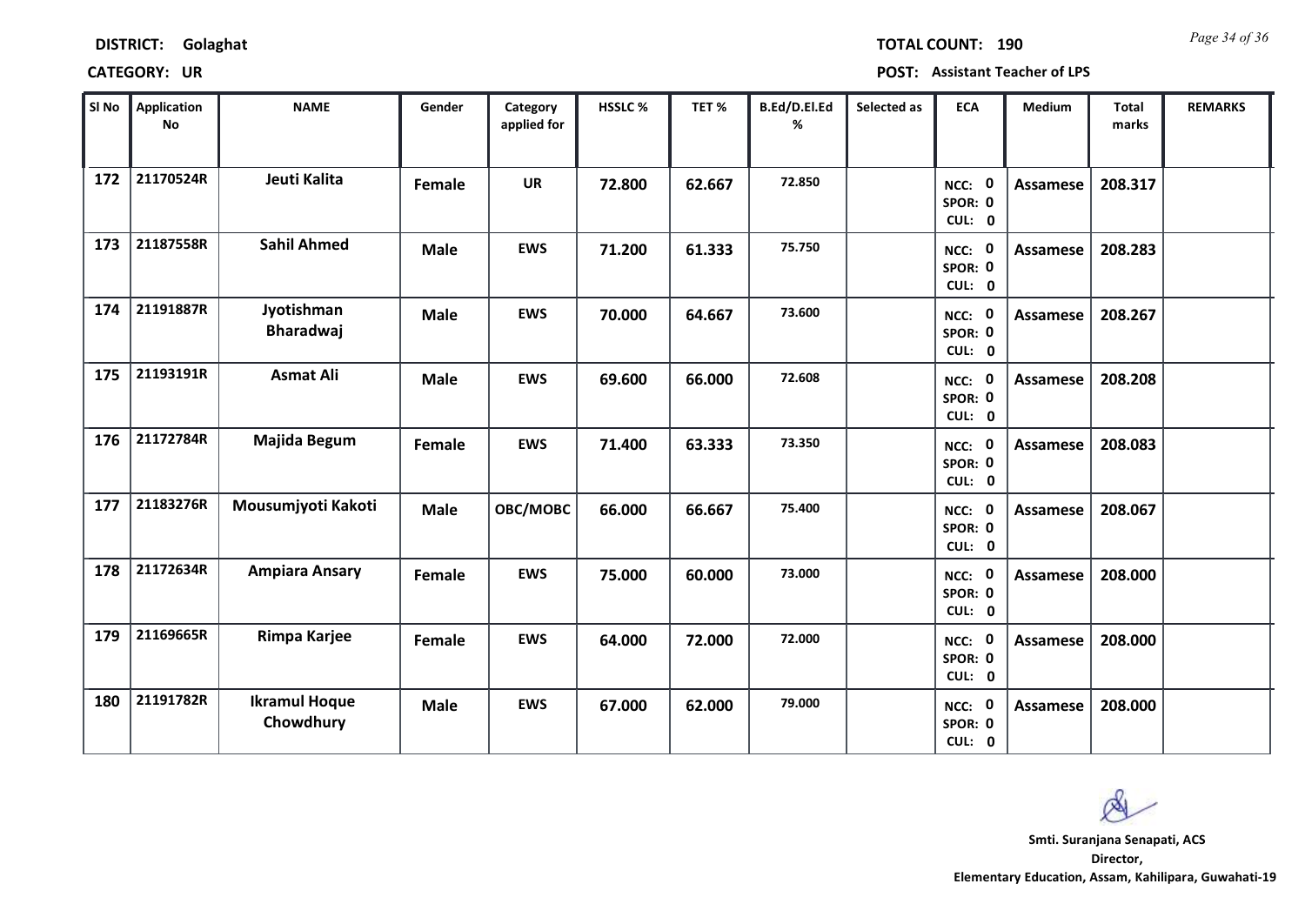*Page 35 of 36* **TOTAL COUNT: 190**

| SI No | Application<br>No | <b>NAME</b>          | Gender      | Category<br>applied for | HSSLC % | TET%   | B.Ed/D.El.Ed<br>% | Selected as | <b>ECA</b>                  | <b>Medium</b>   | <b>Total</b><br>marks | <b>REMARKS</b> |
|-------|-------------------|----------------------|-------------|-------------------------|---------|--------|-------------------|-------------|-----------------------------|-----------------|-----------------------|----------------|
| 181   | 21173813R         | Loiti Gogoi          | Female      | OBC/MOBC                | 71.000  | 67.333 | 69.650            |             | NCC: 0<br>SPOR: 0<br>CUL: 0 | <b>Assamese</b> | 207.983               |                |
| 182   | 21194329R         | Hanif Uz Jaman       | <b>Male</b> | <b>UR</b>               | 72.000  | 64.000 | 71.950            |             | NCC: 0<br>SPOR: 0<br>CUL: 0 | Assamese        | 207.950               |                |
| 183   | 21184644R         | <b>Hazrat Sadik</b>  | <b>Male</b> | <b>EWS</b>              | 75.000  | 62.667 | 70.278            |             | NCC: 0<br>SPOR: 0<br>CUL: 0 | Assamese        | 207.944               |                |
| 184   | 21194836R         | Devajani Chutia      | Female      | OBC/MOBC                | 67.200  | 66.667 | 74.071            |             | NCC: 0<br>SPOR: 0<br>CUL: 0 | Assamese        | 207.938               |                |
| 185   | 21172049R         | <b>Yasmin Mamtaz</b> | Female      | <b>UR</b>               | 70.800  | 63.333 | 73.786            |             | NCC: 0<br>SPOR: 0<br>CUL: 0 | Assamese        | 207.919               |                |
| 186   | 21187461R         | Priyanka Devi        | Female      | <b>EWS</b>              | 71.400  | 60.667 | 75.850            |             | NCC: 0<br>SPOR: 0<br>CUL: 0 | Assamese        | 207.917               |                |
| 187   | 21180088R         | Jayanta Deka         | <b>Male</b> | <b>EWS</b>              | 69.200  | 66.000 | 72.714            |             | NCC: 0<br>SPOR: 0<br>CUL: 0 | <b>Assamese</b> | 207.914               |                |
| 188   | 21179745R         | Masuma Begum         | Female      | <b>EWS</b>              | 78.600  | 60.000 | 69.250            |             | NCC: 0<br>SPOR: 0<br>CUL: 0 | <b>Assamese</b> | 207.850               |                |
| 189   | 21197846R         | Jugmi Rani Bhuyan    | Female      | <b>UR</b>               | 67.200  | 60.000 | 80.643            |             | NCC: 0<br>SPOR: 0<br>CUL: 0 | <b>Assamese</b> | 207.843               |                |

 $\infty$